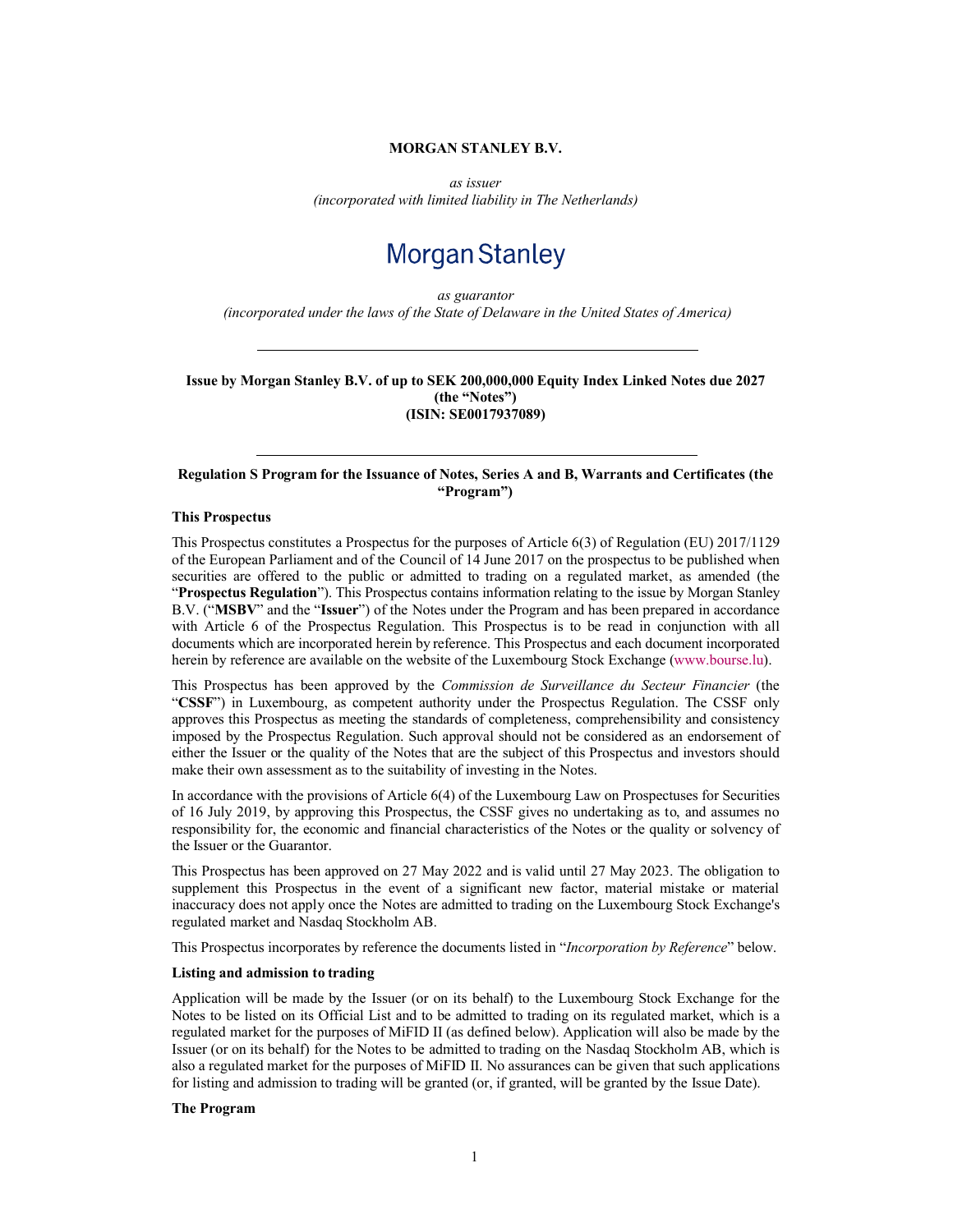The Notes have been issued under the Regulation S Program for the Issuance of Notes Series A and B, Warrants and Certificates of the Issuer (and three other issuers). The Program was established on 17 July 2013.

#### **Terms and conditions of the Notes**

The terms and conditions of the Notes comprise (i) the "General Terms and Conditions" and the "Additional Terms and Conditions" (each as defined in "*Incorporation by Reference*" below and as set out in the Base Prospectus (as incorporated by reference herein)), as completed and amended by (ii) the "*Contractual Terms*" set out in this Prospectus below.

References in the Base Prospectus to information being specified or identified in the relevant Issue Terms shall be read and construed as references to such information being specified or identified in the "*Contractual Terms*" set out in this Prospectus, unless the context requires otherwise.

#### **The Guarantor of the Notes**

The payment of all amounts due in respect of the Notes is unconditionally and irrevocably guaranteed by Morgan Stanley (the "**Guarantor**") in its capacity as Guarantor. All payments under the Notes are subject to the credit risk of the Issuer and the Guarantor. Information on the Guarantor is included in this Prospectus, including information incorporated by reference.

#### **Status of the Notes**

The Notes are unsecured and unsubordinated general obligations of the Issuer and not of any affiliate of the Issuer. The Notes are not bank deposits or savings accounts and are not insured by the United States Federal Deposit Insurance Corporation, the UK Financial Services Compensation Scheme or any other governmental agency in any jurisdiction, nor are they obligations of, or guaranteed by, a bank.

#### **Risk Factors**

Investing in the Notes involves risks. Before purchasing Notes, investors should carefully consider, in particular, "*Risk Factors*" below.

The date of this Prospectus is 27 May 2022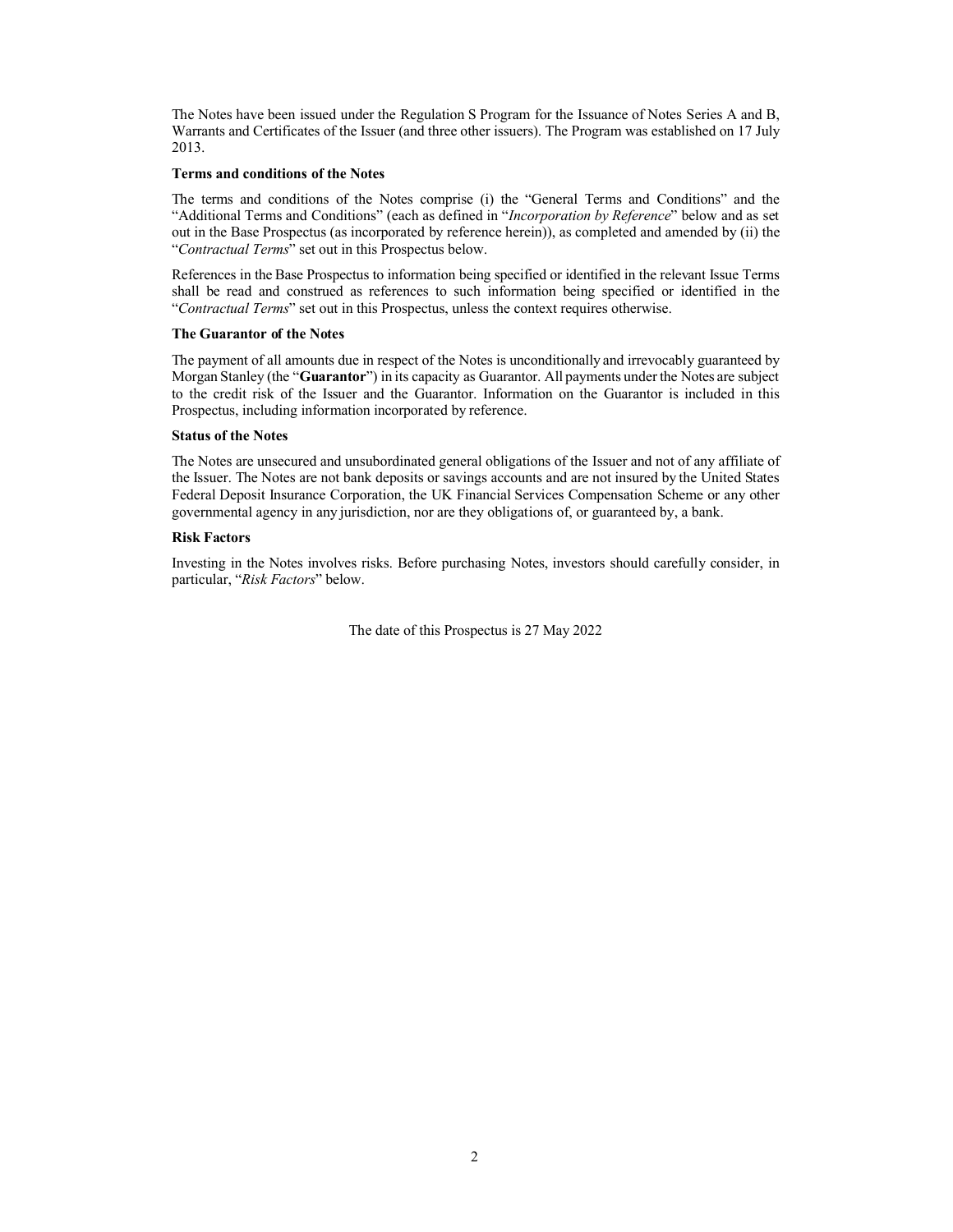#### **IMPORTANT NOTICES**

*This Prospectus has been prepared on the basis that offers are not made within an exemption from the requirement to publish a prospectus under Article 1(4) of the Prospectus Regulation (a "Non-exempt Offer"). Any person making or intending to make a Non-exempt Offer of Notes on the basis of this Prospectus must do so only with the Issuer's consent – see "Consent to the use of the Prospectus in connection with Non-exempt Offers" in the section entitled "General Information" below.*

#### *The Notes may not be a suitable investment for all investors*

An investment in the Notes entails certain risks, which vary depending on the specification and type or structure of the Notes.

Each potential investor should determine whether an investment in the Notes is appropriate in such potential investor's particular circumstances. An investment in the Notes requires a thorough understanding of the nature of the relevant transaction. Potential investors should be experienced with respect to an investment in the Notes and be aware of the related risks.

An investment in the Notes is only suitable for potential investors who:

- have the requisite knowledge and experience in financial and business matters to evaluate the merits and risks of an investment in the Notes and the information contained in, or incorporated by reference into, this document;
- have access to, and knowledge of, appropriate analytical tools to evaluate such merits and risks in the context of the potential investor's particular financial situation and to evaluate the impact the Notes will have on their overall investment portfolio;
- understand thoroughly the terms of the Notes and are familiar with the behaviour of the Relevant Underlying and financial markets;
- are capable of bearing the economic risk of an investment in the Notes until the maturity date of the Notes;
- recognise that it may not be possible to dispose of the Notes for a substantial period of time, if at all before the maturity date; and
- are familiar with the behaviour of the Relevant Underlying and relevant financial markets and be able to evaluate (either alone or with the help of a financial and legal adviser) possible scenarios for economic, interest rate and other factors that may affect the potential investor's investment and its ability to bear the applicable risks.

The Notes are complex financial instruments. Sophisticated institutional investors generally do not purchase complex financial instruments as stand-alone investments. They purchase complex financial instruments as a way to reduce risk or enhance yield with an understood, measured, appropriate addition of risk to their overall portfolios. A potential investor should not invest in any Notes unless such potential investor has the expertise (either alone or with a financial and legal adviser) to evaluate how the Notes will perform under changing conditions, the resulting effects on the value of the Notes and the impact this investment will have on the potential investor's overall investment portfolio. The Issuer, the Guarantor and Morgan Stanley & Co. International plc as Distribution Agent, disclaims any responsibility to advise prospective investors of any matters arising under the law of the country in which they reside that may affect the purchase of, or holding of, or the receipt of payments or deliveries on, the Notes.

#### *Important U.S. securities and tax law considerations*

**THE NOTES, ANY INTEREST THEREIN AND ANY GUARANTEE IN RESPECT THEREOF, HAVE NOT BEEN AND WILL NOT BE REGISTERED UNDER THE UNITED STATES SECURITIES ACT OF 1933, AS AMENDED (THE "SECURITIES ACT"), OR THE SECURITIES LAWS OF ANY STATE OR OTHER JURISDICTION OF THE UNITED STATES, ARE SUBJECT TO U.S. TAX LAW REQUIREMENTS AND MAY NOT BE OFFERED, SOLD, PLEDGED, ASSIGNED, DELIVERED OR OTHERWISE TRANSFERRED,**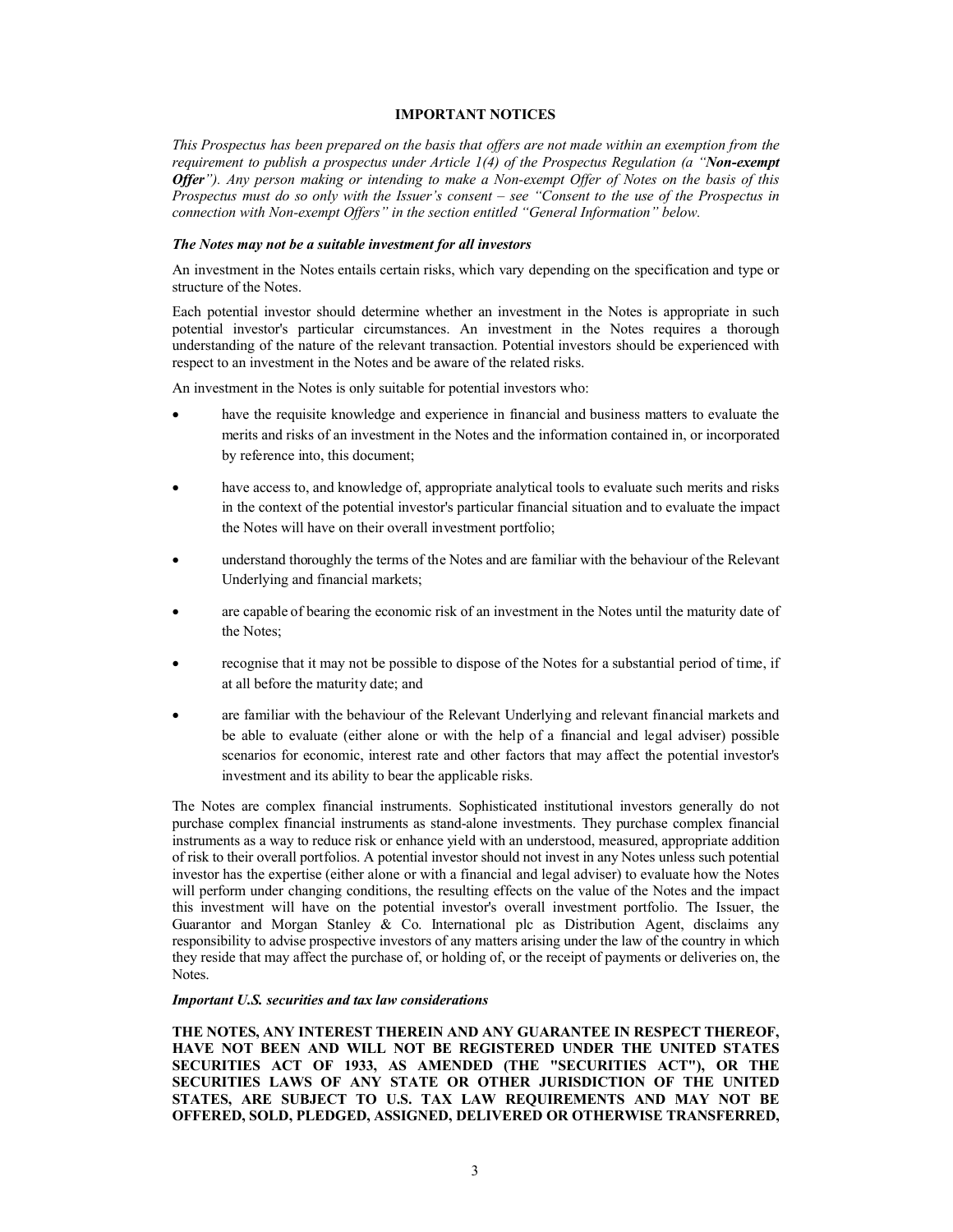**EXERCISED OR REDEEMED AT ANY TIME, DIRECTLY OR INDIRECTLY, WITHIN THE UNITED STATES (WHICH TERM INCLUDES THE TERRITORIES, THE POSSESSIONS AND ALL OTHER AREAS SUBJECT TO THE JURISDICTION OF THE UNITED STATES) OR TO, OR FOR THE ACCOUNT OR BENEFIT OF, U.S. PERSONS (AS DEFINED IN REGULATION S UNDER THE SECURITIES ACT).**

**MIFID II PRODUCT GOVERNANCE/ RETAIL INVESTORS/ PROFESSIONAL INVESTORS AND ECPS TARGET MARKET:**

**SOLELY FOR THE PURPOSES OF THE MANUFACTURER'S PRODUCT APPROVAL PROCESS, THE TARGET MARKET ASSESSMENT IN RESPECT OF THE NOTES HAS LED TO THE CONCLUSION THAT:** 

- **(A) THE TARGET MARKET FOR THE NOTES IS ELIGIBLE COUNTERPARTIES, PROFESSIONAL CLIENTS AND RETAIL CLIENTS, EACH AS DEFINED IN DIRECTIVE 2014/65/EU (AS AMENDED, "MIFID II"); AND**
- **(B) ALL CHANNELS FOR DISTRIBUTION TO ELIGIBLE COUNTERPARTIES AND PROFESSIONAL CLIENTS ARE APPROPRIATE; AND**
- **(C) THE FOLLOWING CHANNELS FOR DISTRIBUTION OF THE NOTES TO RETAIL CLIENTS ARE APPROPRIATE - INVESTMENT ADVICE AND PORTFOLIO MANAGEMENT, SUBJECT TO THE DISTRIBUTOR'S SUITABILITY AND APPROPRIATENESS OBLIGATIONS UNDER MIFID II, AS APPLICABLE.**

**ANY PERSON SUBSEQUENTLY OFFERING, SELLING OR RECOMMENDING THE NOTES (A "DISTRIBUTOR") SHOULD TAKE INTO CONSIDERATION THE MANUFACTURER'S TARGET MARKET ASSESSMENT; HOWEVER, A DISTRIBUTOR SUBJECT TO MIFID II IS RESPONSIBLE FOR UNDERTAKING ITS OWN TARGET MARKET ASSESSMENT IN RESPECT OF THE NOTES (BY EITHER ADOPTING OR REFINING THE MANUFACTURER'S TARGET MARKET ASSESSMENT) AND DETERMINING APPROPRIATE DISTRIBUTION CHANNELS, SUBJECT TO THE DISTRIBUTOR'S SUITABILITY AND APPROPRIATENESS OBLIGATIONS UNDER MIFID II, AS APPLICABLE.**

**UK MIFIR PRODUCT GOVERNANCE/ RETAIL INVESTORS/ PROFESSIONAL INVESTORS AND ECPS TARGET MARKET:**

**SOLELY FOR THE PURPOSES OF THE MANUFACTURER'S PRODUCT APPROVAL PROCESS, THE TARGET MARKET ASSESSMENT IN RESPECT OF THE NOTES HAS LED TO THE CONCLUSION THAT:** 

- **(A) THE TARGET MARKET FOR THE NOTES IS RETAIL CLIENTS, AS DEFINED IN POINT (8) OF ARTICLE 2 OF REGULATION (EU) NO 2017/565 AS IT FORMS**  PART OF "RETAINED EU LAW", AS DEFINED IN THE EUROPEAN UNION **(WITHDRAWAL) ACT 2018 ("EUWA"), AND ELIGIBLE COUNTERPARTIES, AS DEFINED IN THE FCA HANDBOOK CONDUCT OF BUSINESS SOURCEBOOK ("COBS"), AND PROFESSIONAL CLIENTS, AS DEFINED IN REGULATION (EU) NO 600/2014 AS IT FORMS PART OF "RETAINED EU LAW", AS DEFINED IN THE EUWA ("UK MIFIR");**
- **(B) ALL CHANNELS FOR DISTRIBUTION TO ELIGIBLE COUNTERPARTIES AND PROFESSIONAL CLIENTS ARE APPROPRIATE; AND**
- **(C) THE FOLLOWING CHANNELS FOR DISTRIBUTION OF THE NOTES TO RETAIL CLIENTS ARE APPROPRIATE - INVESTMENT ADVICE AND PORTFOLIO MANAGEMENT, SUBJECT TO THE DISTRIBUTOR'S SUITABILITY AND APPROPRIATENESS OBLIGATIONS UNDER COBS, AS APPLICABLE.**

**ANY PERSON SUBSEQUENTLY OFFERING, SELLING OR RECOMMENDING THE NOTES (A "DISTRIBUTOR") SHOULD TAKE INTO CONSIDERATION THE MANUFACTURER'S TARGET MARKET ASSESSMENT; HOWEVER, A DISTRIBUTOR SUBJECT TO THE FCA HANDBOOK PRODUCT INTERVENTION AND PRODUCT GOVERNANCE SOURCEBOOK (THE "UK MIFIR PRODUCT GOVERNANCE RULES") IS RESPONSIBLE FOR UNDERTAKING ITS OWN TARGET MARKET ASSESSMENT IN RESPECT OF THE NOTES (BY EITHER ADOPTING OR REFINING THE**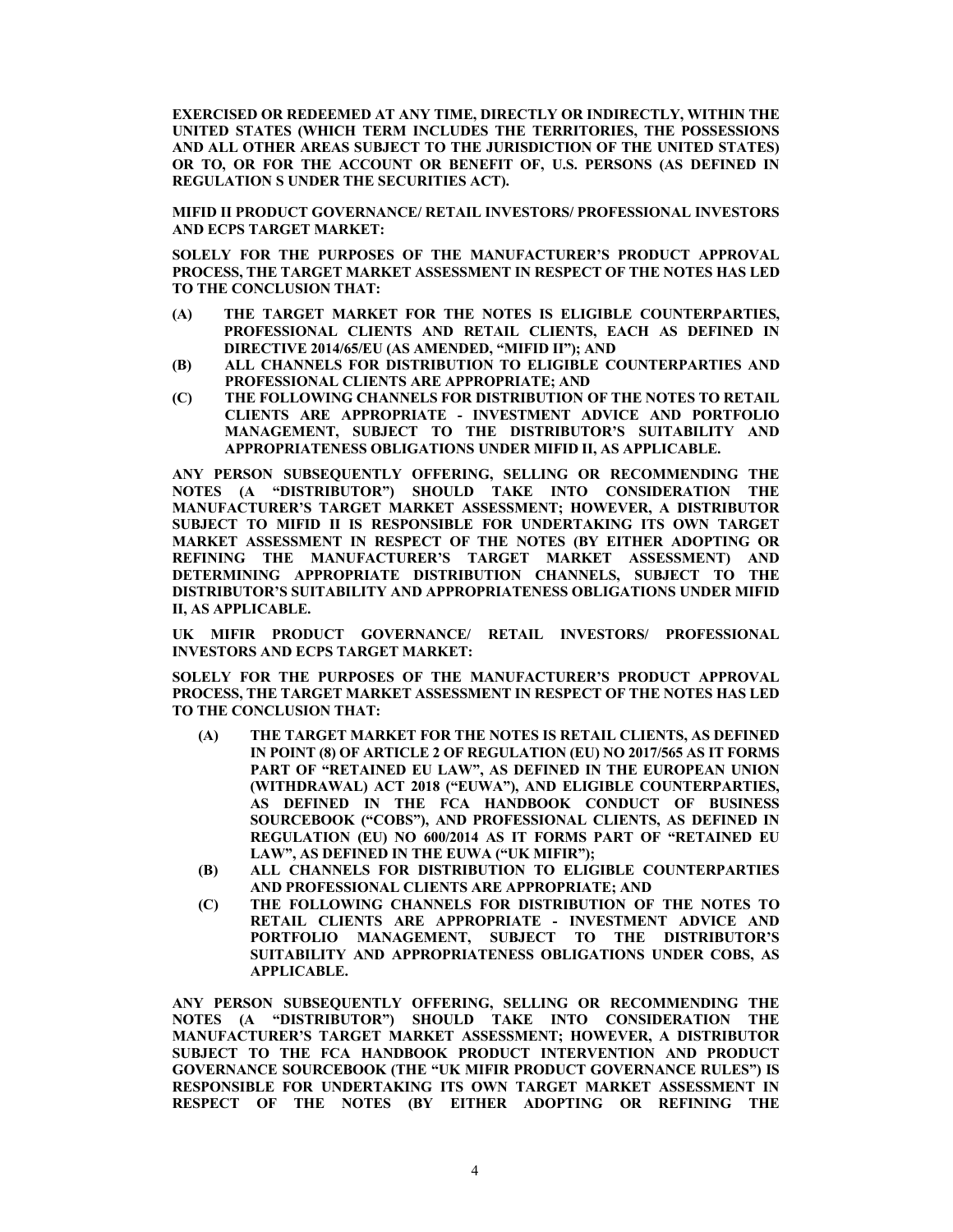#### **MANUFACTURER'S TARGET MARKET ASSESSMENT) AND DETERMINING APPROPRIATE DISTRIBUTION CHANNELS, SUBJECT TO THE DISTRIBUTOR'S SUITABILITY AND APPROPRIATENESS OBLIGATIONS UNDER COBS, AS APPLICABLE.**

**Each investor must comply with all applicable laws and regulations in each country or jurisdiction in or from which the investor purchases, offers, sells or delivers the Notes or has in the investor's possession or distributes this Prospectus.**

**The distribution of this Prospectus and the offering, sale and delivery of Notes in certain jurisdictions may be restricted by law. Persons into whose possession this Prospectus comes are required by Morgan Stanley, MSBV and MSI plc to inform themselves about and to observe those restrictions.**

**This Prospectus does not constitute an offer of or an invitation to subscribe for or purchase the Notes and should not be considered as a recommendation by any of Morgan Stanley, MSBV or MSI plc that any recipient of this Prospectus should subscribe for or purchase the Notes. Each recipient of this Prospectus will be taken to have made its own investigation and appraisal of the condition (financial or otherwise) of Morgan Stanley and MSBV and of the particular terms of the Notes.**

**This Prospectus may not be used for the purpose of an offer or solicitation by anyone in any jurisdiction in which that offer or solicitation is not authorised or to any person to whom it is unlawful to make such an offer or solicitation.**

**No person has been authorised by any of Morgan Stanley, MSBV or MSI plc to give any information or to make any representation not contained or incorporated by reference in this Prospectus, and, if given or made, that information or representation should not be relied upon as having been authorised by Morgan Stanley, MSBV or MSI plc. Neither the delivery of this Prospectus nor the offering, sale or delivery of any Notes will, in any circumstances, create any implication that the information contained in this Prospectus is true subsequent to the date hereof or the date upon which this Prospectus has been most recently supplemented or that there has been no adverse change in the financial situation of any of Morgan Stanley or MSBV since the date hereof or, as the case may be, the date upon which this Prospectus has been most recently supplemented or the balance sheet date of the most recent financial statements which have been incorporated into this Prospectus by way of a supplement to this Prospectus, or that any other information supplied from time to time is correct at any time subsequent to the date on which it is supplied or, if different, the date indicated in the document containing the same. Investors should review,** *inter alia***, the most recent financial statements of Morgan Stanley and MSBV when evaluating the Notes or an investment therein (such financial statements shall not form a part of this Prospectus unless they have been expressly incorporated herein, including by way of a supplement to this Prospectus).**

#### *No or limited secondary market*

**Potential investors should be willing to hold the Notes until maturity. The nature and extent of any secondary market in the Notes cannot be predicted and there may be little or no secondary market in the Notes. If MSI plc or other affiliate does make a market for the Notes, it may cease to do so at any time.**

#### *Language*

**The language of this Prospectus is English. Certain legislative references and technical terms have been cited in their original language in order that the correct technical meaning may be ascribed to them under applicable law.**

#### *Stabilisation legend*

**IN CONNECTION WITH THE ISSUE OF THE NOTES, ANY DISTRIBUTION AGENT OR ANY OTHER AGENT SPECIFIED FOR THAT PURPOSE IN THE APPLICABLE FINAL TERMS AS THE STABILISING MANAGER (OR ANY PERSON ACTING FOR THE STABILISING MANAGER) MAY OVER-ALLOT OR EFFECT TRANSACTIONS WITH A VIEW TO SUPPORTING THE MARKET PRICE OF ANY OF THE NOTES AT A LEVEL HIGHER THAN THAT WHICH MIGHT OTHERWISE PREVAIL FOR A LIMITED PERIOD.**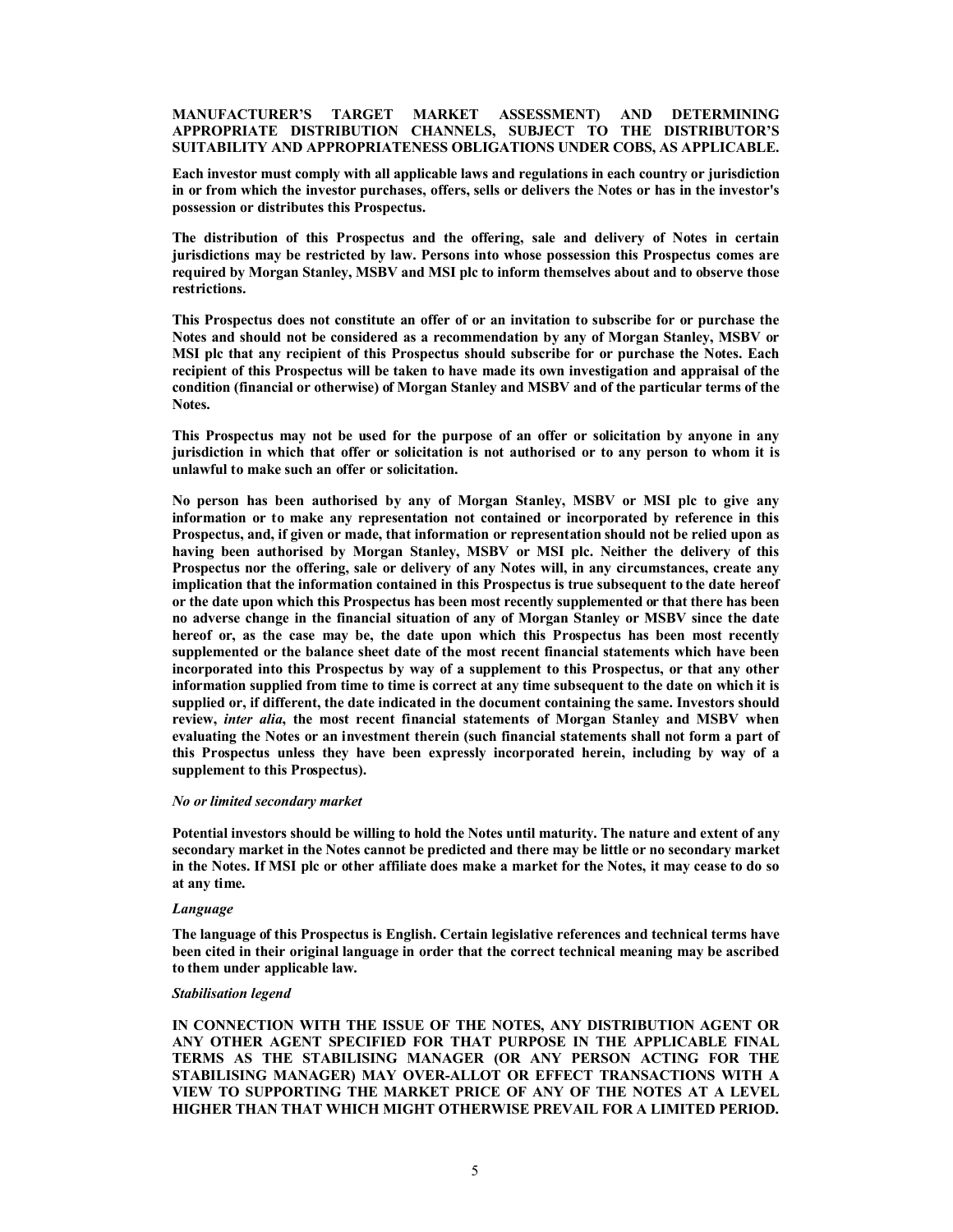**HOWEVER, STABILISATION MAY NOT NECESSARILY OCCUR. ANY STABILISING ACTION MAY BEGIN ON OR AFTER THE DATE ON WHICH ADEQUATE PUBLIC DISCLOSURE OF THE TERMS OF THE OFFER OF THE NOTES IS MADE AND, IF COMMENCED, MAY CEASE AT ANY TIME, BUT MUST BE BROUGHT TO AN END NO LATER THAN THE EARLIER OF 30 DAYS AFTER THE ISSUE DATE OF THE NOTES AND 60 DAYS AFTER THE DATE OF THE ALLOTMENT OF THE RELEVANT NOTES. ANY STABILISING ACTION OR OVER-ALLOTMENT MUST BE CONDUCTED BY THE STABILISING MANAGER (OR ANY PERSON ACTING FOR THE STABILISING MANAGER) IN ACCORDANCE WITH ALL APPLICABLE LAWS AND RULES.**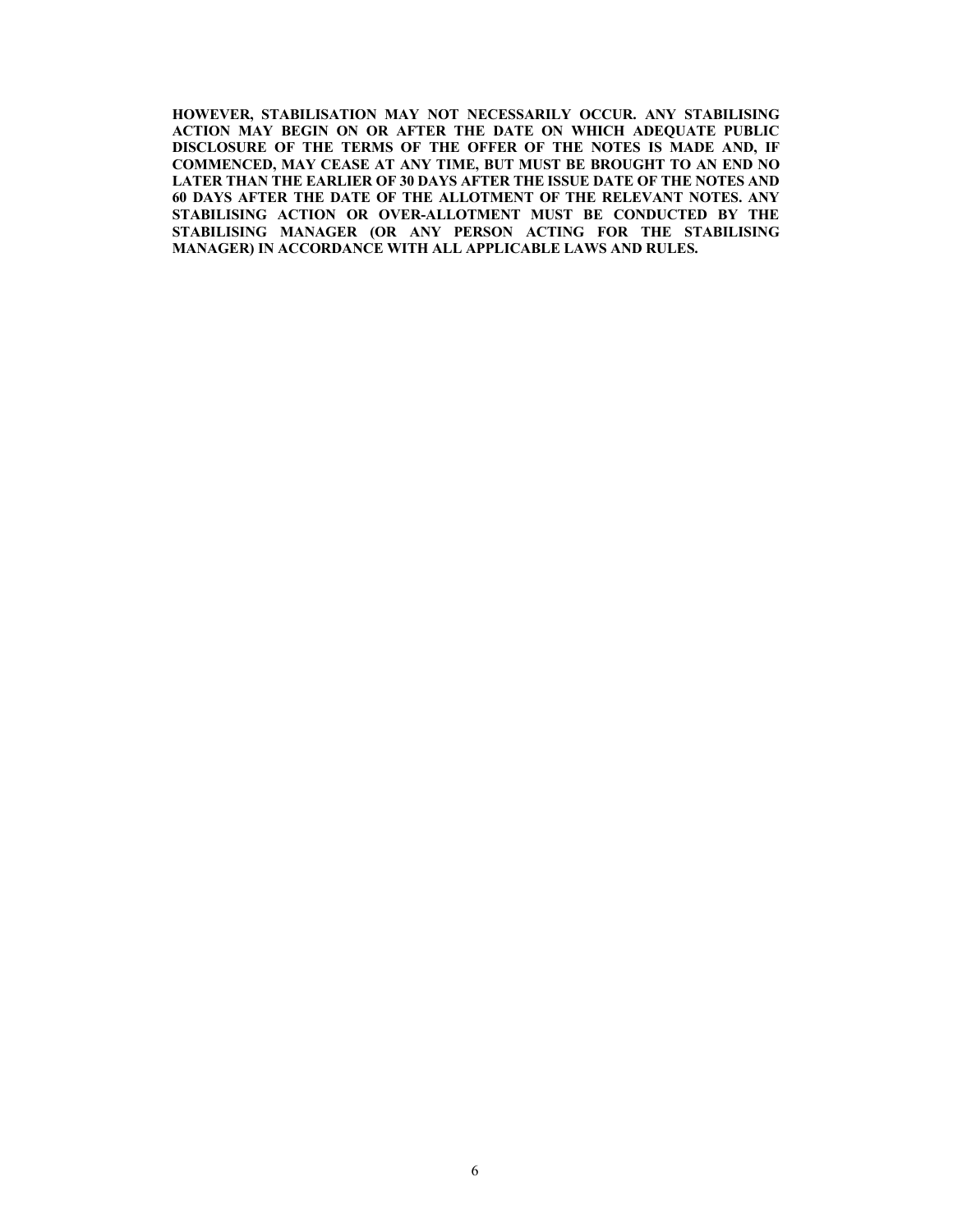# **TABLE OF CONTENTS**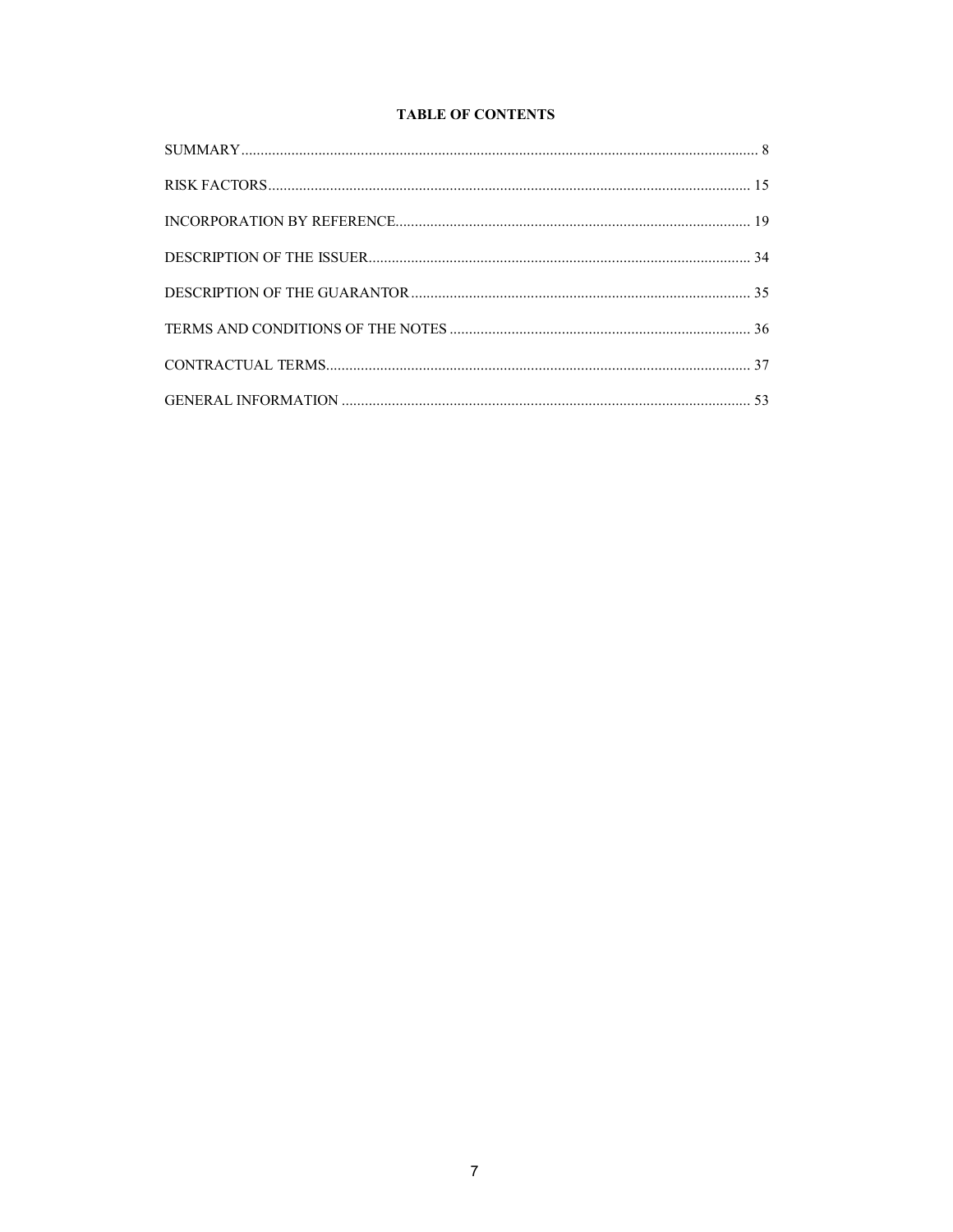# **SUMMARY**

|                                                                                                                                                                                                                                                                                                                                                                             | A. INTRODUCTION AND WARNINGS                                                                                                                                                                                                                                                                                                                                                                                                                                                                                                                                                                                                                                                                                                                                                                                                                                                           |  |  |  |  |  |
|-----------------------------------------------------------------------------------------------------------------------------------------------------------------------------------------------------------------------------------------------------------------------------------------------------------------------------------------------------------------------------|----------------------------------------------------------------------------------------------------------------------------------------------------------------------------------------------------------------------------------------------------------------------------------------------------------------------------------------------------------------------------------------------------------------------------------------------------------------------------------------------------------------------------------------------------------------------------------------------------------------------------------------------------------------------------------------------------------------------------------------------------------------------------------------------------------------------------------------------------------------------------------------|--|--|--|--|--|
| A.1.1                                                                                                                                                                                                                                                                                                                                                                       | Name and international securities identifier number (ISIN) of the Notes                                                                                                                                                                                                                                                                                                                                                                                                                                                                                                                                                                                                                                                                                                                                                                                                                |  |  |  |  |  |
|                                                                                                                                                                                                                                                                                                                                                                             | Tranche 1 of Series A Morgan Stanley B.V. of up to SEK 200,000,000 Equity Index Linked Notes due 2027 (the<br>"Notes"). ISIN Code: SE0017937089                                                                                                                                                                                                                                                                                                                                                                                                                                                                                                                                                                                                                                                                                                                                        |  |  |  |  |  |
| A.1.2                                                                                                                                                                                                                                                                                                                                                                       | Identity and contact details of the issuer, including its legal entity identifier (LEI)                                                                                                                                                                                                                                                                                                                                                                                                                                                                                                                                                                                                                                                                                                                                                                                                |  |  |  |  |  |
|                                                                                                                                                                                                                                                                                                                                                                             | Morgan Stanley B.V. (the "Issuer" or "MSBV") incorporated under the laws of The Netherlands and has its<br>registered office at Luna Arena, Herikerbergweg 238, 1101 CM Amsterdam, The Netherlands. MSBV's legal<br>entity identifier (LEI) is KG1FTTDCK4KNVM3OHB52.                                                                                                                                                                                                                                                                                                                                                                                                                                                                                                                                                                                                                   |  |  |  |  |  |
| A.1.3                                                                                                                                                                                                                                                                                                                                                                       | Identity and contact details of the competent authority approving the Prospectus                                                                                                                                                                                                                                                                                                                                                                                                                                                                                                                                                                                                                                                                                                                                                                                                       |  |  |  |  |  |
|                                                                                                                                                                                                                                                                                                                                                                             | The Prospectus has been approved by the Commission de Surveillance du Secteur Financier (CSSF) as<br>competent authority, whose postal address is 283, Route, d'Arlon, L-2991 Luxembourg, telephone number is<br>(+352) 26 251 - 2601 and email address is direction@cssf.lu, in accordance with Regulation (EU) 2017/1129<br>(the "Prospectus Regulation").                                                                                                                                                                                                                                                                                                                                                                                                                                                                                                                           |  |  |  |  |  |
| A.1.4                                                                                                                                                                                                                                                                                                                                                                       | Date of approval of the Prospectus                                                                                                                                                                                                                                                                                                                                                                                                                                                                                                                                                                                                                                                                                                                                                                                                                                                     |  |  |  |  |  |
|                                                                                                                                                                                                                                                                                                                                                                             | The Prospectus was approved on 27 May 2022.                                                                                                                                                                                                                                                                                                                                                                                                                                                                                                                                                                                                                                                                                                                                                                                                                                            |  |  |  |  |  |
| A.1.5                                                                                                                                                                                                                                                                                                                                                                       | Warning                                                                                                                                                                                                                                                                                                                                                                                                                                                                                                                                                                                                                                                                                                                                                                                                                                                                                |  |  |  |  |  |
|                                                                                                                                                                                                                                                                                                                                                                             | investor's liability is not limited to the amount of the investment, it could lose more than the invested capital.<br>Where a claim relating to the information contained in the Prospectus is brought before a court, the plaintiff<br>investor might, under the national legislation of the member states of the European Economic Area, have to bear<br>the costs of translating the Prospectus before the legal proceedings are initiated. Civil liability attaches only to<br>those persons who have tabled the summary, including any translation thereof, but only if the summary is<br>misleading, inaccurate or inconsistent when read together with the other parts of the Prospectus or if it does not<br>provide, when read together with the other parts of the Prospectus, key information in order to aid investors when<br>considering whether to invest in the Notes. |  |  |  |  |  |
|                                                                                                                                                                                                                                                                                                                                                                             | <b>B. KEY INFORMATION ON THE ISSUER</b>                                                                                                                                                                                                                                                                                                                                                                                                                                                                                                                                                                                                                                                                                                                                                                                                                                                |  |  |  |  |  |
| B.1                                                                                                                                                                                                                                                                                                                                                                         | Who is the issuer of the Notes?                                                                                                                                                                                                                                                                                                                                                                                                                                                                                                                                                                                                                                                                                                                                                                                                                                                        |  |  |  |  |  |
| B.1.1                                                                                                                                                                                                                                                                                                                                                                       | Domicile, legal form, LEI, jurisdiction of incorporation and country of operation                                                                                                                                                                                                                                                                                                                                                                                                                                                                                                                                                                                                                                                                                                                                                                                                      |  |  |  |  |  |
| MSBV was incorporated as a private company with limited liability (besloten vennootschap met beperkte<br>aansprakelijkheid) under the laws of The Netherlands. MSBV is registered at the commercial register of the<br>Chamber of Commerce (Kamer van Koophandel). It has its corporate seat at Amsterdam. MSBV's legal entity<br>identifier (LEI) is KG1FTTDCK4KNVM3OHB52. |                                                                                                                                                                                                                                                                                                                                                                                                                                                                                                                                                                                                                                                                                                                                                                                                                                                                                        |  |  |  |  |  |
| <b>B.1.2</b>                                                                                                                                                                                                                                                                                                                                                                | Principal activities                                                                                                                                                                                                                                                                                                                                                                                                                                                                                                                                                                                                                                                                                                                                                                                                                                                                   |  |  |  |  |  |
| MSBV's principal activity is the issuance of financial instruments and the hedging of obligations arising pursuant<br>to such issuances.                                                                                                                                                                                                                                    |                                                                                                                                                                                                                                                                                                                                                                                                                                                                                                                                                                                                                                                                                                                                                                                                                                                                                        |  |  |  |  |  |
| B.1.3                                                                                                                                                                                                                                                                                                                                                                       | Major Shareholders                                                                                                                                                                                                                                                                                                                                                                                                                                                                                                                                                                                                                                                                                                                                                                                                                                                                     |  |  |  |  |  |
|                                                                                                                                                                                                                                                                                                                                                                             | MSBV is ultimately controlled by Morgan Stanley.                                                                                                                                                                                                                                                                                                                                                                                                                                                                                                                                                                                                                                                                                                                                                                                                                                       |  |  |  |  |  |
| B.1.4                                                                                                                                                                                                                                                                                                                                                                       | Key managing directors                                                                                                                                                                                                                                                                                                                                                                                                                                                                                                                                                                                                                                                                                                                                                                                                                                                                 |  |  |  |  |  |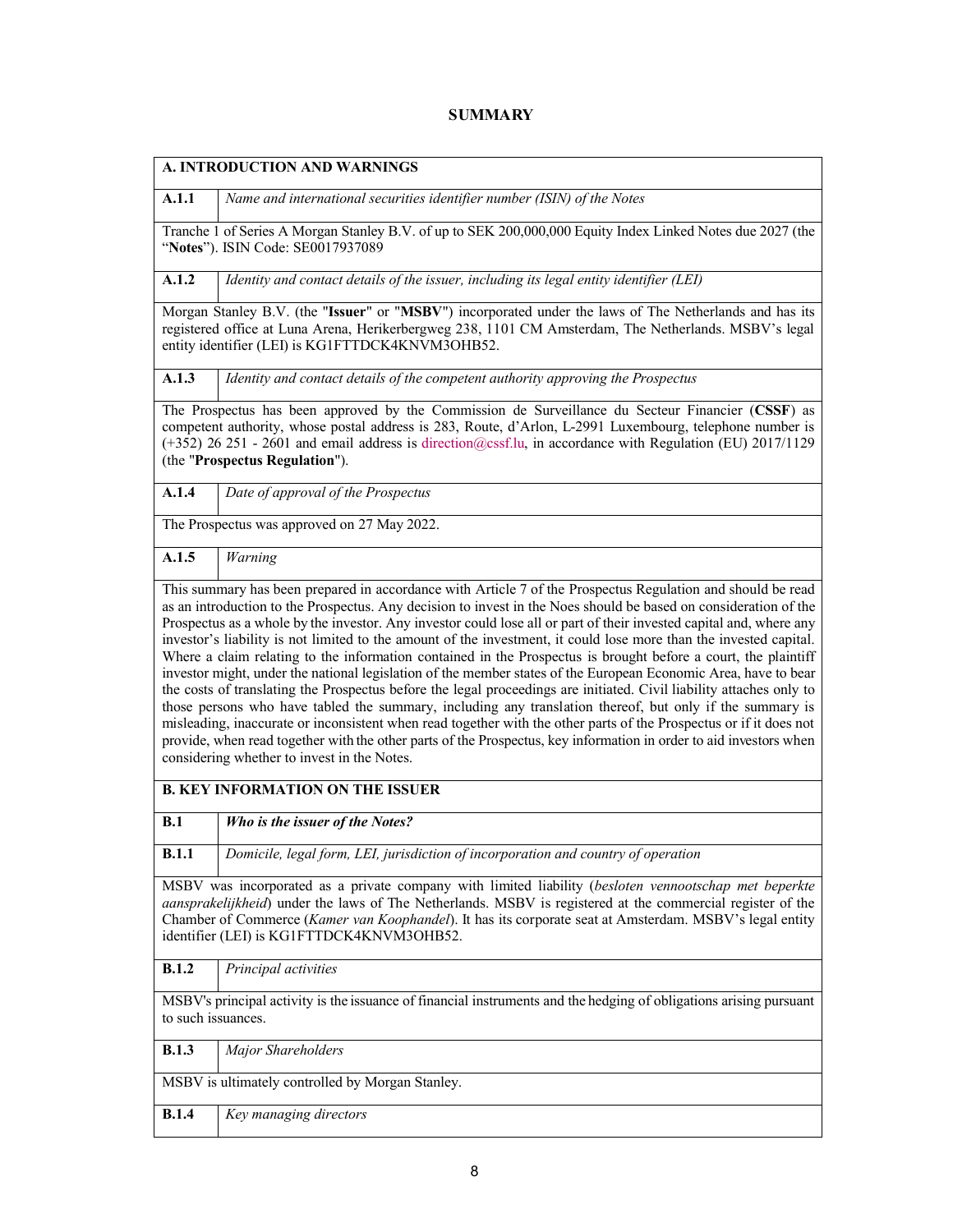**B.1.5** *Identity of the statutory auditors*

Deloitte Accountants B.V.

# **B.2** *What is the key financial information regarding the Issuer?*

The information in respect of the years ended 31 December 2021 and 31 December 2020 set out below is derived from the audited financial statements included in the MSBV Annual Report for the years ended 31 December 2021 and 31 December 2020.

## *Consolidated income statement*

| In EUR (million)                                                                                                                 | 2021  | 2020  |
|----------------------------------------------------------------------------------------------------------------------------------|-------|-------|
| Profit before income tax                                                                                                         |       |       |
| (Operating profit/loss or another similar measure<br>of financial performance used by the issuer in the<br>financial statements) | 2.825 | 4.031 |

*Balance Sheet* 

| In EUR (million)                                                        | 31 December 2021 | 31 December 2020 |  |  |  |  |
|-------------------------------------------------------------------------|------------------|------------------|--|--|--|--|
| Net financial debt (long term debt plus short term<br>debt minus cash)  | 9.759            | 8.392            |  |  |  |  |
| Current ratio (current assets/current liabilities)                      | 1.009:1          | 1.012:1          |  |  |  |  |
| equity ratio (total liabilities/total<br>Debt to<br>shareholder equity) | 309:1            | 285:1            |  |  |  |  |
| <b>Cash flow statement</b>                                              |                  |                  |  |  |  |  |

| In EUR (million)                            | 2021     | 2020   |
|---------------------------------------------|----------|--------|
| Net Cash flows from operating activities    | (4.99)   | 17.5   |
| Net Cash flows used in financing activities | (11.172) | (25.4) |
| Net Cash flow from investing activities     | 11.172   | 10.4   |

#### **B.3** *What are the key risks that are specific to the Issuer?*

**Credit risk:** Holders of Notes issued by the Issuer bear the credit risk of the relevant Issuer and/or the Guarantor, that is the risk that the relevant Issuer and/or the Guarantor is not able to meet its obligations under such Notes, irrespective of whether such Notes are referred to as capital or principal protected or how any principal, interest or other payments under Notes are to be calculated. If the Issuer and/or the Guarantor is not able to meet its obligations under the Notes, then that would have a significant negative impact on the investor's return on the Notes and an investor may lose up to its entire investment.

The following key risks affect Morgan Stanley and, since Morgan Stanley is the ultimate holding company of MSBV, also impact MSBV:

- **Morgan Stanley's results of operations may be adversely affected by the impacts of the COVID-19 pandemic.**
- **Morgan Stanley's results of operations may be materially affected by market fluctuations and by global and economic conditions and other factors, including changes in asset values**
- **Morgan Stanley is subject to operational risks, including a failure, breach or other disruption of its operations or security systems or those of Morgan Stanley's third parties (or third parties**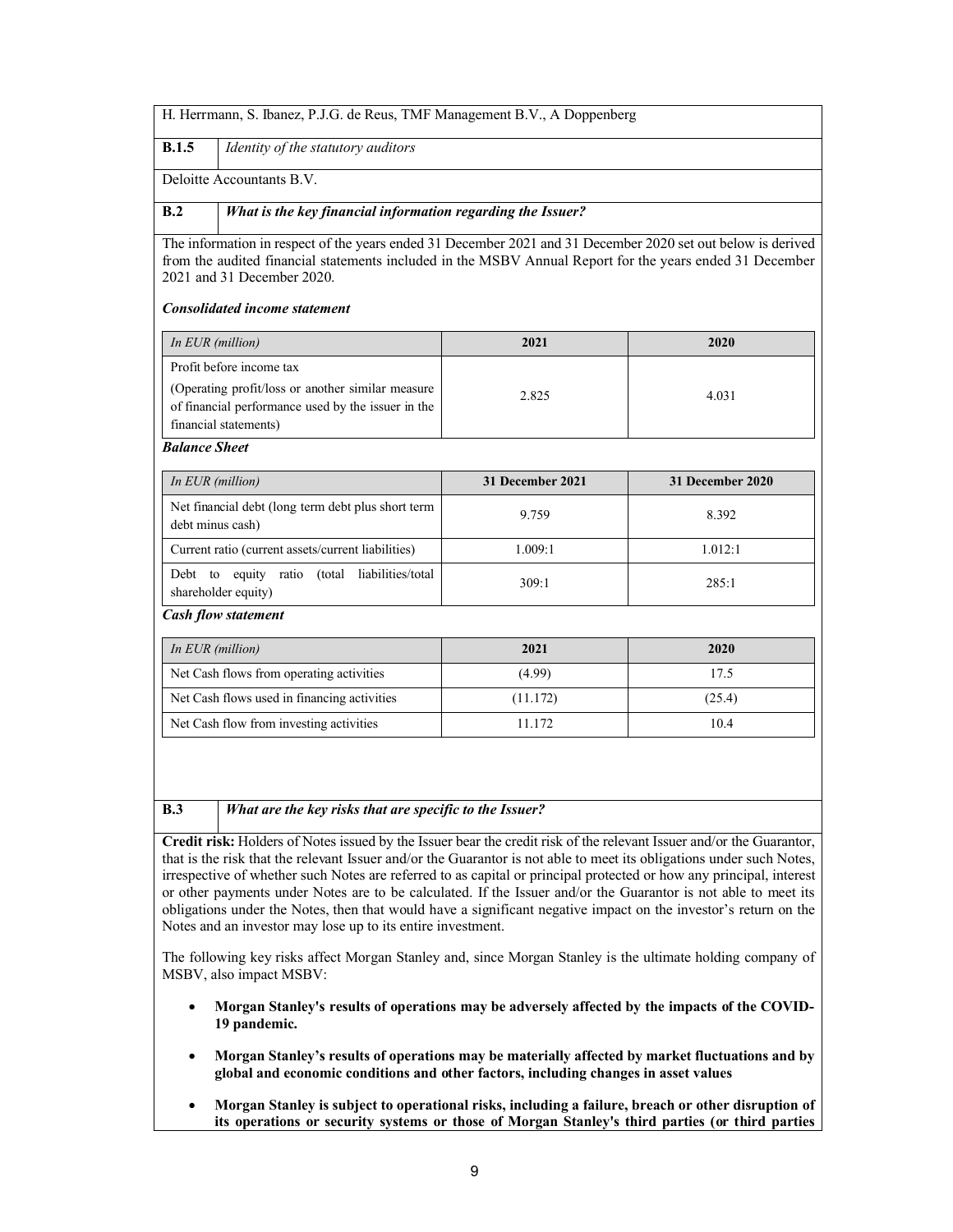**thereof), as well as human error or malfeasance, which could adversely affect its businesses or reputation.**

- **The financial services industry is subject to extensive regulation, and changes in regulation will impact Morgan Stanley's business.**
- **Morgan Stanley faces strong competition from financial services firms and others, which could lead to pricing pressures that could materially adversely affect its revenue and profitability.**

|               |  |  |  | <b>C. KEY INFORMATION ON THE NOTES</b>                                                                                              |  |  |
|---------------|--|--|--|-------------------------------------------------------------------------------------------------------------------------------------|--|--|
| $\sim$ $\sim$ |  |  |  | $\mathbf{1}$ and $\mathbf{1}$ and $\mathbf{1}$ and $\mathbf{1}$ and $\mathbf{1}$ and $\mathbf{1}$ and $\mathbf{1}$ and $\mathbf{1}$ |  |  |

| C.1   | <b>What are the main features of the Notes?</b> |
|-------|-------------------------------------------------|
| C.1.1 | Type, class and ISIN                            |

The Notes are issued in dematerialised and uncertificated book-entry form with a Nordic central securities depositary ("**Nordic Notes**"). The ISIN Code of the Notes is SE0017937089. The Notes are not Notes in respect of which physical settlement may apply or may be elected to apply ("**Cash Settlement Notes**"). Redemption amounts payable in respect of the Notes are linked to the value or performance of an equity index ("**Equity-Linked Redemption Notes**").

**C.1.2** *Currency, denomination, par value, number of Notes issued and duration*

The specified currency of the Notes is Swedish Kroner ("**SEK**"). The specified denomination of the Notes is SEK 20,000. The aggregate nominal amount of the Notes is up to SEK 200,000,000 and the issue price per Note is 94.25 per cent. of par. The Notes issue on 28 July 2022 and are scheduled to mature on 29 July 2027. The Notes may redeem earlier if an early redemption event occurs.

**C.1.3** *Rights attached to the Notes*

Notes are not ordinary debt securities and the redemption amount is linked to the performance of the index identified as the Relevant Underlying.

*Relevant Underlying:* Morningstar Developed Europe Renewable Energy Select 30 Decrement 5% EUR

*Interest*: The Notes do not bear interest.

*Redemption amount*: The Notes, unless previously redeemed or cancelled, will be redeemed on the Maturity Date at an amount per Calculation Amount equal to the Calculation Amount less the Final Downside Amount plus the Final Upside Amount.

Where:

**Averaging Date** means each of 15 July 2026, 17 August 2026, 15 September 2026, 15 October 2026, 16 November 2026, 15 December 2026, 15 January 2027, 15 February 2027, 15 March 2027, 15 April 2027, 17 May 2027, 15 June 2027 and 15 July 2027;

**Business Days** means any day, other than a Saturday or Sunday, that is neither a legal holiday nor a day on which banking instutitions are authorised or required by law or regulation to close in the principal financial centre of Sweden;

**Calculation Amount** is SEK 20,000;

**Determination Date** means 15 July 2027;

**Final Average Value** is the arithmetic average of the value of the Relevant Underlying as of each Averaging Date;

**Final Downside Amount** means an amount per Calculation Amount equal to: (i) if, on the Determination Date, the Determination Agent determines that the Final Reference Value is greater than or equal to the Geared Put Strike multiplied by the Initial Reference Value, 0; or (ii) if otherwise, the product of (a) the Calculation Amount and (b) the value determined by subtracting from 1 the quotient of  $(x)$  the Final Reference Value divided by the Initial Reference Value and (y) the Geared Put Strike;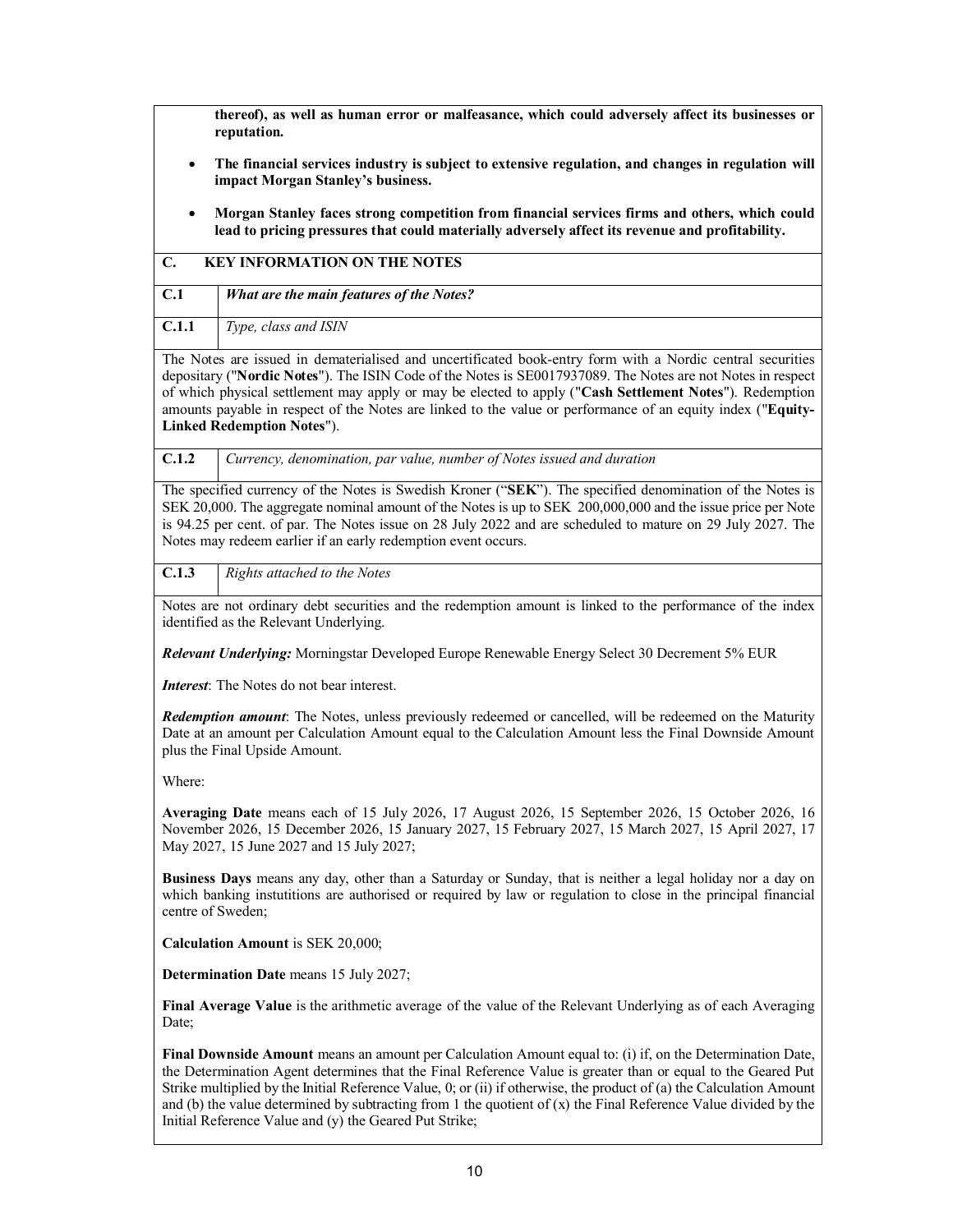**Final Reference Value** means the Relevant Underlying Value as at the Determination Date;

**Final Upside Amount** means an amount per Calculation Amount equal to the sum of (i) the product of (a) the Calculation Amount, (b) Participation Rate and (c) the lower of (I) 20 per cent. and (II) the higher of 0 per cent. and Performance and (ii) the product of (a) the Calculation Amount and (b) the higher of (I) 0 per cent. and (II) Performance less the product of the Participation Rate and 20 per cent.;

**Geared Put Strike** means 75 per cent.;

**Initial Reference Value** is the Relevant Underlying Value as of the Strike Date;

**Issue Date** means 28 July 2022;

**[Participation Rate](https://www.strivo.se/en)** is a percentage rate to be determined by the Determination Agent before the Issue Date and notified to the Noteholders not more than 15 Business Days thereafter by publication on https://www.strivo.se/en, provided that such percentage rate shall be not less than 280 per cent.;

**Performance** is an amount determined by the Determination Agent equal to the quotient of (i) the Final Average Value less the Initial Reference Value and (ii) the Initial Reference Value; and

**Strike Date** is 15 July 2022.

**For determining Relevant Underlying Value:** The Determination Agent will determine the value of the Relevant Underlying as at the time at which the official closing level of the Index is calculated and published by the index sponsor.

*Disruption Events*: The following disruption events apply in relation to the Relevant Underlying: Change in Law, Hedging Disruption and Increased Cost of Hedging. Disruption Events can affect the Relevant Underlying and lead to adjustments and/or early redemption of the Notes. The Determination Agent shall determine whether the Notes or any exchanges or price sources are affected by such events on a relevant date of valuation, and may make adjustments to the Notes, or take any other appropriate action, to account for relevant adjustments or events in relation to the Relevant Underlying. In addition, in certain circumstances, the Issuer may redeem or terminate the Notes early following any such event. In this case, in relation to each Note, the Issuer will pay an amount (which amount may, in certain circumstances, be the fair market value of the Notes which may be less than the nominal value or face value). This amount payable by the Issuer may be less than the amount that would have been paid had the Notes been redeemed at maturity.

*Illegality and Regulatory Event:* The Issuer has the right to redeem the Notes early for illegality or regulatory reasons at an amount (determined by the Determination Agent in its reasonable discretion) equal to the fair market value of such Note immediately prior to such redemption (ignoring such illegality or regulatory reason).

*Tax Redemption*: The Notes may be redeemed early for tax reasons at an amount (determined by the Determination Agent, acting in good faith and in a commercially reasonable manner) equal to the fair market value of such Note on such day as is selected by the Determination Agent acting in good faith and in a commercially reasonable manner.

*Events of Default*: If an Event of Default occurs, the Notes may be redeemed prior to their Maturity Date at the Early Redemption Amount if the Noteholders of not less than 25% in aggregate principal amount of the Notes give written notice to the Issuer declaring the Notes to be immediately due and payable.

The Events of Default applicable to the Notes are as follows: (1)non-payment of any amount of principal or any amount of interest (in each case, within 30 days of the due date) in respect of the Notes; and (2) the Issuer becomes insolvent or is unable to pay its debts as they fall due, or an administrator or liquidator is appointed in respect of the Issuer or the whole or a substantial part of its undertaking, assets and revenues (otherwise than for the purposes of or pursuant to an amalgamation, reorganisation or restructuring whilst solvent), or the Issuer takes any action for a composition with or for the benefit of its creditors generally, or an order is made or an effective resolution is passed for the winding up, liquidation or dissolution of the Issuer (otherwise than for the purposes of or pursuant to an amalgamation, reorganisation or restructuring whilst solvent) and such order or effective resolution has remained in force and has not been rescinded, revoked or set aside for 60 days after the date on which such order is made or effective resolution is passed.

*Early Redemption Amount*: The Early Redemption Amount will be determined by the Determination Agent to be the amount a qualified financial institution (being a financial institution organised under the laws of any jurisdiction in the USA, European Union, United Kingdom or Japan and which satisfies certain credit ratings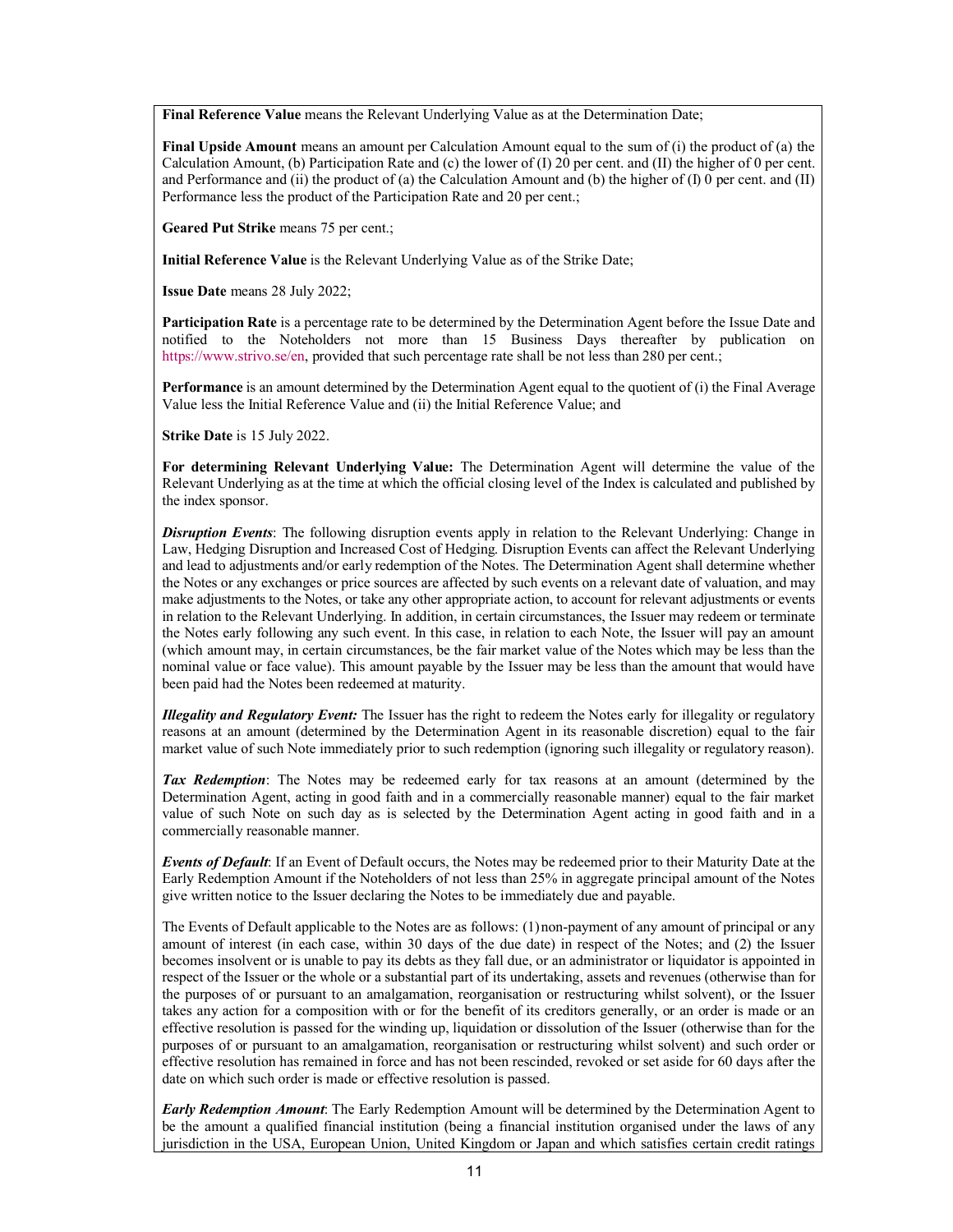requirements, which the Determination Agent selects for this purposes at the time when the Early Redemption Amount is to be determined) would charge to assume all of the Issuer's obligations in respect of the Notes or to undertake obligations that would have the effect of preserving the economic equivalent of any payments by the Issuer to the Noteholder with respect to the Notes.

*Governing Law*: The Notes will be governed by English law.

*Prescription*. Claims for principal and interest on redemption in respect of the Notes shall become void unless the relevant note certificates are surrendered for payment within 10 years of the due date for payment.

**C.1.4** *Rank of the Notes in the Issuer's capital structure upon insolvency*

The Notes constitute direct and general obligations of the Issuer ranking *pari passu* among themselves.

**C.1.5** *Restrictions on free transferability of the Notes*

Interests in the Notes will be transferred in accordance with the procedures and regulations of the relevant clearing system, subject to restrictions on sale of the Notes into certain jurisdictions. The Notes cannot be offered or sold in the U.S. or to U.S. persons, nor held in the U.S. or by U.S. Persons at any time. The Notes may not be acquired or held by, or acquired with the assets of, any employee benefit plan subject to Title I of the United States Employee Retirement Income Security Act of 1974, as amended ("**ERISA**"), any individual retirement account or plan subject to Section 4975 of the United States Internal Revenue Code of 1986, or any entity whose underlying assets include "plan assets" within the meaning of Section 3(42) of ERISA by reason of any such employee benefit plan's account's or plan's investment therein.

**C.2** *Where will the Notes be traded?*

Application is expected to be made by the Issuer (or on its behalf) for the Notes to be admitted to trading on the regulated market of the Luxembourg Stock Exchange and on the Nasdaq Stockholm AB.

| C.3   | Is there a guarantee attached to the Notes? |
|-------|---------------------------------------------|
| C.3.1 | Nature and scope of the Guarantee           |

The payment obligations of MSBV in respect of the Notes are unconditionally and irrevocably guaranteed by Morgan Stanley (the "**Guarantor**" or "**Morgan Stanley**") pursuant to a guarantee dated as of 16 July 2021 (the "**Guarantee**") which is governed by New York law. The Guarantor's obligations under the Guarantee constitute direct, general and unsecured obligations of the Guarantor which rank without preference among themselves and *pari passu* with all other outstanding, unsecured and unsubordinated obligations of the Guarantor, present and future, but in the event of insolvency only to the extent permitted by laws affecting creditors' rights.

**C.3.2** *Brief description of the Guarantor*

Morgan Stanley is incorporated and has its registered address in the U.S.A. Its legal entity identifier is IGJSJL3JD5P30I6NJZ34. The Issuer is a financial holding company and is regulated by the Board of Governors of the Federal Reserve System under the Bank Holding Company Act of 1956, as amended.

**C.3.3** *Key financial information of the Guarantor*

The information in respect of the years ended 31 December 2020 and 31 December 2021 set out below is derived from the audited financial statements included in Morgan Stanley's Annual Report on Form 10-K for the year ended 31 December 2021.

The information in respect of the three months ended 31 March 2021 and 31 March 2022 set out below is derived from the unaudited financial statements included in Morgan Stanley's Quarterly Reports on Form 10-Q for the quarterly periods ended 31 March 2021 and 31 March 2022, respectively:

# *Consolidated Income Statement*

| In USD (million)                                          | <b>December</b><br>At $31$<br>2021 | - At<br>December $2020$ (unaudited) | 31   At 31 March 2022   At 31 March 2021 | (unaudited) |
|-----------------------------------------------------------|------------------------------------|-------------------------------------|------------------------------------------|-------------|
| Income before provision for 19,668<br><i>income taxes</i> |                                    | 14.418                              | 4.588                                    | 5.344       |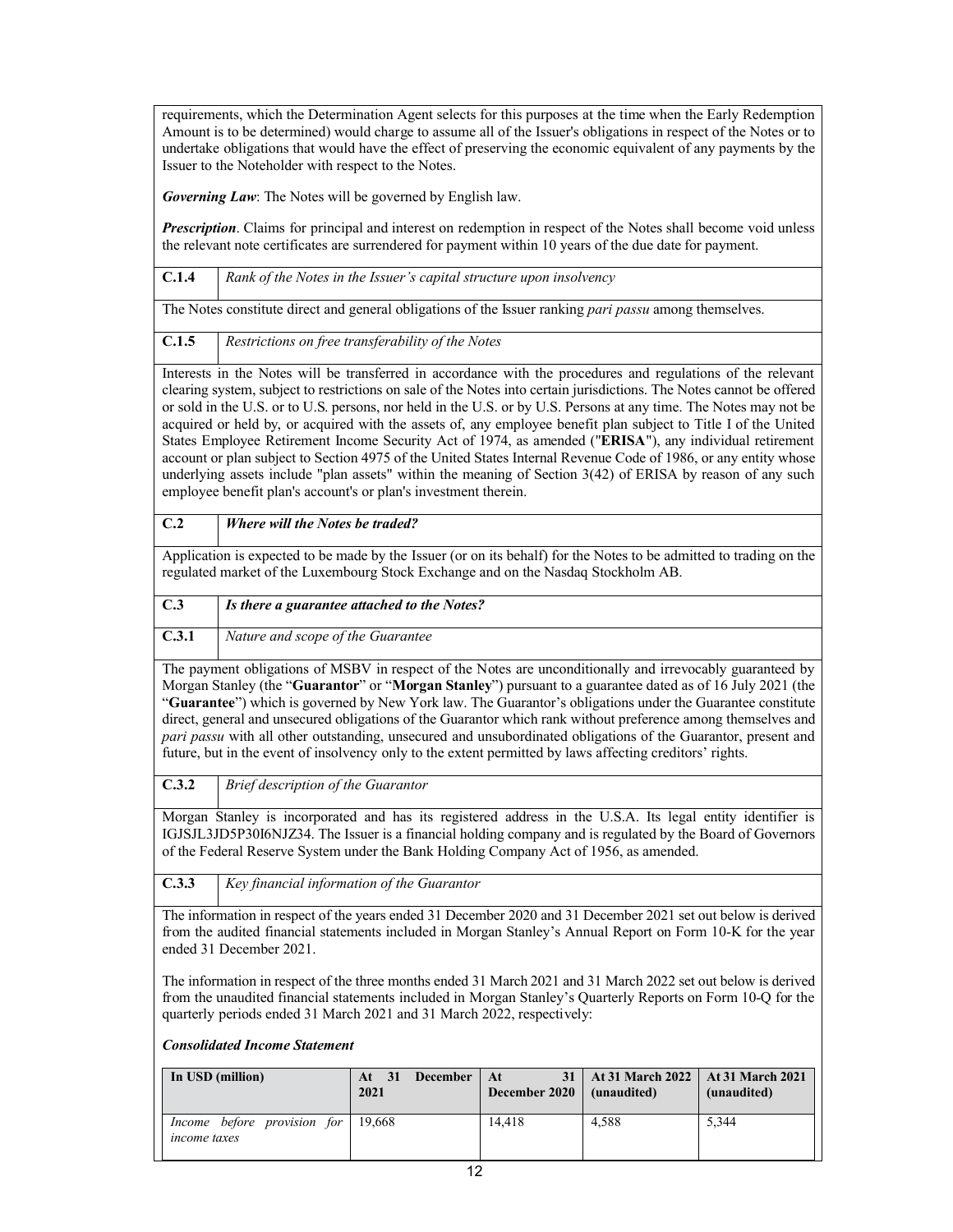| <b>Balance Sheet</b>                                           |                                                         |                        |                                       |                                        |
|----------------------------------------------------------------|---------------------------------------------------------|------------------------|---------------------------------------|----------------------------------------|
| In USD (million)                                               | 31<br><b>December</b><br>At<br>2021                     | At 31 December<br>2020 | March<br>31<br>At<br>2022 (unaudited) | $At = 31$<br>March<br>2021 (unaudited) |
| <b>Borrowings</b>                                              | 233,127                                                 | 217,079                | 229,817                               | 215,826                                |
| <b>Cash Flow Statement</b>                                     |                                                         |                        |                                       |                                        |
| In USD (million)                                               | <b>December</b><br>At <sub>31</sub><br>2021             | At 31 December<br>2020 | At 31 March<br>2022<br>(unaudited)    | At 31 March<br>2021<br>(unaudited)     |
| Net cash provided by (used for)<br>operating activities        | 33,971                                                  | (25, 231)              | 239                                   | 26,879                                 |
| Net cash provided by (used for)<br>financing activities        | 41,547                                                  | 83,784                 | 9,291                                 | 9,564                                  |
| Net cash provided by (used for)<br><i>investing activities</i> | (49, 897)                                               | (37,898)               | 158                                   | (22, 561)                              |
| C24                                                            | Most material right factors pertaining to the Guaranton |                        |                                       |                                        |

**C.3.4** *Most material risk factors pertaining to the Guarantor*

The most material risk factors pertaining to Morgan Stanley are listed under section B.3 "*What are the key risks that are specific to the Issuer?*" above.

# **C.4** *What are the key risks that are specific to the Notes?*

- *Investors risk losing all or a substantial portion of their investment in the Notes*: Investors may lose all or a substantial portion of their investment if the value/performance of the Relevant Underlying does not move in the anticipated direction.
- *The Notes may be redeemed prior to maturity*: If an event of default occurs in respect of the Issuer, investors would have an unsecured claim against the Issuer for the amount due on the early redemption of the Notes.
- *The value of the Notes may be influenced by unpredictable factors*: The market price or value of the Notes is expected to be affected primarily by changes in the Relevant Underlying. It is impossible to predict how the level of the Relevant Underlying will vary over time. The historical performance value of the Relevant Underlying does not indicate the future performance of the Relevant Underlying. Factors such as volatility, interest rates, remaining term of the Notes or exchange rates will influence the price investors will receive if an investor sells its Notes prior to maturity. While the market value of the Notes is linked to the Relevant Underlying, any change may not be comparable or proportionate.
- *No benefit of any cross-default or cross-acceleration with other indebtedness of MSBV or Morgan Stanley; A Morgan Stanley covenant default or bankruptcy, insolvency or reorganization event does not constitute an Event of Default*: The Notes will not have the benefit of any cross-default or crossacceleration with other indebtedness of MSBV or Morgan Stanley (as applicable). In addition, a covenant default by Morgan Stanley, as guarantor, or an event of bankruptcy, insolvency or reorganization of Morgan Stanley, as guarantor, does not constitute an event of default with respect to the Notes.
- *Secondary trading of the Notes may be limited:* Potential investors should be willing to hold the Notes until maturity. There may be little or no secondary market in the Notes.
- *The Issuer may amend the terms and conditions of the Notes, the Guarantee and the applicable Deed of Covenant without Noteholder consent*: The Issuer may amend the terms and condition of the Notes, the Guarantee and the deed of covenant dated 17 July 2013 (as amended or supplemented from time to time) in relation to, amongst others, the Notes, without Noteholder consent if, in its opinion, such amendments are not materially prejudicial to Noteholders.
- *The Notes are linked to an index*: Factors affecting the performance of the Index may adversely affect the value of the Notes.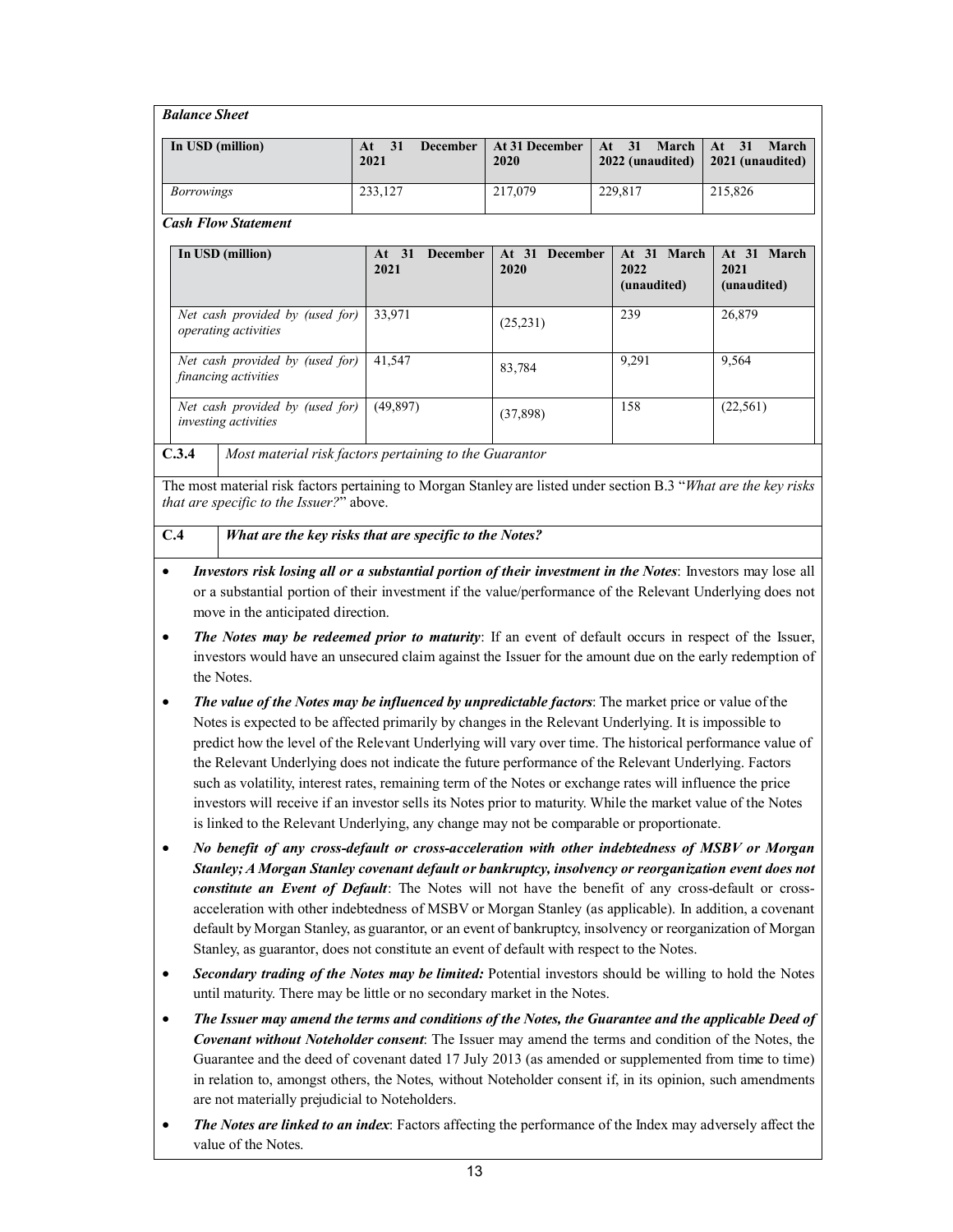- *Final Downside Amount and the Geared Put Strike:* The Final Downside Amount will not have a purely linear relationship with the Final Reference Value or the Performance but its method of calculation will be dependent on whether or not the Final Reference Value is equal to or greater than the Geared Put Strike multiplied by the Initial Reference Value.
- *Final Upside Amount: Participation Rate, Performance and Caps/ Floors:* The amount of the Final Upside Amount will not have a linear relationship with the Final Average Value or the Performance but will depend on the performance of the Relevant Underlying, the Participation Rate (which will be determined by the Determination Agent before the Issue Date but will be not less than 280 per cent), the caps and floors specified in the formula and the formula.
- *Caps and floors*: Amounts payable on the Notes are limited by the caps on value/performance of the Relevant Underlying applicable to the Notes.

# **D. KEY INFORMATION ON THE OFFER OF NOTES TO THE PUBLIC AND THE ADMISSION TO TRADING ON A REGULATED MARKET**

**D.1** *Under which conditions and timetable can I invest in the Notes?*

Offer of the Notes are conditional upon their issue. The total amount of the offer is SEK 200,000,000. The Offer Period is the period from, and including, 30 May 2022 to, and including, 1 July 2022.

*Description of the application process:* Persons interested in purchasing Notes should contact their financial adviser. If an investor in any jurisdiction other than Sweden wishes to purchase Notes, such investor should (a) be aware that sales in the relevant jurisdiction may not be permitted; and (b) contact its financial adviser, bank or financial intermediary for more information.

*Description of the manner and date on which results of the offer are to be made public:* The Issuer will arrange for the results of the offer to be published on the website of the Luxembourg Stock Exchange (www.bourse.lu) on or around the Issue Date.

*Plan of distribution and allotment:* The Notes are being offered to retail investors in Sweden.

*Pricing:* The Notes will be offered at the Issue Price, being 94.25%.

*Placing and Underwriting*

Name and address of the co-ordinator of the offer: Strivo AB of Stora Badhusgatan 18-20, 411 21 Göteborg, Sweden (the "**Distributor**")

To the knowledge of the Issuer, the Distributor is the sole placer in respect of the Notes.

Paying Agent: Skandinaviska Enskilda Banken AB, Kungstradgardsgatan 8, SE-106 40 Stockholm Sweden

Determination Agent: Morgan Stanley & Co. International plc.

**D.2** *Why is this prospectus being produced?*

*Reasons for offer, use and estimated net amount of proceeds:* The net proceeds of the issue of the Notes will be up to SEK 188,500,000 which will be used by the Issuer for general corporate purposes and/or in connection with hedging its obligations under the Notes.

*Underwriting agreement on a firm commitment basis:* The offer of the Notes is not subject to an underwriting agreement on a firm commitment basis.

*Conflicts of interest:* Potential conflicts of interest may exist between the investor and the Determination Agent, who, under the terms of the Notes, may make such adjustments to the Notes as it considers appropriate as a consequence of certain events affecting the Index and in doing so, is entitled to exercise substantial discretion.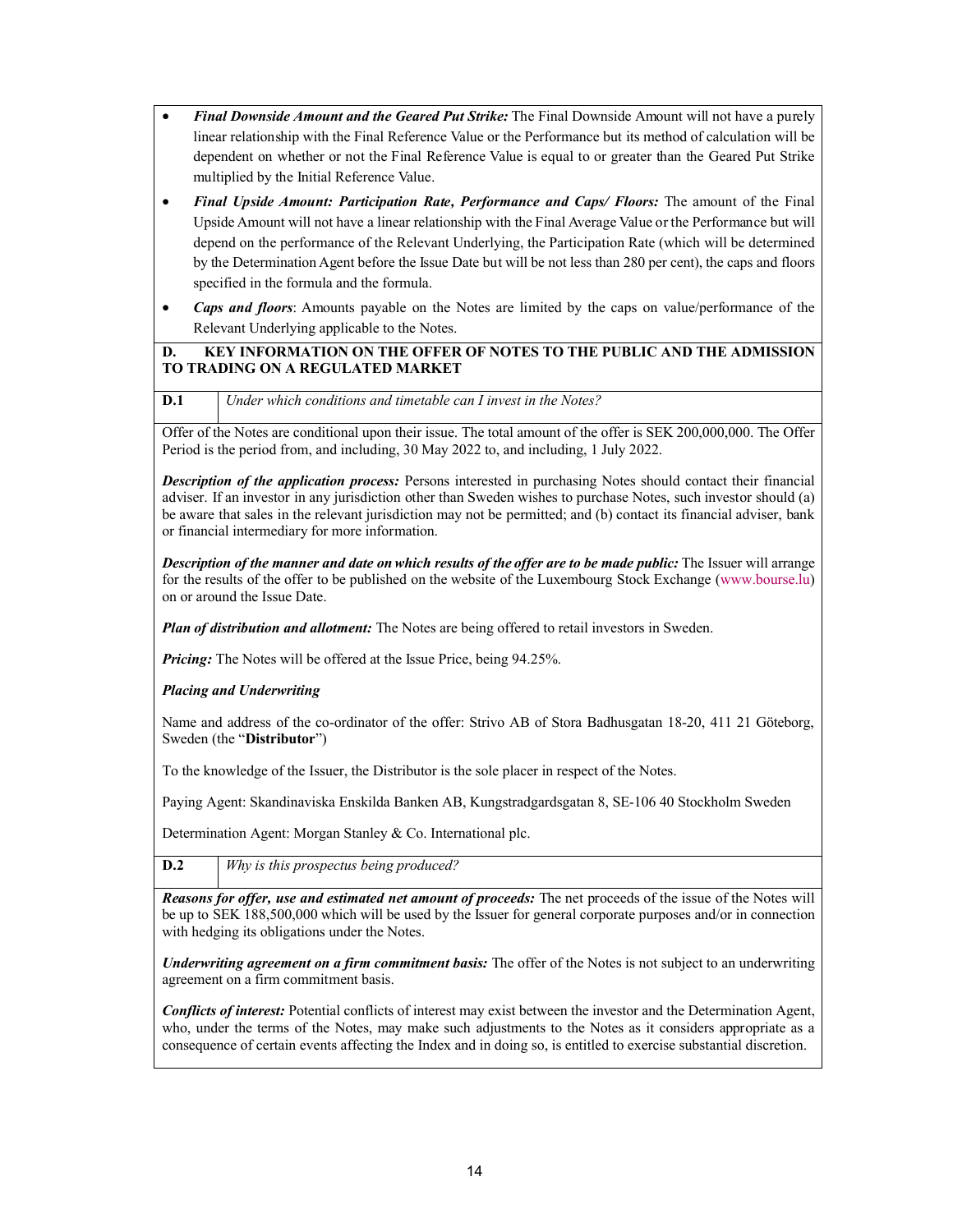#### <span id="page-14-0"></span>**RISK FACTORS**

*Prospective investors should read the entire Prospectus. Words and expressions defined elsewhere in this Prospectus have the same meanings in this section.*

*Prospective investors should consider (i) the section entitled "Risk Factors" at pages 3 to 22 in the 2021 Registration Document (as amended by page 7 of the Second Registration Document Supplement and pages 5 to 19 of the Third Registration Document Supplement (each, as defined below)) in respect of the Issuer and the Guarantor only, as referred to in the section entitled "Incorporation by Reference" in this Prospectus and as described below in sections 2 to 6 (inclusive) (the "Registration Document Risk Factors") and (ii) the other factors described below and (other than in the case of 10.1 and 10.2 below) set out in the section entitled "RISK FACTORS" on pages 23 to 71 of the Base Prospectus (as amended by page 7 of the Fifth Base Prospectus Supplement (as defined below)) (together, the "Base Prospectus Risk Factors"), and consult with their own professional advisors if they consider it necessary. The Issuer believes that such factors represent the principal risks inherent in investing in the Notes but the inability of the Issuer to pay principal or other amounts on or in connection with the Notes may occur for other reasons, which may not be considered significant risks by the Issuer based on information currently available to it or which it may not currently be able to anticipate.*

#### **This section describes the most significant risks of investing in Notes. Each investor should carefully consider whether the Notes, as described herein, are suited to its particular circumstances before deciding to purchase the Notes**

In particular, investors should have regard to the Registration Document Risk Factors and the Base Prospectus Risk Factors described under the following category and subcategory headings set out on the particular pages of the Registration Document or the Base Prospectus, as applicable, which the Issuer considers to be material to an investment in the Notes, together with the risk factors listed in item 11 (Risks relating to specific features of the Notes). The Issuer considers that the risk factors set out in the Registration Document and the Base Prospectus which are not referred to below are not relevant in the context of the issuance of the Notes. The risk factors considered to be the most material are presented first.

#### 1. **General risks relating to the Issuer and Guarantor**

- 1.1 Credit risk (Base Prospectus, page 25)
- 1.2 The Issuer or the Guarantor may be substituted without the consent of the holders of Notes (Base Prospectus, page 25)
- 1.3 Conflicts of interest (Base Prospectus, page 27)
- 2. **Risks relating to the financial situation of Morgan Stanley**
- 2.1 Morgan Stanley's results of operations may be adversely affected by the impacts of the COVID-19 pandemic (Registration Document, page 3)
- 2.2 Morgan Stanley's results of operations may be materially affected by market fluctuations and by global and economic conditions and other factors, including changes in asset values (Registration Document, page 4)
- 2.3 Holding large and concentrated positions may expose Morgan Stanley to losses (Registration Document, page 5)
- 2.4 Morgan Stanley is exposed to the risk that third parties that are indebted to it will not perform their obligations (Registration Document, page 5)
- 2.5 A default by a large financial institution could adversely affect financial markets (Registration Document, page 5)
- 2.6 Liquidity is essential to Morgan Stanley's businesses and Morgan Stanley relies on external sources to finance a significant portion of its operations (Registration Document, page 6)
- 2.7 Morgan Stanley's borrowing costs and access to the debt capital markets depend on its credit ratings (Registration Document, page 6)
- 2.8 Morgan Stanley is a holding company and depends on payments from its subsidiaries (Registration Document, page 6)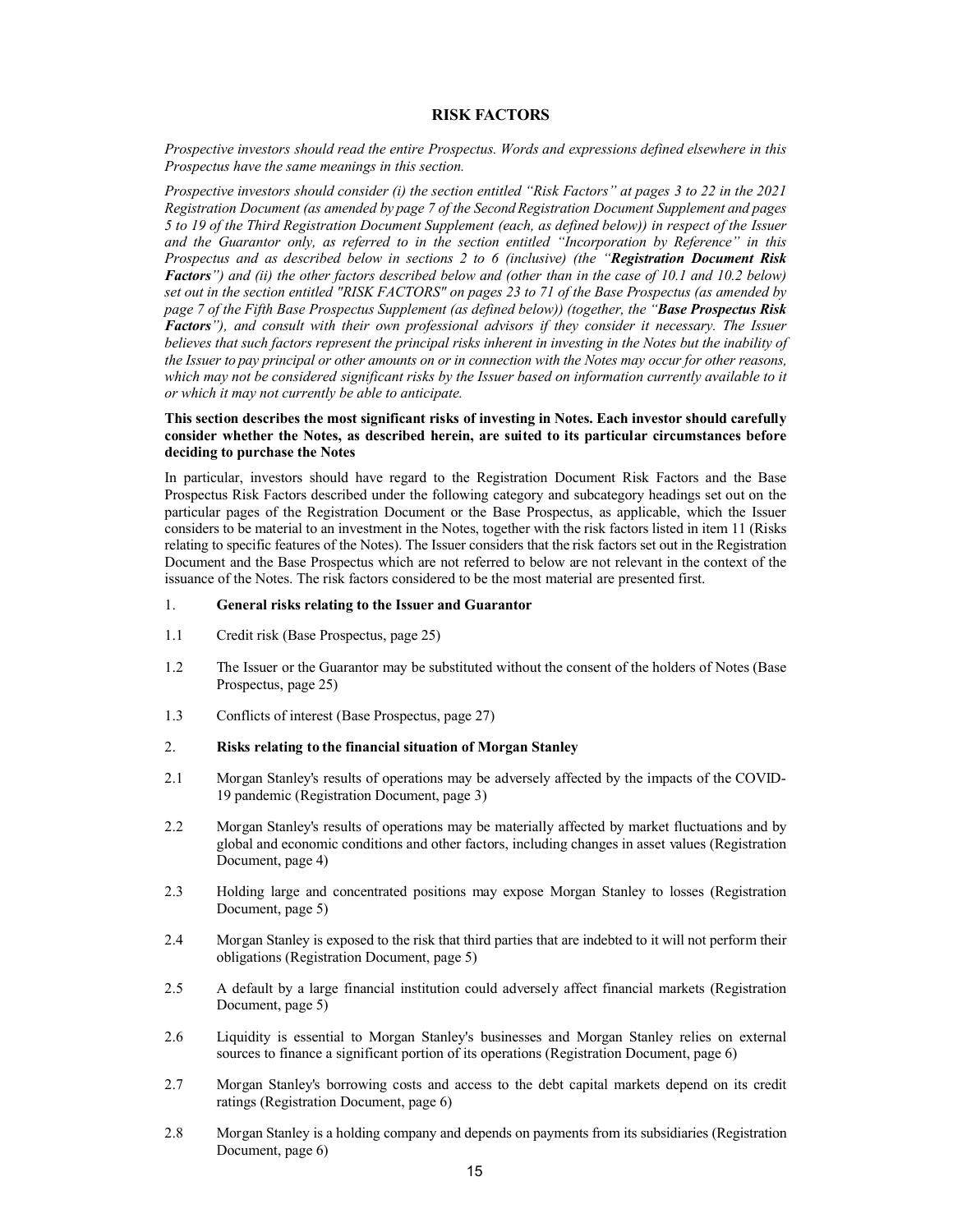2.9 Morgan Stanley's liquidity and financial condition have in the past been, and in the future could be, adversely affected by U.S. and international markets and economic conditions (Registration Document, page 7)

## 3. **Risks relating to the operation of Morgan Stanley's business activities**

- 3.1 Morgan Stanley is subject to operational risks, including a failure, breach or other disruption of its operations or security systems or those of Morgan Stanley's third parties (or third parties thereof) as well as human error or malfeasance, which could adversely affect Morgan Stanley's businesses or reputation (Registration Document, page 7)
- 3.2 A cyber attack, information or security breach or a technology failure of Morgan Stanley or a third party could adversely affect Morgan Stanley's ability to conduct its business, manage its exposure to risk or result in disclosure or misuse of confidential or proprietary information and otherwise adversely impact its results of operations, liquidity and financial condition, as well as cause reputational harm (Registration Document, page 8)
- 3.3 Morgan Stanley's risk management strategies, models and processes may not be fully effective in mitigating its risk exposures in all market environments or against all types of risk, which could result in unexpected losses (Registration Document, page 10)
- 3.4 Replacement of London Interbank Offered Rate and replacement or reform of other interest rate benchmarks could adversely affect Morgan Stanley's business, financial condition and results of operations (Registration Document, page 10)

# 4. **Legal, regulatory and compliance risk**

- 4.1 The financial services industry is subject to extensive regulation, and changes in regulation will impact Morgan Stanley's business (Registration Document, page 11)
- 4.2 The application of regulatory requirements and strategies in the U.S. or other jurisdictions to facilitate the orderly resolution of large financial institutions may pose a greater risk of loss for Morgan Stanley's security holders, and subject Morgan Stanley to other restrictions (Registration Document, page 12)
- 4.3 Morgan Stanley may be prevented from paying dividends or taking other capital actions because of regulatory constraints or revised regulatory capital requirements (Registration Document, page 13)
- 4.4 The financial services industry faces substantial litigation and is subject to extensive regulatory and law enforcement investigations, and Morgan Stanley may face damage to its reputation and legal liability (Registration Document, page 14)
- 4.5 Morgan Stanley may be responsible for representations and warranties associated with commercial and residential real estate loans and may incur losses in excess of its reserves (Registration Document, page 14)
- 4.6 A failure to address conflicts of interest appropriately could adversely affect Morgan Stanley's businesses and reputation (Registration Document, page 15)

# 5. **Other risks relating to Morgan Stanley's business activities**

- 5.1 Morgan Stanley faces strong competition from financial services firms and others which could lead to pricing pressures that could materially adversely affect its revenue and profitability (Registration Document, page 15)
- 5.2 Automated trading markets and the introduction and application of new technologies may adversely affect Morgan Stanley's business and may increase competition (Registration Document,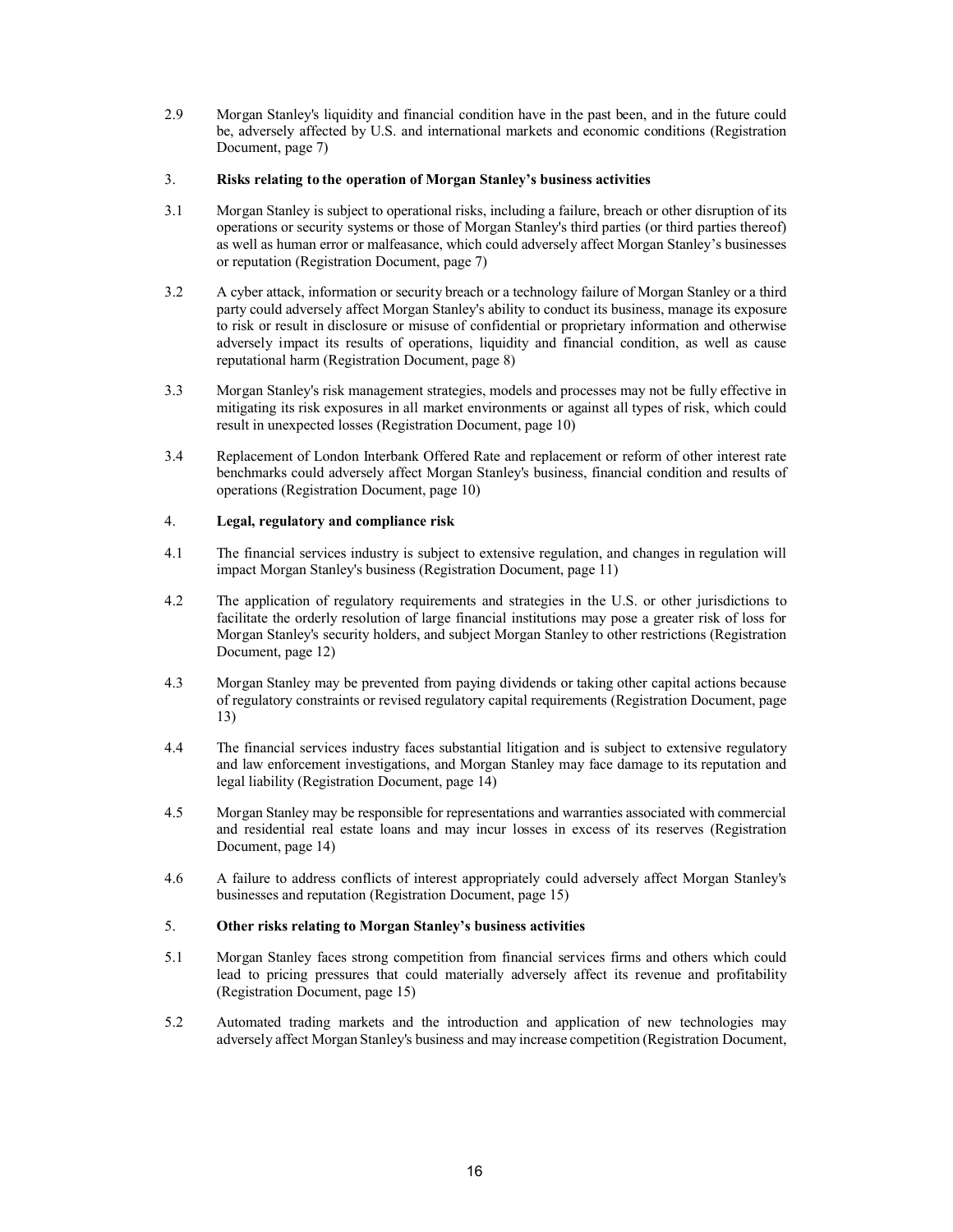page 16)

- 5.3 Morgan Stanley's ability to retain and attract qualified employees is critical to the success of its business and the failure to do so may materially adversely affect its performance (Registration Document, page 16)
- 5.4 Morgan Stanley is subject to numerous political, economic, legal, tax, operational, franchise and other risks as a result of its international operations which could adversely impact its businesses in many ways (Registration Document, page 16)
- 5.5 The United Kingdom's withdrawal from the European Union and the resulting uncertainty regarding the future regulatory landscape could adversely affect Morgan Stanley (Registration Document, page 17)
- 5.6 Morgan Stanley may be unable to fully capture the expected value from acquisitions, divestitures, joint ventures, partnerships minority stakes or strategic alliances, and certain acquisitions may subject its business to new or increased risk (Registration Document, page 17)
- 5.7 Climate change manifesting as physical or transition risks could adversely affect Morgan Stanley's operations, businesses and clients (Registration Document, page 18)

#### 6. **Risks relating to MSI plc, MSBV and MSFL**

- 6.1 All material assets of MSBV are obligations of one or more companies in the Morgan Stanley Group and MSBV's ability to perform its obligations is dependent upon such companies fulfilling their obligations to MSBV (Registration Document, page 18)
- 6.2 Risks relating to insolvency proceedings in the Netherlands (Registration Document, page 19)

# 7. **Risk Factors relating to the Notes**

- 7.1 Investors risk losing all of their investment in the Notes (Base Prospectus, page 28)
- 7.2 The Notes are not ordinary debt securities (Base Prospectus, page 28)
- 7.3 The Notes may be redeemed prior to maturity (Base Prospectus, page 28)
- 7.4 The value of the Notes may be influenced by unpredictable factors (Base Prospectus, page 28)
- 7.5 Notes issued by MSBV and MSFL will not have the benefit of any cross-default or crossacceleration with other indebtedness of MSBV, MSFL or Morgan Stanley; A Morgan Stanley covenant default or bankruptcy, insolvency or reorganization event does not constitute an Event of Default with respect to MSBV Notes or MSFL Notes (Base Prospectus, page 30)
- 7.6 Certain considerations regarding the use of the Notes as hedging instruments (Base Prospectus, page 31)
- 7.7 Effect on the Notes of hedging transactions by the Issuer (Base Prospectus, page 31)
- 7.8 Secondary trading of the Notes may be limited (Base Prospectus, page 31)
- 7.9 Modification and waiver (Base Prospectus, page 32)
- 7.10 Restricted secondary trading if the electronic trading system is unavailable (Base Prospectus, page 32)
- 7.11 An Issuer may amend the terms and conditions of the Notes, the Guarantee and the applicable Deed of Covenant without Noteholder consent (Base Prospectus, page 34)
- 7.12 Risks relating to the occurrence of a Regulatory Event (Base Prospectus, page 35)

## 8. **Risk Factors relating to currencies and exchange rates**

8.1 Exchange rates and exchange controls may affect the value or return of the Notes(Base Prospectus,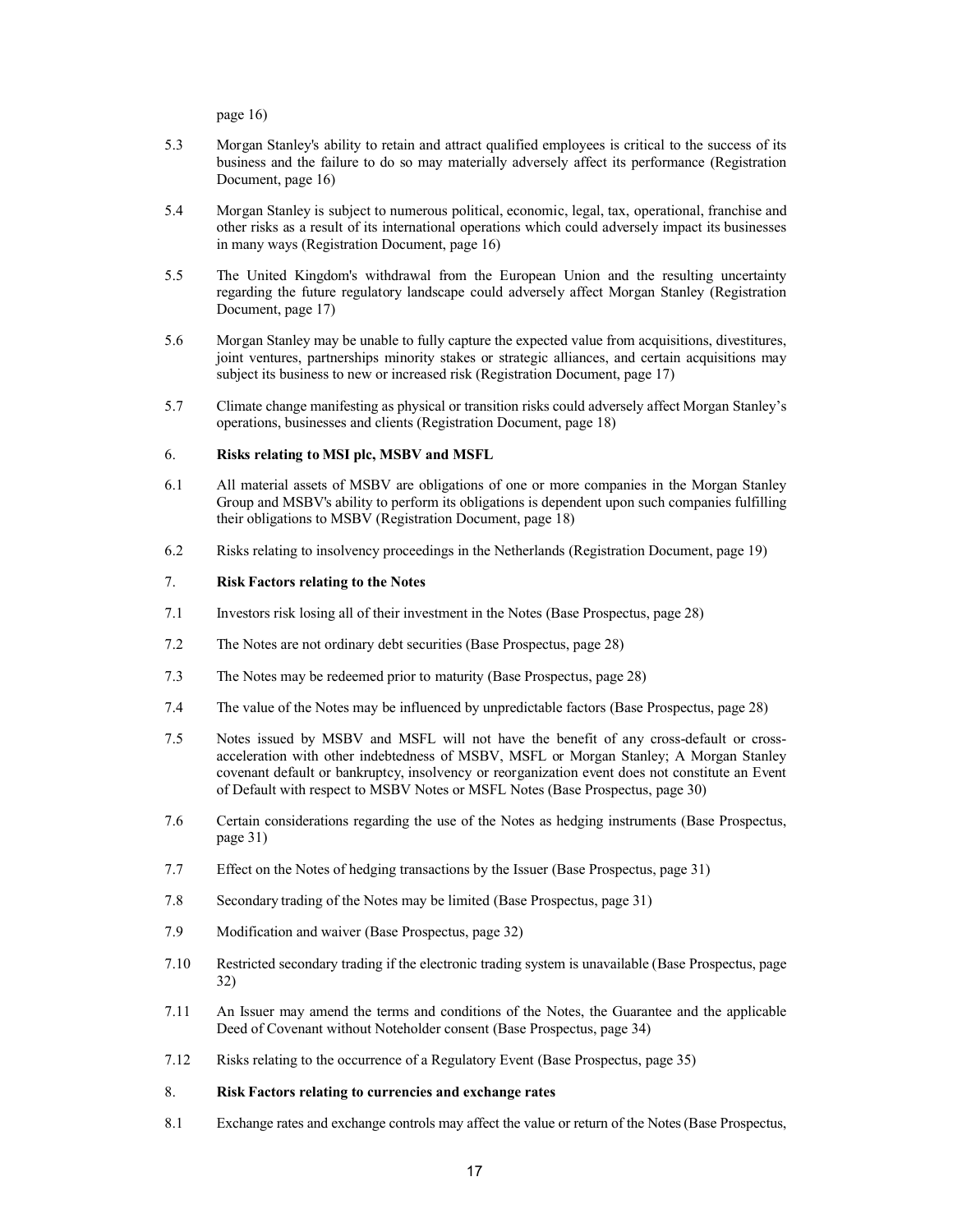page 35)

8.2 Exchange rates may affect the value of a judgment (Base Prospectus, page 37)

#### 9. **Risk Factors relating to the Relevant Underlying**

- 9.1 Risks relating to Index-Linked Notes (Base Prospectus, page 40)
- 9.2 Notes linked to one or more securities, indices, commodities, commodity indices, funds, currencies, preference shares (including preference shares of Sienna Finance UK Limited) and/or futures contracts (Base Prospectus, page 38)
- 9.3 Fluctuations in value of a component of the Relevant Underlying (Base Prospectus, page 39)
- 9.4 Market Disruption Event, Disrupted Day, Adjustments and Early Redemption or termination of Notes (Base Prospectus, page 39)
- 9.5 Risks relating to "benchmark" rates (Base Prospectus, page 41)
- 9.6 Effect of the liquidity of the Relevant Underlying on Note pricing (Base Prospectus, page 63)
- 9.7 Historical value of the Relevant Underlying (Base Prospectus, page 63)
- 9.8 Risk associated with estimating the price of the Relevant Underlying if its domestic market is closed while secondary trading in the Notes is open (Base Prospectus, page 63)
- 9.9 Administrator/ Benchmark Events (Base Prospectus, page 64)

#### 10. **Risk Factors relating to certain features of the Notes**

- 10.1 *Final Downside Amount and the Geared Put Strike:* A component of the Final Redemption Amount is the Final Downside Amount. The amount of the Final Downside Amount will depend on whether the Final Reference Value is equal to or greater than the Geared Put Strike (being 75 per cent.) multiplied by the Initial Reference Value. If that condition is met the Final Downside Amount will be zero. Otherwise, it will be calculated in accordance with the formula specified. Accordingly, the amount of the Final Downside Amount will not have a purely linear relationship with the Final Reference Value or the Performance, but its method of calculation will be dependent on whether or not the Final Reference Value is equal to or greater than the Geared Put Strike multiplied by the Initial Reference Value.
- 10.2 *Final Upside Amount: Participation Rate, Performance and Caps/ Floors:* Another component of the Final Redemption Amount is the Final Upside Amount. The amount of the Final Upside Amount will not have a linear relationship with the Final Average Value or the Performance but will depend on the performance of the Relevant Underlying, the Participation Rate (which will be determined by the Determination Agent before the Issue Date but will be not less than 280 per cent), the caps and floors specified in the formula (see Caps and floors risk factor below) and the formula.
- 10.3 Caps and floors (Base Prospectus, page 68)
- 10.4 Averaging features (Base Prospectus, page 65)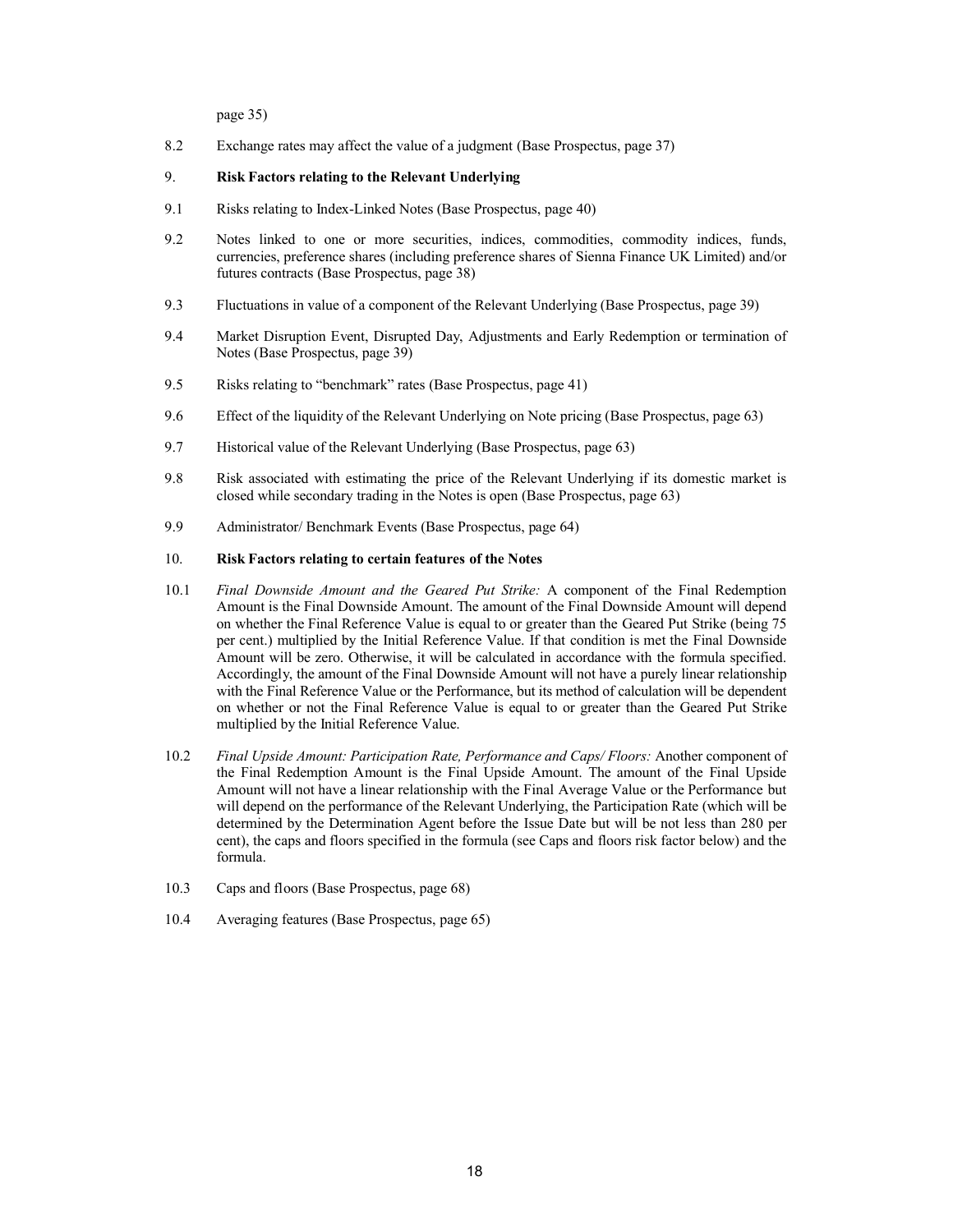# <span id="page-18-0"></span>**INCORPORATION BY REFERENCE**

This following documents and/or information shall be incorporated by referen[ce into this Prospe](http://www.bourse.lu/)ctus. The table below sets out the relevant page references for the information incorporated into this Prospectus by reference.

The Luxembourg Stock Exchange will publish such documents on its website at www.bourse.lu.

Any statement contained in this Prospectus or any documents incorporated by reference herein, shall be deemed to be modified or superseded for the purpose of this Prospectus to the extent that a statement contained in any document subsequently incorporated by reference and in respect of which a supplement to this Prospectus is prepared modifies or supersedes such statement.

The information about MSBV and Morgan Stanley incorporated by reference in this Prospectus is considered to be part of this Prospectus. Following the publication of this Prospectus a supplement may be prepared by the Issuer and approved by the CSSF in accordance with Article 23 of the Prospectus Regulation. Statements contained in any such supplement (or contained in any document incorporated by reference therein) shall, to the extent applicable (whether expressly, by implication or otherwise), be deemed to modify or supersede statements contained in this Prospectus or in a document which is incorporated by reference in this Prospectus. Any statement so modified or superseded shall not, except as so modified or superseded, constitute a part of this Prospectus.

Any documents incorporated by reference into the documents listed above do not form part of this Prospectus.

For the purposes of Article 19.1 of the Prospectus Regulation, any non-incorporated parts of a document referred to herein are either deemed not relevant for an investor or are otherwise covered elsewhere in this Prospectus.

| Information incorporated by reference                                                                           | Page                               |
|-----------------------------------------------------------------------------------------------------------------|------------------------------------|
| The Base Prospectus dated 16 July 2021 approved by the CSSF relating to the Program (the "Base"<br>Prospectus") |                                    |
| https://sp.morganstanley.com/EU/Download/GeneralDocument?documentID=fc204ff8-5217-4eab-<br>9d04-aac9ac10bd86    |                                    |
| (1) Risk factors relating to the Notes                                                                          | The pages referred                 |
|                                                                                                                 | to in item 2.1 of the              |
|                                                                                                                 | Cross-reference                    |
|                                                                                                                 | table relating to                  |
|                                                                                                                 | information                        |
|                                                                                                                 | incorporated by                    |
|                                                                                                                 | reference in                       |
|                                                                                                                 | accordance with                    |
|                                                                                                                 | Annex $14-$                        |
|                                                                                                                 | Securities Note for                |
|                                                                                                                 | Retail Non-Equity                  |
|                                                                                                                 | Securities of                      |
|                                                                                                                 | Commission                         |
|                                                                                                                 | Delegated                          |
|                                                                                                                 | Regulation (EU)                    |
|                                                                                                                 | 2019/979 (the<br>"Annex 14 Table") |
|                                                                                                                 | below.                             |
|                                                                                                                 |                                    |
| <b>Disclaimers</b><br>(2)                                                                                       | $72 - 77$                          |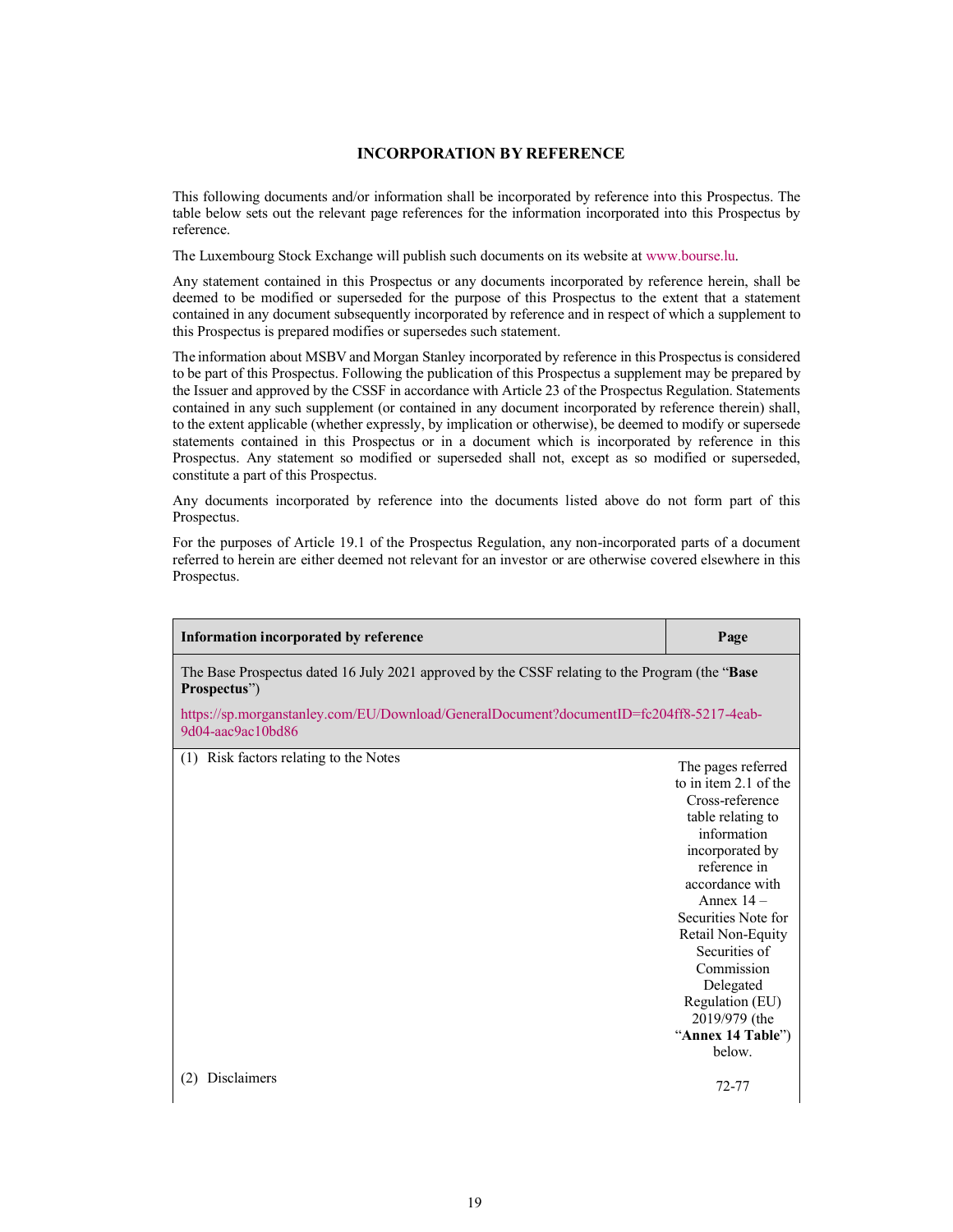| (3) Conflicts of interest                                                                                                                                                                            | 78-79                                                                                                                                                                                                                    |  |
|------------------------------------------------------------------------------------------------------------------------------------------------------------------------------------------------------|--------------------------------------------------------------------------------------------------------------------------------------------------------------------------------------------------------------------------|--|
| (4) Where the investor can find more information about Morgan Stanley                                                                                                                                | 86                                                                                                                                                                                                                       |  |
| (5) Overview of the potential for discretionary determinations by the<br>Determination Agent, the Calculation Agent and the Issuer<br>(6) Terms and Conditions of the Notes                          | 103-121                                                                                                                                                                                                                  |  |
| Part 1: General Terms and Conditions (the "General Terms and<br>a.<br>Conditions")<br>Part 2: Additional Terms and Conditions<br>b.                                                                  | 122-296                                                                                                                                                                                                                  |  |
| Section 1: General<br>i.                                                                                                                                                                             | 298-300                                                                                                                                                                                                                  |  |
| ii. Section 7: Value Determination Terms (Section 1 and 7,<br>the "Additional Terms and Conditions")                                                                                                 | 385-86                                                                                                                                                                                                                   |  |
| (7) Forms of Notes                                                                                                                                                                                   | 1118-19                                                                                                                                                                                                                  |  |
| (8) Summary of provisions relating to the Notes while in global form                                                                                                                                 | 1120-21                                                                                                                                                                                                                  |  |
| (9) Benefit plan investors                                                                                                                                                                           | 1146                                                                                                                                                                                                                     |  |
| (10) Taxation                                                                                                                                                                                        | 1147-1203                                                                                                                                                                                                                |  |
| (11) Subscription and sale                                                                                                                                                                           | 1204-12                                                                                                                                                                                                                  |  |
| (12) No ownership by U.S. persons                                                                                                                                                                    | 1213                                                                                                                                                                                                                     |  |
| (13) Form of guarantee                                                                                                                                                                               | The pages referred<br>to in item 2 of the<br>Cross-reference<br>table relating to<br>information<br>incorporated by<br>reference in<br>accordance with<br>Annex $21 -$<br>Guarantees (the<br>"Annex 21 Table")<br>below. |  |
| (14) Important legal information                                                                                                                                                                     | 1216-28                                                                                                                                                                                                                  |  |
| $(15)$ General information                                                                                                                                                                           | 1229-32                                                                                                                                                                                                                  |  |
| (16) Index of defined terms                                                                                                                                                                          | 1233-50                                                                                                                                                                                                                  |  |
| Fifth Supplement to the Base Prospectus dated 8 February 2022 (the "Fifth Base Prospectus<br>Supplement")<br>https://sp.morganstanley.com/EU/Download/GeneralDocument?documentID=be0f9a6d-3fba-4835- |                                                                                                                                                                                                                          |  |
| a8e4-924aab1d2118                                                                                                                                                                                    |                                                                                                                                                                                                                          |  |
| (1) Amendments to the "Risk factors relating to the Notes" section                                                                                                                                   | The page referred<br>to in item 2.1 of the<br>Annex 14 Table                                                                                                                                                             |  |
| (2) Amendments to the "Important legal information" section                                                                                                                                          | 8                                                                                                                                                                                                                        |  |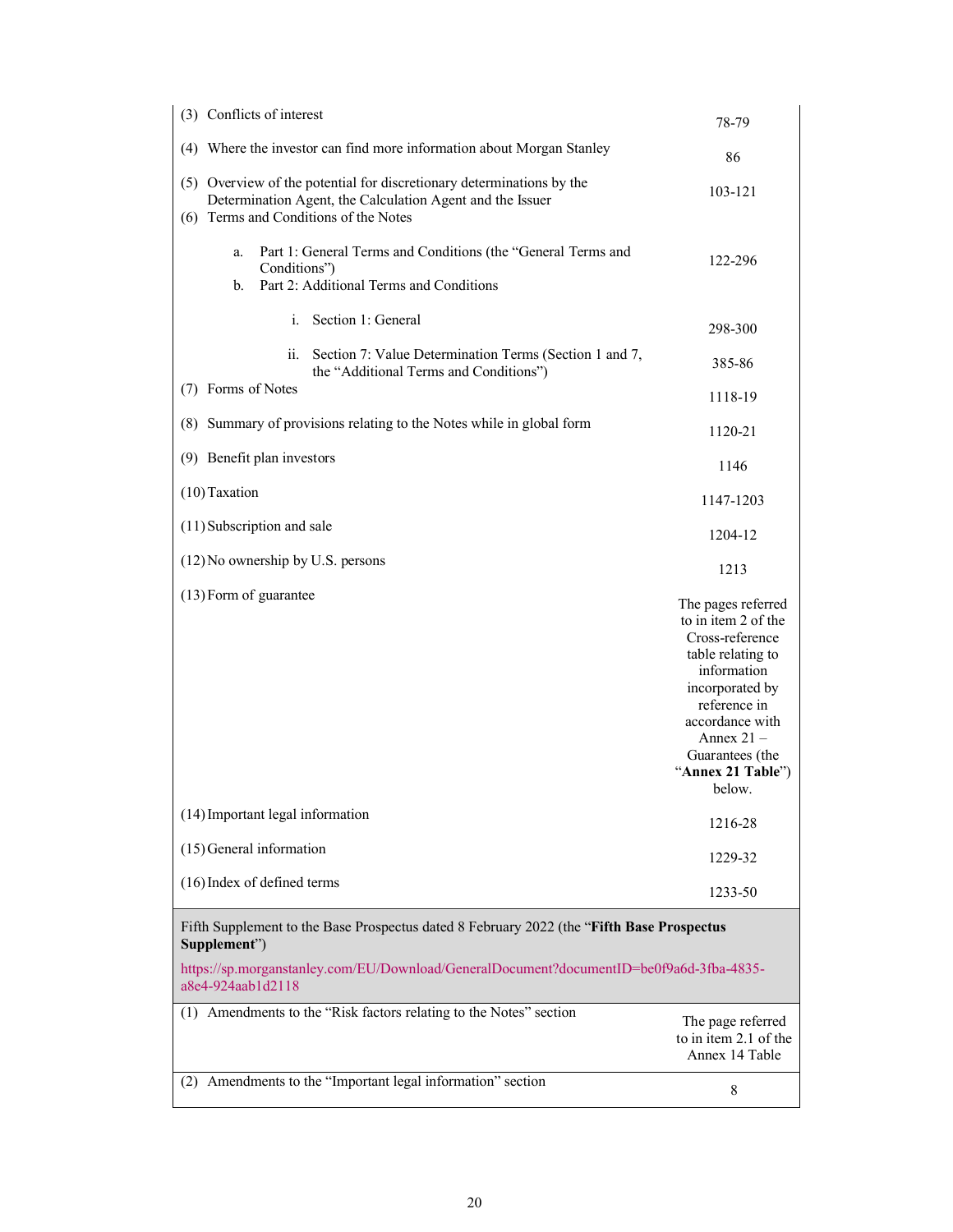(3) Amendments to the "General information" section The page referred

to in item 4 of the [Annex 21 Table](https://sp.morganstanley.com/EU/Download/GeneralDocument?documentID=e22c1b2a-ca63-41e9-ba7d-b460b9e49833)

[Seventh](https://sp.morganstanley.com/EU/Download/GeneralDocument?documentID=e22c1b2a-ca63-41e9-ba7d-b460b9e49833) Supplement to the Base Prospectus dated 3 March 2022 (the "**Seventh Base Prospectus Supplement**")

https://sp.morganstanley.com/EU/Download/GeneralDocument?documentID=e22c1b2a-ca63-41e9 ba7d-b460b9e49833

(1) Amendments to the "Selected financial information of Morgan Stanley" section <sup>8</sup>

(2) Amendments to the "General information" section <sup>9</sup>

Eighth [Supplement to the Base Prospectus dated 26](https://sp.morganstanley.com/EU/Download/GeneralDocument?documentID=180deaf3-8d24-40b6-a65a-487cc9c4af3c) April 2022 (the "**Eighth Base Prospectus [Supplement](https://sp.morganstanley.com/EU/Download/GeneralDocument?documentID=180deaf3-8d24-40b6-a65a-487cc9c4af3c)**")

https://sp.morganstanley.com/EU/Download/GeneralDocument?documentID=180deaf3-8d24-40b6 a65a-487cc9c4af3c

(1) Amendments to the "General information" section <sup>7</sup>

[Registration Document of Morgan Stanley, Morgan Stanley & Co. International plc, Morgan Stanley](https://sp.morganstanley.com/EU/Download/GeneralDocument?documentID=7fe5ffd3-b65d-4f26-a459-0beda333d9a4)  [B.V. and Morgan](https://sp.morganstanley.com/EU/Download/GeneralDocument?documentID=7fe5ffd3-b65d-4f26-a459-0beda333d9a4) Stanley Finance LLC dated 10 December 2021 (the "**2021 Registration Document**")

https://sp.morganstanley.com/EU/Download/GeneralDocument?documentID=7fe5ffd3-b65d-4f26 a459-0beda333d9a4

(1) Risk factors relating to Morgan Stanley The pages referred

to in item 3.1 of the Cross-reference table relating to information in respect of the Guarantor incorporated by reference in accordance with Annex 6 - Registration Document for Retail Non-Equity Securities (the "**Guarantor Annex 6 Table**") below.

(2) Risks factors relating to MSBV The pages referred to in item 3.1 of the Cross-reference table relating to information in respect of the Issuer incorporated by reference in accordance with Annex 6 - Registration Document for Retail Non-Equity Securities (the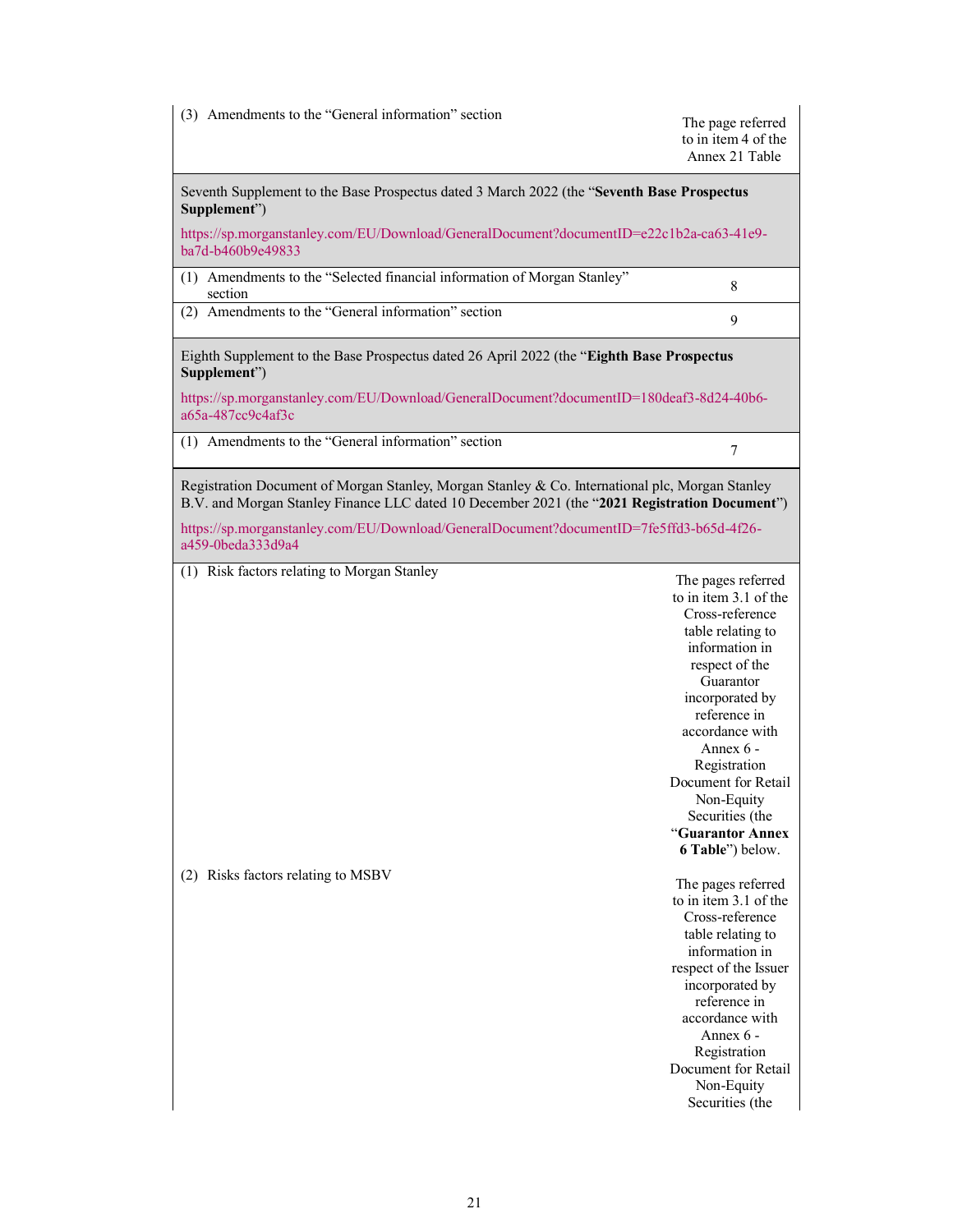|                                                                                                                                    | "Issuer Annex 6<br>Table") below.                                           |
|------------------------------------------------------------------------------------------------------------------------------------|-----------------------------------------------------------------------------|
| (3) Description of Morgan Stanley                                                                                                  | The pages referred<br>to in items 4-12 of<br>the Guarantor<br>Annex 6 Table |
| (4) Description of Morgan Stanley B.V.                                                                                             | The pages referred<br>to in items 4-12 of<br>the Issuer Annex 6<br>Table    |
| (5) Index of Defined Terms                                                                                                         | 75                                                                          |
| First Supplement to the 2021 Registration Document dated 8 February 2022 (the "First Registration<br><b>Document Supplement"</b> ) |                                                                             |
| https://sp.morganstanley.com/EU/Download/GeneralDocument?documentID=f5c8f8d3-70fc-45d2-<br>8844-c6da84727e4e                       |                                                                             |
| (1) Part B - Amendments to the "Description of Morgan Stanley" section                                                             | The pages referred<br>to in item 9 of the<br>Guarantor Annex 6<br>Table     |
| (2) Part C - Amendments to the "Description of Morgan Stanley B.V." section                                                        | The page referred to<br>in item 9 of the<br>Issuer Annex 6<br>Table         |
| Second Supplement to the 2021 Registration Document dated 3 March 2022 (the "Second Registration<br><b>Document Supplement")</b>   |                                                                             |
| https://sp.morganstanley.com/EU/Download/GeneralDocument?documentID=7e6b2c6f-520a-41a5-<br>8bf2-a38ac039180c                       |                                                                             |
| (1) Part B – Amendments to the "Risk factors" section                                                                              | $\tau$                                                                      |
| (2) Amendments to the "Description of Morgan Stanley" section"                                                                     | 8-18 (excluding<br>items $6, 7, 8$ and $9)$                                 |
| Third Supplement to the 2021 Registration Document dated 21 March 2022 (the "Third Registration<br><b>Document Supplement"</b> )   |                                                                             |
| https://sp.morganstanley.com/EU/Download/GeneralDocument?documentID=61caad2b-1db6-4439-<br>a9f1-11c6f6d8dc42                       |                                                                             |
| (1) Part $A -$ Amendments to the "Risk factors" section                                                                            | $5-19$                                                                      |
|                                                                                                                                    |                                                                             |
| (2) Part: B - Amendments to the "Description of Morgan Stanley" section"                                                           | 20                                                                          |
| Fifth Supplement to the 2021 Registration Document dated 20 May 2022 (the "Fifth Registration<br><b>Document Supplement"</b> )     |                                                                             |
| https://sp.morganstanley.com/EU/Download/GeneralDocument?documentID=cba98b1e-4f17-411c-<br>965e-c1fabffdac36                       |                                                                             |
| (1) Part C – Amendments to "Description of Morgan Stanley" section"                                                                | Item $2$ (page 9)                                                           |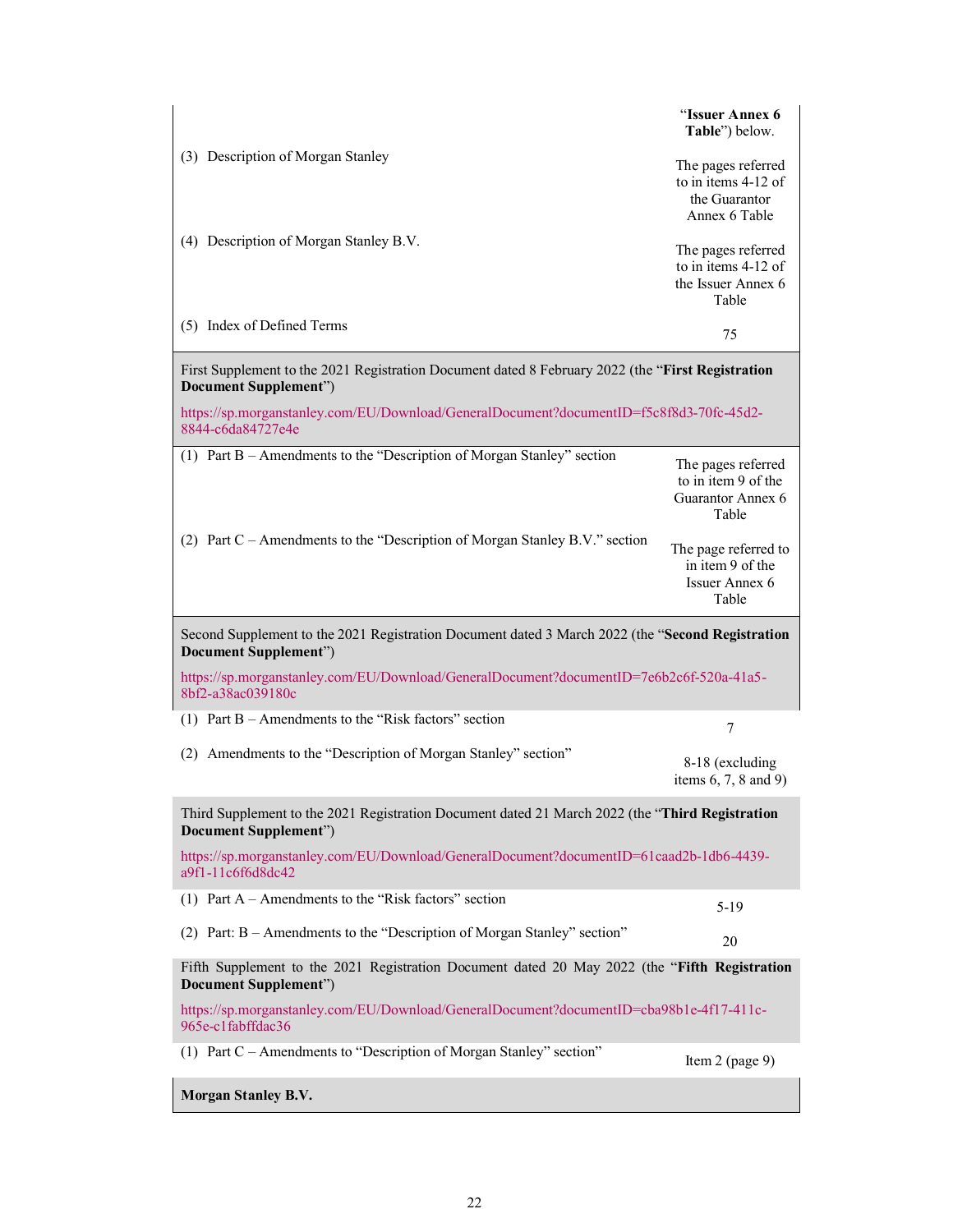| Report and Financial Statements for the year ended 31 December 2021                                                                                                                 |                                  |  |  |  |
|-------------------------------------------------------------------------------------------------------------------------------------------------------------------------------------|----------------------------------|--|--|--|
| https://sp.morganstanley.com/EU/Download/GeneralDocument?documentID=c69a203a-ea4e-4936-<br>8fbc-3ba16badc461                                                                        |                                  |  |  |  |
| (1) Directors' responsibility statement                                                                                                                                             | 11                               |  |  |  |
| Statement of comprehensive income<br>(2)                                                                                                                                            | 12                               |  |  |  |
| (3) Statement of changes in equity                                                                                                                                                  | 13                               |  |  |  |
| Statement of financial position<br>(4)                                                                                                                                              | 14                               |  |  |  |
| (5) Statement of cash flows                                                                                                                                                         | 15                               |  |  |  |
| (6) Notes to the financial statements                                                                                                                                               | 16-68                            |  |  |  |
| (7) Additional information                                                                                                                                                          | 69                               |  |  |  |
| (8) Independent auditors' report                                                                                                                                                    | 70                               |  |  |  |
| Report and Financial Statements for the year ended 31 December 2020<br>https://sp.morganstanley.com/EU/Download/GeneralDocument?documentID=d810fca8-9355-4eda-<br>a007-64fc89b0a1be |                                  |  |  |  |
| (1) Directors' responsibilities statement                                                                                                                                           | 12                               |  |  |  |
| Statement of comprehensive income<br>(2)                                                                                                                                            | 13                               |  |  |  |
| Statement of changes in equity<br>(3)                                                                                                                                               | 14                               |  |  |  |
| Statement of financial position<br>(4)                                                                                                                                              | 15                               |  |  |  |
| (5) Statement of cash flows                                                                                                                                                         | 16                               |  |  |  |
| (6) Notes to the financial statements                                                                                                                                               | 17-68                            |  |  |  |
| Additional information<br>(7)                                                                                                                                                       | 69                               |  |  |  |
| (8) Independent auditors' report                                                                                                                                                    | 70-77                            |  |  |  |
| <b>Morgan Stanley</b>                                                                                                                                                               |                                  |  |  |  |
| Current report on Form 8-K dated 14 April 2022                                                                                                                                      |                                  |  |  |  |
| https://sp.morganstanley.com/EU/Download/GeneralDocument?documentID=1c4a76fb-e427-4b04-<br>b00f-3f9daa753e82                                                                        |                                  |  |  |  |
| (1) Results of Operations and Financial Condition                                                                                                                                   | Item 2.02 (page 3)               |  |  |  |
| (2) Financial Statements and Exhibits<br>Item $9.01$ (page 3)                                                                                                                       |                                  |  |  |  |
| (3) Press release of Morgan Stanley, dated 14 April 2022, containing financial<br>information for the quarter ended 31 March 2022                                                   | Exhibit 99.1 (pages<br>5.13)     |  |  |  |
| (4) Financial Data Supplement of Morgan Stanley for the quarter ended 31<br>March 2022                                                                                              | Exhibit 99.2 (pages<br>$14 - 35$ |  |  |  |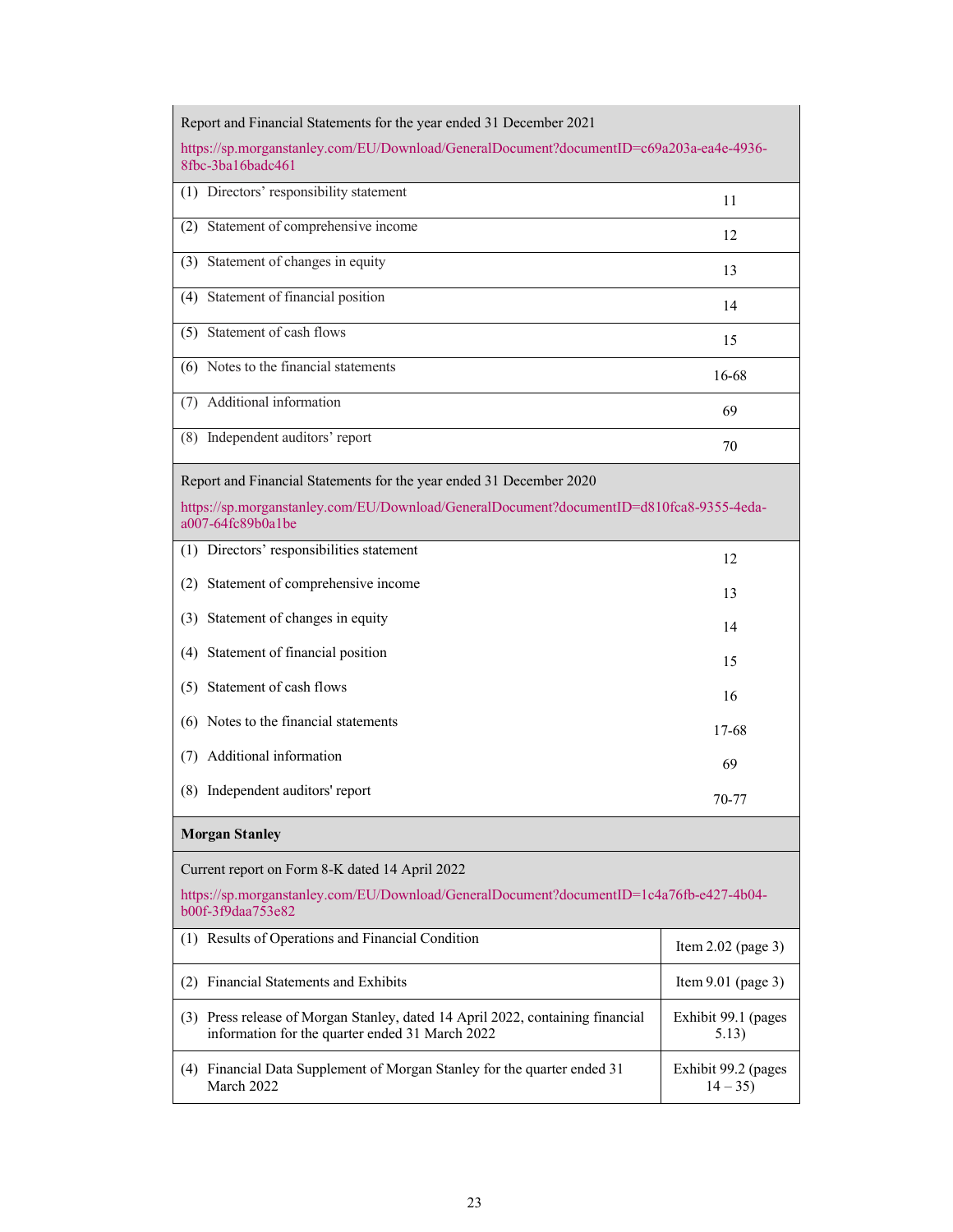| Morgan Stanley's Proxy Statemeent dated 8 April 2022                                                                                                                    |              |  |  |
|-------------------------------------------------------------------------------------------------------------------------------------------------------------------------|--------------|--|--|
| https://www.morganstanley.com/content/dam/msdotcom/en/about-us-<br>2022ams/2022_Proxy_Statement.pdf                                                                     |              |  |  |
| (1) Overview of Voting Items                                                                                                                                            | 5            |  |  |
| (2) Corporate Governance Matters                                                                                                                                        | 12           |  |  |
| (3) Audit Matters                                                                                                                                                       | 47           |  |  |
| (4) Compensation Matters                                                                                                                                                | 52           |  |  |
| (5) Ownership of Our Stock                                                                                                                                              | 87           |  |  |
| (6) Shareholder Proposal                                                                                                                                                | 91           |  |  |
| (7) Information about the Annual Meeting                                                                                                                                | 95           |  |  |
| Quarterly Report on Form 10-Q for the quarterly period ended 31 March 2022<br>https://www.morganstanley.com/content/dam/msdotcom/en/about-us-ir/shareholder/10q0322.pdf |              |  |  |
| (1) Financial Information                                                                                                                                               | $\mathbf{1}$ |  |  |
| (2) Management's Discussion and Analysis of Financial Condition and Results<br>of Operations                                                                            | $1 - 22$     |  |  |
| (3) Quantitative and Qualitative Disclosures about Risk                                                                                                                 | $23 - 30$    |  |  |
| (4) Report of Independent Registered Public Accounting Firm                                                                                                             | 31           |  |  |
| (5) Consolidated Financial Statements and Notes                                                                                                                         | $32 - 63$    |  |  |
| Consolidated Income Statements (Unaudited)<br>a.                                                                                                                        | 32           |  |  |
| Consolidated Comprehensive Income Statements (Unaudited)<br>b.                                                                                                          | 32           |  |  |
| Consolidated Balance Sheet (Unaudited as at 31 March 2022)<br>c.                                                                                                        | 33           |  |  |
| Consolidated Statements of Changes in Total Equity (Unaudited)<br>d.                                                                                                    | 34           |  |  |
| Consolidated Cash Flow Statements (Unaudited)<br>e.                                                                                                                     | 35           |  |  |
| Notes to Consolidated Financial Statements (Unaudited)<br>f.                                                                                                            | $36 - 64$    |  |  |
| (6) Financial Data Supplement (Unaudited                                                                                                                                | 64           |  |  |
| (7) Glossary of Common Terms and Acronyms                                                                                                                               | 65           |  |  |
| (8) Controls and Procedures                                                                                                                                             | 66           |  |  |
| (9) Legal Proceedings                                                                                                                                                   | 66           |  |  |
| $(10)$ Other Information                                                                                                                                                | 66           |  |  |
| (11) Unregistered Sales of Equity Securities and Use of Proceeds                                                                                                        | 66           |  |  |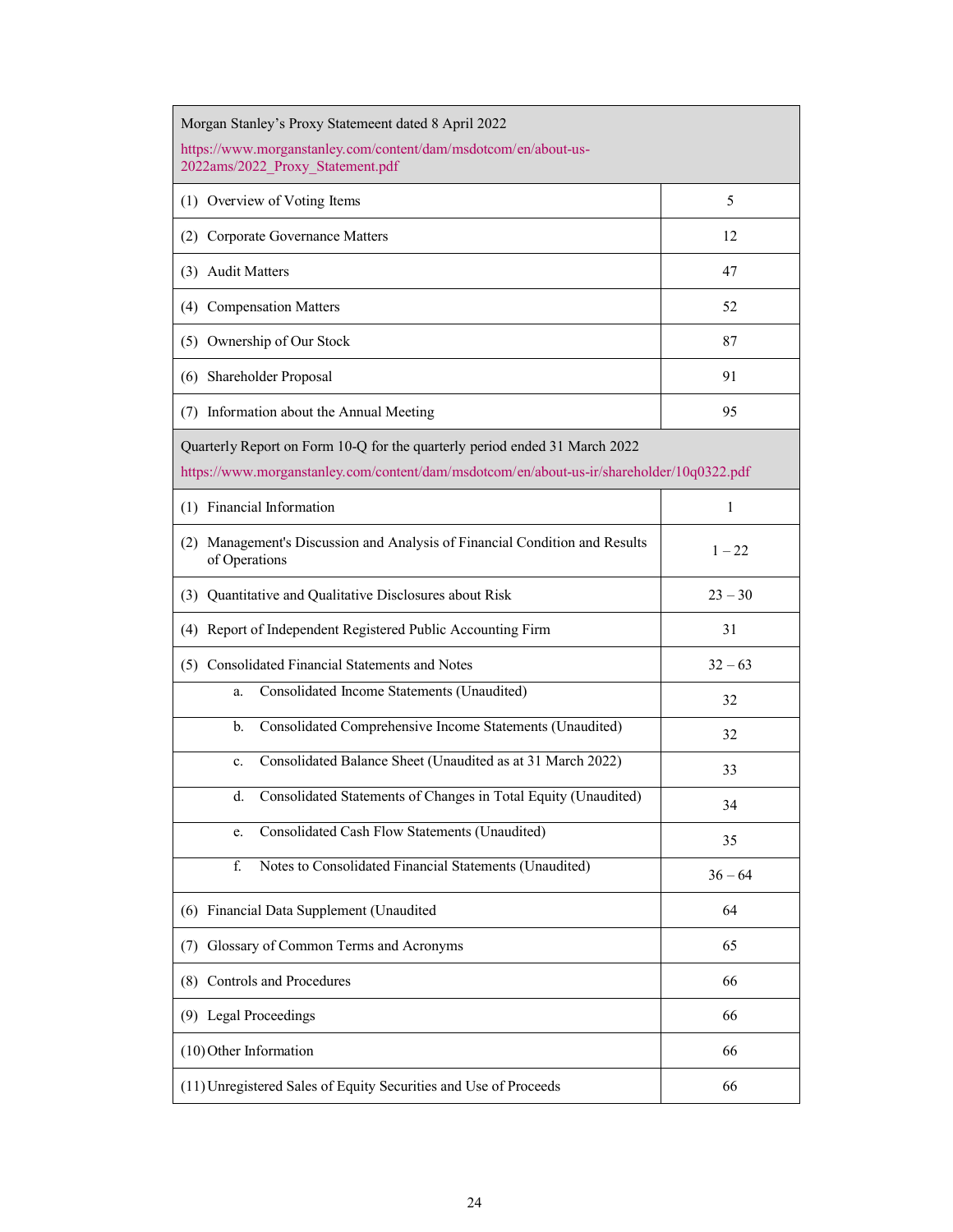| $(12)$ Signatures                                              |                                                                                                                 | 67      |  |
|----------------------------------------------------------------|-----------------------------------------------------------------------------------------------------------------|---------|--|
| Annual Report on Form 10-K for the year ended 31 December 2021 |                                                                                                                 |         |  |
| a77d-5c533f2502dc                                              | https://sp.morganstanley.com/EU/Download/GeneralDocument?documentID=61ed61b7-c9e7-46e3-                         |         |  |
| (1) Financial Statements and Supplementary Data                |                                                                                                                 | 70-141  |  |
| a.                                                             | Report of Independent Registered Public Accounting Firm                                                         | 70-71   |  |
| <b>Consolidated Income Statements</b><br>b.                    |                                                                                                                 | 72      |  |
| c.                                                             | Consolidated Comprehensive Income Statements                                                                    | 72      |  |
| <b>Consolidated Balance Sheets</b><br>d.                       |                                                                                                                 | 73      |  |
| e.                                                             | Consolidated Statements of Changes in Total Equity                                                              | 74      |  |
| <b>Consolidated Cash Flow Statements</b><br>f.                 |                                                                                                                 | 75      |  |
| Notes to Consolidated Financial Statements<br>g.               |                                                                                                                 | 76-139  |  |
| Financial Data Supplement (Unaudited)<br>h.                    |                                                                                                                 | 140-41  |  |
| $\overline{i}$ .<br>Glossary of Common Terms and Acronyms      |                                                                                                                 | 142     |  |
| j.<br>and Financial Disclosure                                 | Changes in and Disagreements with Accountants on Accounting                                                     | 143     |  |
| <b>Controls and Procedures</b><br>k.                           |                                                                                                                 | 143-144 |  |
| Other Information<br>$\mathbf{1}$ .                            |                                                                                                                 | 145     |  |
| <b>Unresolved Staff Comments</b><br>m.                         |                                                                                                                 | 145     |  |
| Properties<br>n.                                               |                                                                                                                 | 145     |  |
| <b>Legal Proceedings</b><br>0.                                 |                                                                                                                 | 145-148 |  |
| Mine Safety Disclosures<br>p.                                  |                                                                                                                 | 148     |  |
| q.                                                             | Market for Registrant's Common Equity, Related Stockholder<br>Matters and Issuer Purchases of Equity Securities | 148-149 |  |
| r.                                                             | Directors, Executive Officers and Corporate Governance                                                          | 149     |  |
| <b>Executive Compensation</b><br>S.                            |                                                                                                                 | 149     |  |
| t.                                                             | Security Ownership of Certain Beneficial Owners and<br>Management and Related Stockholder Matters               | 149     |  |
| u.<br>Independence                                             | Certain Relationships and Related Transactions and Director                                                     | 150     |  |
| Principal Accountant Fees and Services<br>v.                   |                                                                                                                 | 150     |  |
| <b>Exhibits and Financial Statement Schedules</b><br>w.        |                                                                                                                 | 150-153 |  |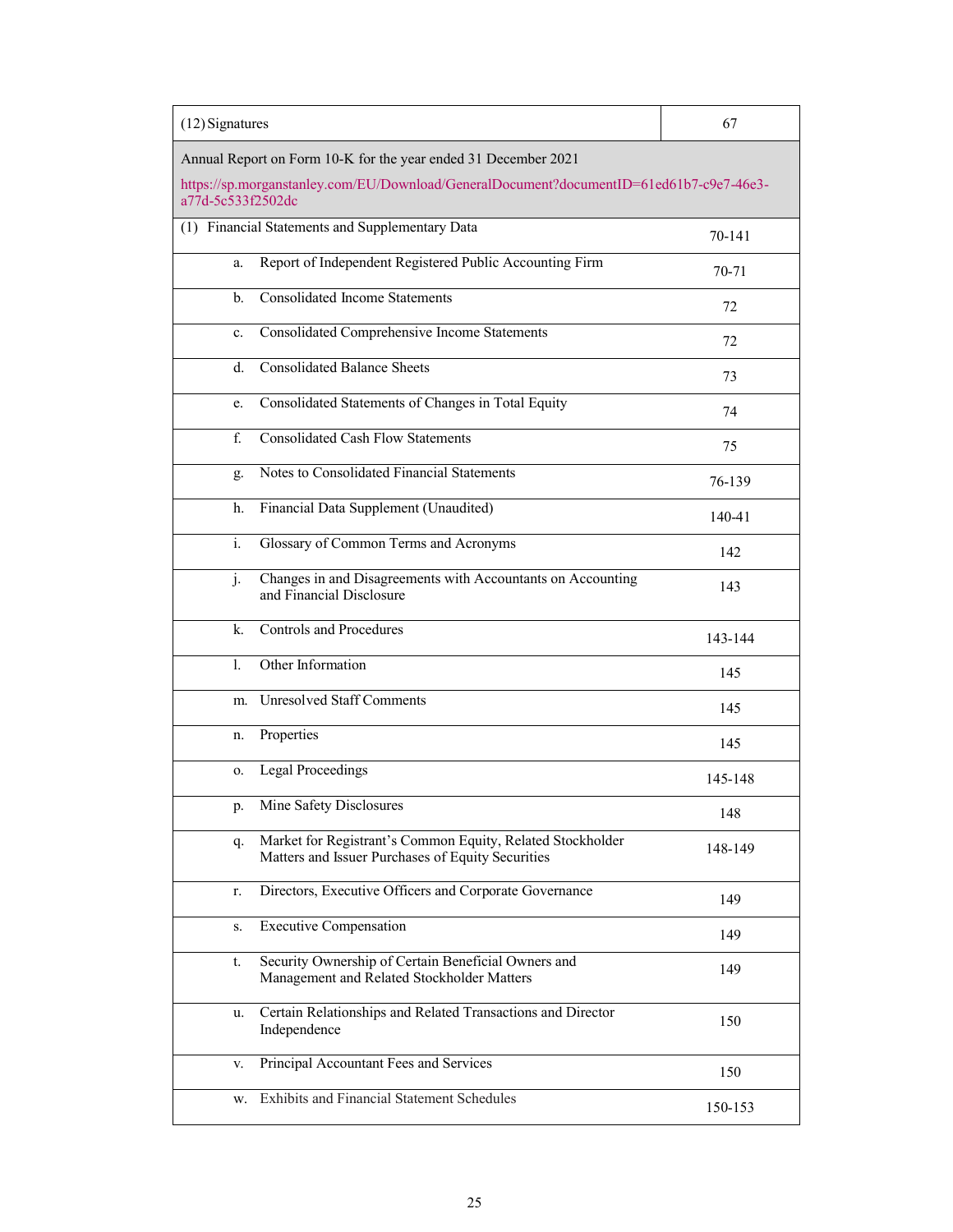| x. Form 10-K Summary |         |
|----------------------|---------|
| y. Signatures        | 153-154 |

# **Cross-reference table relating to certain information in respect of the Issuer incorporated by reference in accordance with selected items of Annex 6 - Registration Document for Retail Non-Equity Securities**

| Pages of the 2021 Registration Document (unless otherwise stated) |                                                                                                                                                                                                                                                                                                                                                                                                                                                                                                                                                                                                                      |                                                                                                                                                                                                                                                                                                                                                                                                                                      |
|-------------------------------------------------------------------|----------------------------------------------------------------------------------------------------------------------------------------------------------------------------------------------------------------------------------------------------------------------------------------------------------------------------------------------------------------------------------------------------------------------------------------------------------------------------------------------------------------------------------------------------------------------------------------------------------------------|--------------------------------------------------------------------------------------------------------------------------------------------------------------------------------------------------------------------------------------------------------------------------------------------------------------------------------------------------------------------------------------------------------------------------------------|
| 3.                                                                | <b>RISK FACTORS</b>                                                                                                                                                                                                                                                                                                                                                                                                                                                                                                                                                                                                  |                                                                                                                                                                                                                                                                                                                                                                                                                                      |
| 3.1                                                               | A description of the material risks that are specific to the issuer and that may affect the<br>issuer's ability to fulfil its obligations under the securities, in a limited number of categories,<br>in a section headed 'Risk Factors'.<br>In each category the most material risks, in the assessment of the issuer, offeror or person<br>asking for admission to trading on a regulated market, taking into account the negative impact<br>on the issuer and the probability of their occurrence, shall be set out first. The risk factors<br>shall be corroborated by the content of the registration document. | Sections "Risks<br>relating to MSI<br>plc, MSBV and<br>MSFL", "All<br>material assets of<br>MSBV are<br>obligations of<br>one or more<br>companies in the<br>Morgan Stanley<br>Group and<br>MSBV's ability<br>to perform its<br>obligations is<br>dependent upon<br>such companies<br>fulfilling their<br>obligations to<br>MSBV." and<br>"Risks relating to<br>insolvency<br>proceedings in<br>the Netherlands."<br>$-$ pages 18-19 |
| $\overline{4}$ .                                                  | <b>INFORMATION ABOUT THE ISSUER</b>                                                                                                                                                                                                                                                                                                                                                                                                                                                                                                                                                                                  |                                                                                                                                                                                                                                                                                                                                                                                                                                      |
| 4.1                                                               | <b>History and development of the Issuer:</b>                                                                                                                                                                                                                                                                                                                                                                                                                                                                                                                                                                        |                                                                                                                                                                                                                                                                                                                                                                                                                                      |
| 4.1.1                                                             | the legal and commercial name of the issuer;                                                                                                                                                                                                                                                                                                                                                                                                                                                                                                                                                                         | Section 1<br>(Information                                                                                                                                                                                                                                                                                                                                                                                                            |
| 4.1.2                                                             | the place of registration of the issuer and its registration number and legal entity identifier<br>$({EIF})$ .                                                                                                                                                                                                                                                                                                                                                                                                                                                                                                       | about Morgan<br>Stanley $B.V.$ ) –<br>page 67                                                                                                                                                                                                                                                                                                                                                                                        |
| 4.1.3                                                             | the date of incorporation and the length of life of the issuer, except where indefinite;                                                                                                                                                                                                                                                                                                                                                                                                                                                                                                                             |                                                                                                                                                                                                                                                                                                                                                                                                                                      |
| 4.1.4                                                             | the domicile and legal form of the issuer, the legislation under which the issuer operates, its<br>country of incorporation, and the address and telephone number of its registered office (or<br>principal place of business if different from its registered office);                                                                                                                                                                                                                                                                                                                                              |                                                                                                                                                                                                                                                                                                                                                                                                                                      |
| 5.                                                                | <b>BUSINESS OVERVIEW</b>                                                                                                                                                                                                                                                                                                                                                                                                                                                                                                                                                                                             |                                                                                                                                                                                                                                                                                                                                                                                                                                      |
| 5.1                                                               | <b>Principal activities:</b>                                                                                                                                                                                                                                                                                                                                                                                                                                                                                                                                                                                         |                                                                                                                                                                                                                                                                                                                                                                                                                                      |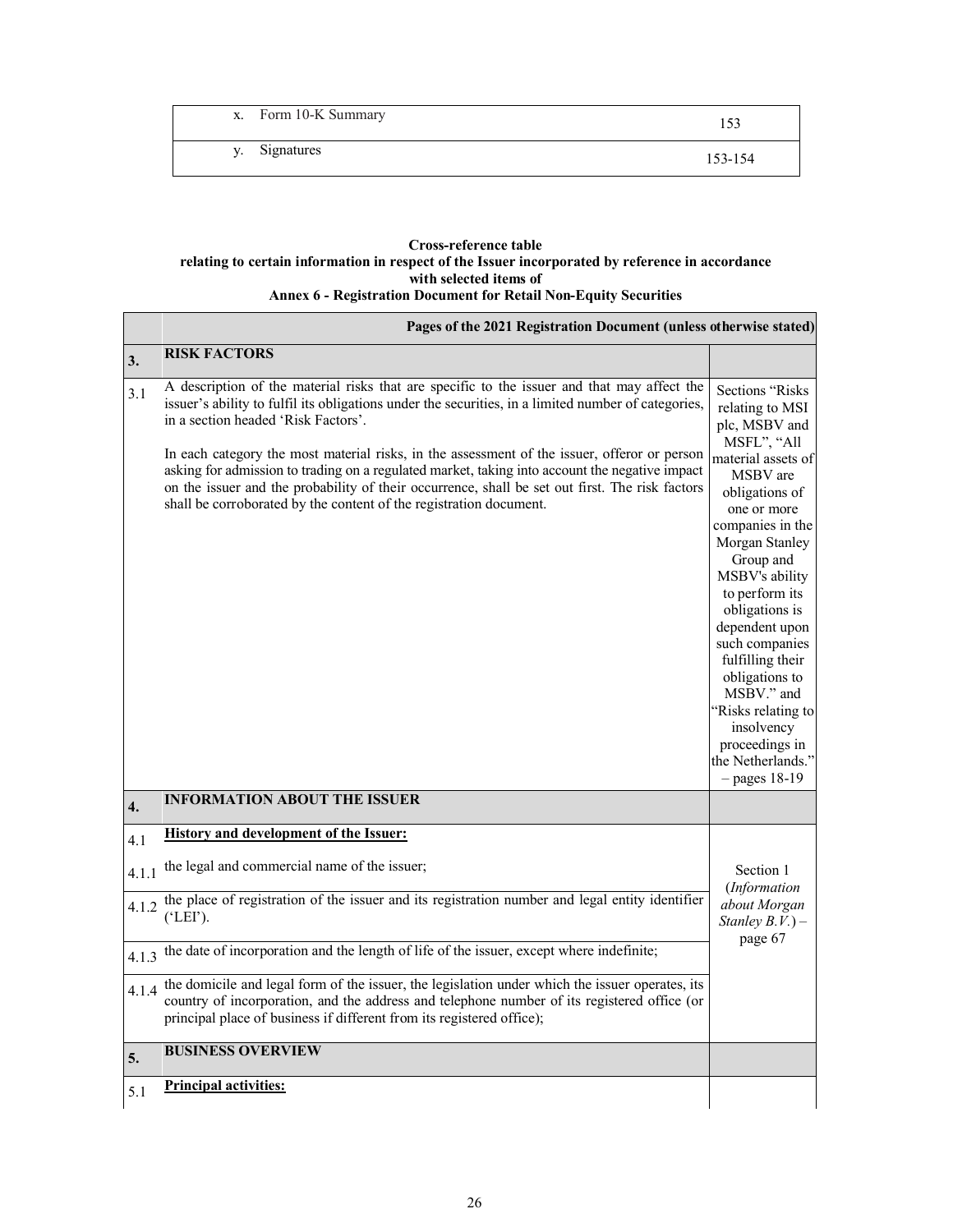| 5.1.1        | A description of the issuer's principal activities, including: (a) the main categories of products<br>sold and/or services performed; (b) an indication of any significant new products or activities;<br>(c) the principal markets in which the issuer competes. |                                                                                                                         |  |  |
|--------------|-------------------------------------------------------------------------------------------------------------------------------------------------------------------------------------------------------------------------------------------------------------------|-------------------------------------------------------------------------------------------------------------------------|--|--|
| 6.           | ORGANISATIONAL STRUCTURE                                                                                                                                                                                                                                          |                                                                                                                         |  |  |
| 6.1          | If the issuer is part of a group, a brief description of the group and of the issuer's position<br>within it.                                                                                                                                                     | Section 3<br>(Organisational<br>Structure) - page                                                                       |  |  |
| 6.2          | If the issuer is dependent upon other entities within the group, this must be clearly stated<br>together with an explanation of this dependence.                                                                                                                  | 67                                                                                                                      |  |  |
| 9.           | ADMINISTRATIVE, MANAGEMENT, AND SUPERVISORY BODIES                                                                                                                                                                                                                |                                                                                                                         |  |  |
| 9.1          | Names, business addresses and functions in the issuer of the following persons, and an<br>indication of the principal activities performed by them outside the issuer where these are<br>significant with respect to that issuer:                                 | Section 4<br>(Management of<br>$MSBV$ ) -page 68<br>(as amended by                                                      |  |  |
|              | (a) members of the administrative, management or supervisory bodies;                                                                                                                                                                                              | page 13 of the<br><b>First Registration</b>                                                                             |  |  |
|              | (b) partners with unlimited liability, in the case of a limited partnership with a share capital.                                                                                                                                                                 | Document<br>Supplement)                                                                                                 |  |  |
| 9.2          | Administrative, Management, and Supervisory bodies conflicts of interests                                                                                                                                                                                         |                                                                                                                         |  |  |
| 10.          | <b>MAJOR SHAREHOLDERS</b>                                                                                                                                                                                                                                         |                                                                                                                         |  |  |
| 10.1         | To the extent known to the issuer, state whether the issuer is directly or indirectly owned or<br>controlled and by whom and describe the nature of such control, and describe the measures<br>in place to ensure that such control is not abused.                | Section 6 (Major<br>$Shareholders$ ) –<br>page 69                                                                       |  |  |
| 11.          | FINANCIAL INFORMATION CONCERNING THE ISSUER'S ASSETS AND<br>LIABILITIES, FINANCIAL POSITION AND PROFITS AND LOSSES                                                                                                                                                |                                                                                                                         |  |  |
| 11.1         | <b>Historical Financial Information</b>                                                                                                                                                                                                                           | See the<br>"Incorporation                                                                                               |  |  |
| 11.2         | <b>Interim and other financial information</b>                                                                                                                                                                                                                    | by Reference<br>Table" above                                                                                            |  |  |
| 11.3         | Auditing of historical annual financial information                                                                                                                                                                                                               |                                                                                                                         |  |  |
| 11.4         | <b>Legal and arbitration proceedings</b>                                                                                                                                                                                                                          | See General<br>Information<br>Section, sub-<br>section 4 (Legal<br>and arbitration<br>proceedings)<br>$below - page 54$ |  |  |
| 12.          | <b>ADDITIONAL INFORMATION</b>                                                                                                                                                                                                                                     |                                                                                                                         |  |  |
| 12.1<br>12.2 | <b>Share Capital</b><br><b>Memorandum and Articles of Association</b>                                                                                                                                                                                             | Section 8<br>(Additional<br>$Information$ ) –<br>pages 69-70                                                            |  |  |

**relating to certain information in respect of the Guarantor incorporated by reference in accordance**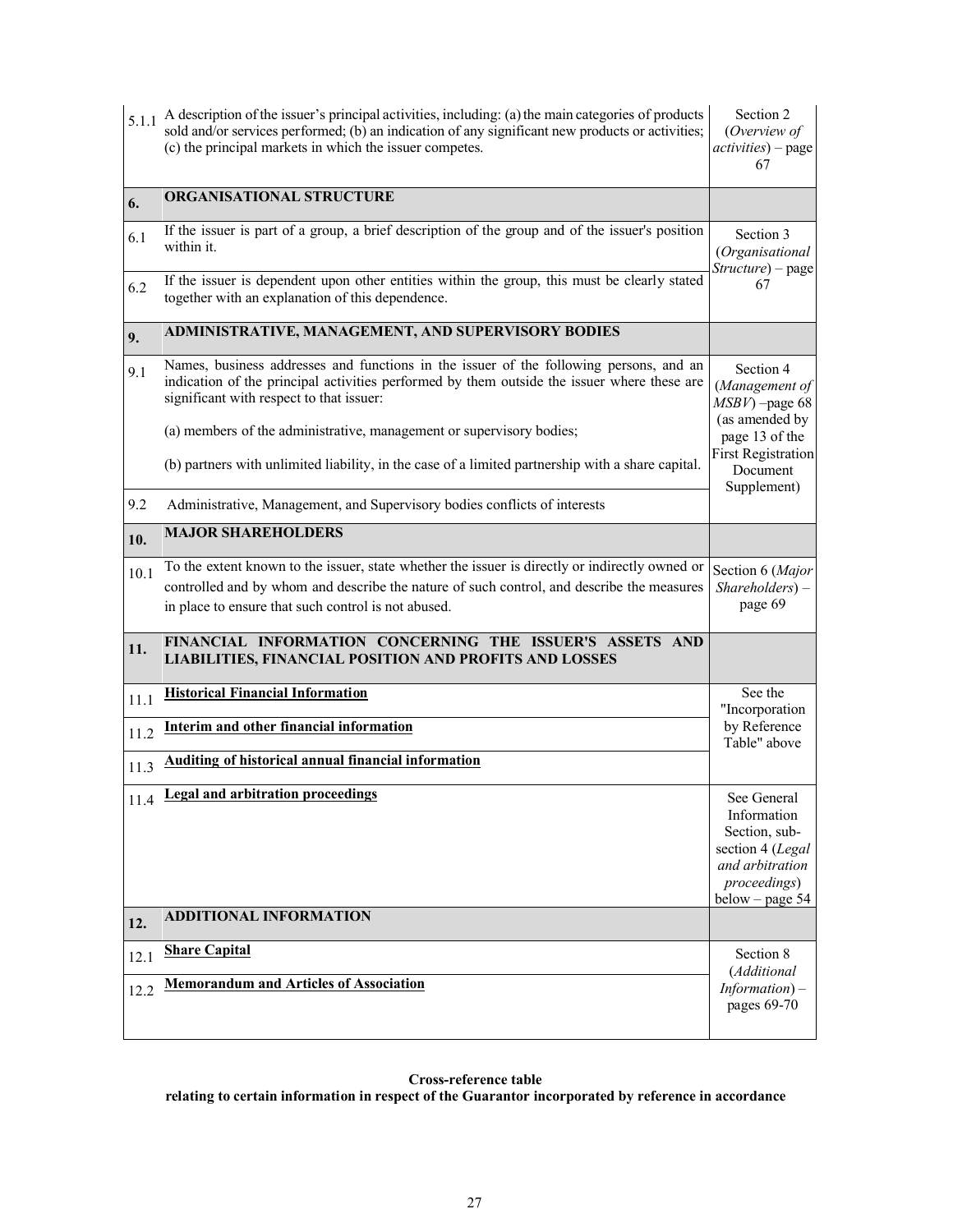**with selected items of Annex 6 - Registration Document for Retail Non-Equity Securities**

| <b>RISK FACTORS</b><br>3.<br>A description of the material risks that are specific to the guarantor and that may affect the<br>3.1<br>guarantor's ability to fulfil its obligations under the securities, in a limited number of<br>categories, in a section headed 'Risk Factors'.<br>financial<br>situation of<br>In each category the most material risks, in the assessment of the issuer, offeror or person<br>Morgan<br>asking for admission to trading on a regulated market, taking into account the negative impact<br>on the issuer and the probability of their occurrence, shall be set out first. The risk factors<br>shall be corroborated by the content of the registration document.<br>operation of<br>Morgan<br>Stanley's<br>business<br>activities",<br>"Legal,<br>regulatory and<br>relating to<br>Morgan<br>Stanley's<br>business<br>activities"-<br>7 of the Second<br>Registration<br>Document<br>the Third<br>Registration<br>Document<br>Supplement)<br><b>INFORMATION ABOUT THE GUARANTOR</b><br>$\overline{4}$ .<br><b>History and development of the Guarantor:</b><br>4.1<br>the legal and commercial name of the guarantor;<br>Section 1<br>4.1.1<br>(Information<br>4.1.2 the place of registration of the guarantor and its registration number and legal entity identifier<br>(`LEI').<br>35<br>the date of incorporation and the length of life of the guarantor, except where indefinite;<br>4.1.3<br>the domicile and legal form of the guarantor, the legislation under which the guarantor<br>4.1.4<br>operates, its country of incorporation, and the address and telephone number of its registered<br>office (or principal place of business if different from its registered office);<br><b>BUSINESS OVERVIEW</b><br>5. |     | Pages of the 2021 Registration Document (unless otherwise stated) |                                      |  |
|--------------------------------------------------------------------------------------------------------------------------------------------------------------------------------------------------------------------------------------------------------------------------------------------------------------------------------------------------------------------------------------------------------------------------------------------------------------------------------------------------------------------------------------------------------------------------------------------------------------------------------------------------------------------------------------------------------------------------------------------------------------------------------------------------------------------------------------------------------------------------------------------------------------------------------------------------------------------------------------------------------------------------------------------------------------------------------------------------------------------------------------------------------------------------------------------------------------------------------------------------------------------------------------------------------------------------------------------------------------------------------------------------------------------------------------------------------------------------------------------------------------------------------------------------------------------------------------------------------------------------------------------------------------------------------------------------------------------------------------------------------------------|-----|-------------------------------------------------------------------|--------------------------------------|--|
|                                                                                                                                                                                                                                                                                                                                                                                                                                                                                                                                                                                                                                                                                                                                                                                                                                                                                                                                                                                                                                                                                                                                                                                                                                                                                                                                                                                                                                                                                                                                                                                                                                                                                                                                                                    |     |                                                                   |                                      |  |
|                                                                                                                                                                                                                                                                                                                                                                                                                                                                                                                                                                                                                                                                                                                                                                                                                                                                                                                                                                                                                                                                                                                                                                                                                                                                                                                                                                                                                                                                                                                                                                                                                                                                                                                                                                    |     |                                                                   | Sections "Risks"<br>relating to the  |  |
|                                                                                                                                                                                                                                                                                                                                                                                                                                                                                                                                                                                                                                                                                                                                                                                                                                                                                                                                                                                                                                                                                                                                                                                                                                                                                                                                                                                                                                                                                                                                                                                                                                                                                                                                                                    |     |                                                                   | Stanley", "Risks<br>relating to the  |  |
|                                                                                                                                                                                                                                                                                                                                                                                                                                                                                                                                                                                                                                                                                                                                                                                                                                                                                                                                                                                                                                                                                                                                                                                                                                                                                                                                                                                                                                                                                                                                                                                                                                                                                                                                                                    |     |                                                                   | compliance risk"<br>and "Other risks |  |
|                                                                                                                                                                                                                                                                                                                                                                                                                                                                                                                                                                                                                                                                                                                                                                                                                                                                                                                                                                                                                                                                                                                                                                                                                                                                                                                                                                                                                                                                                                                                                                                                                                                                                                                                                                    |     |                                                                   | pages 3-18 (as<br>amended by page    |  |
|                                                                                                                                                                                                                                                                                                                                                                                                                                                                                                                                                                                                                                                                                                                                                                                                                                                                                                                                                                                                                                                                                                                                                                                                                                                                                                                                                                                                                                                                                                                                                                                                                                                                                                                                                                    |     |                                                                   | Supplement and<br>pages 5 to 19 of   |  |
|                                                                                                                                                                                                                                                                                                                                                                                                                                                                                                                                                                                                                                                                                                                                                                                                                                                                                                                                                                                                                                                                                                                                                                                                                                                                                                                                                                                                                                                                                                                                                                                                                                                                                                                                                                    |     |                                                                   |                                      |  |
|                                                                                                                                                                                                                                                                                                                                                                                                                                                                                                                                                                                                                                                                                                                                                                                                                                                                                                                                                                                                                                                                                                                                                                                                                                                                                                                                                                                                                                                                                                                                                                                                                                                                                                                                                                    |     |                                                                   |                                      |  |
|                                                                                                                                                                                                                                                                                                                                                                                                                                                                                                                                                                                                                                                                                                                                                                                                                                                                                                                                                                                                                                                                                                                                                                                                                                                                                                                                                                                                                                                                                                                                                                                                                                                                                                                                                                    |     |                                                                   |                                      |  |
|                                                                                                                                                                                                                                                                                                                                                                                                                                                                                                                                                                                                                                                                                                                                                                                                                                                                                                                                                                                                                                                                                                                                                                                                                                                                                                                                                                                                                                                                                                                                                                                                                                                                                                                                                                    |     |                                                                   |                                      |  |
|                                                                                                                                                                                                                                                                                                                                                                                                                                                                                                                                                                                                                                                                                                                                                                                                                                                                                                                                                                                                                                                                                                                                                                                                                                                                                                                                                                                                                                                                                                                                                                                                                                                                                                                                                                    |     |                                                                   | about Morgan<br>$Stanley$ ) – page   |  |
|                                                                                                                                                                                                                                                                                                                                                                                                                                                                                                                                                                                                                                                                                                                                                                                                                                                                                                                                                                                                                                                                                                                                                                                                                                                                                                                                                                                                                                                                                                                                                                                                                                                                                                                                                                    |     |                                                                   |                                      |  |
|                                                                                                                                                                                                                                                                                                                                                                                                                                                                                                                                                                                                                                                                                                                                                                                                                                                                                                                                                                                                                                                                                                                                                                                                                                                                                                                                                                                                                                                                                                                                                                                                                                                                                                                                                                    |     |                                                                   |                                      |  |
|                                                                                                                                                                                                                                                                                                                                                                                                                                                                                                                                                                                                                                                                                                                                                                                                                                                                                                                                                                                                                                                                                                                                                                                                                                                                                                                                                                                                                                                                                                                                                                                                                                                                                                                                                                    |     |                                                                   |                                      |  |
|                                                                                                                                                                                                                                                                                                                                                                                                                                                                                                                                                                                                                                                                                                                                                                                                                                                                                                                                                                                                                                                                                                                                                                                                                                                                                                                                                                                                                                                                                                                                                                                                                                                                                                                                                                    | 5.1 | <b>Principal activities:</b>                                      |                                      |  |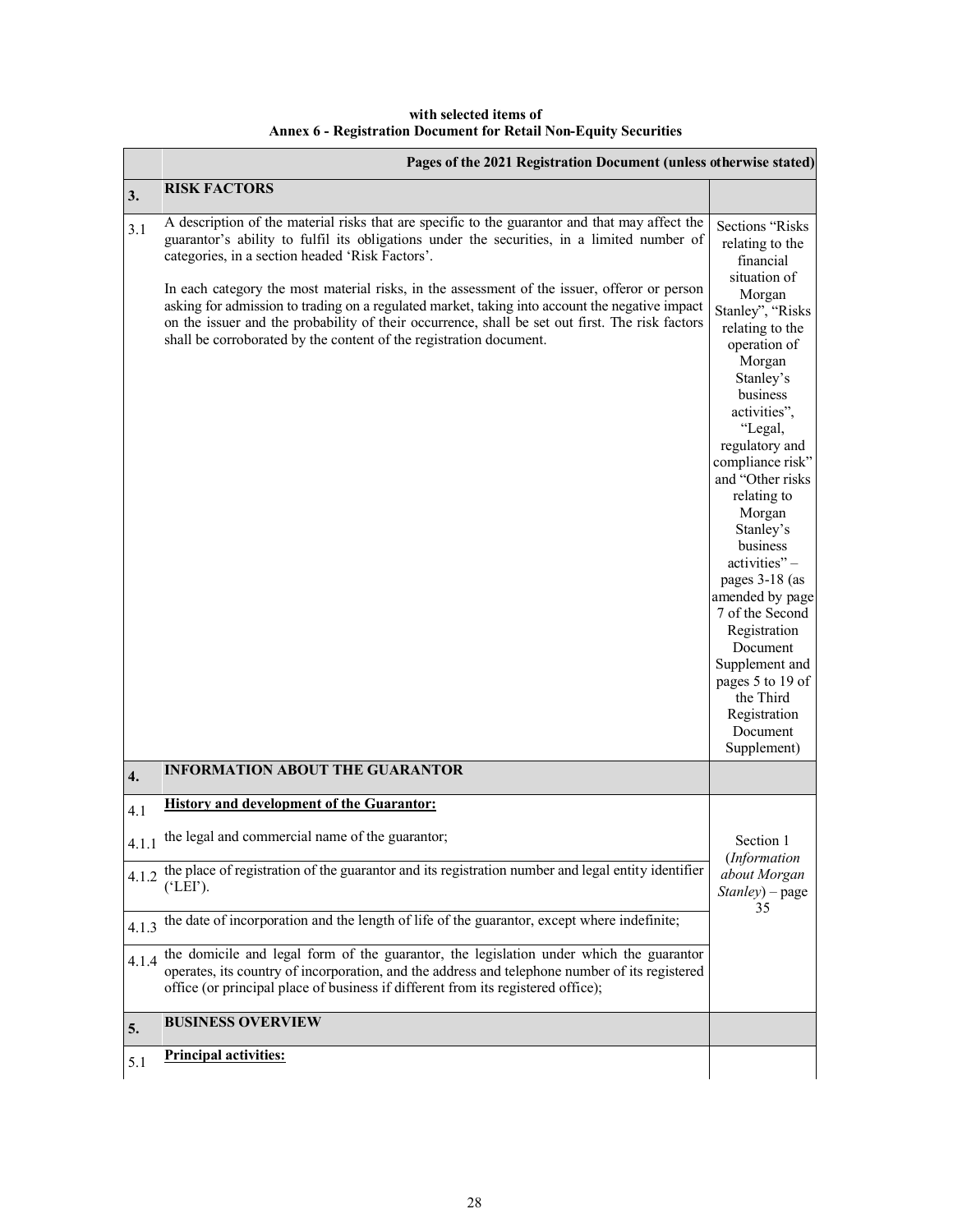| 5.1.1      | A description of the guarantor's principal activities, including: (a) the main categories of<br>products sold and/or services performed; (b) an indication of any significant new products or<br>activities; (c) the principal markets in which the guarantor competes.                                                                                                                                                                                                                              |                                                                                                                                                                                                                            |
|------------|------------------------------------------------------------------------------------------------------------------------------------------------------------------------------------------------------------------------------------------------------------------------------------------------------------------------------------------------------------------------------------------------------------------------------------------------------------------------------------------------------|----------------------------------------------------------------------------------------------------------------------------------------------------------------------------------------------------------------------------|
| 6.         | ORGANISATIONAL STRUCTURE                                                                                                                                                                                                                                                                                                                                                                                                                                                                             |                                                                                                                                                                                                                            |
| 6.1        | If the guarantor is part of a group, a brief description of the group and of the guarantor's<br>position within it.                                                                                                                                                                                                                                                                                                                                                                                  | Section 3<br>(Organisational<br>Structure) - page<br>49<br>See also Section<br>entitled<br>"Subsidiaries of<br>Morgan Stanley<br>as of 31<br>December 2020"<br>$-$ page 74                                                 |
| 9.         | ADMINISTRATIVE, MANAGEMENT, AND SUPERVISORY BODIES                                                                                                                                                                                                                                                                                                                                                                                                                                                   |                                                                                                                                                                                                                            |
| 9.1<br>9.2 | Names, business addresses and functions in the guarantor of the following persons, and an<br>indication of the principal activities performed by them outside the guarantor where these are<br>significant with respect to that guarantor:<br>(a) members of the administrative, management or supervisory bodies;<br>(b) partners with unlimited liability, in the case of a limited partnership with a share capital.<br>Administrative, Management, and Supervisory bodies conflicts of interests | Section 4<br>(Administrative,<br>Management and<br>Supervisory<br>$Bodies$ ) – pages<br>$50-57$ (as<br>amended by<br>pages 6-12 of the<br>First Registration<br>Document<br>Supplement and<br>pages 14-17 of<br>the Second |
|            |                                                                                                                                                                                                                                                                                                                                                                                                                                                                                                      | Registration<br>Document<br>Supplement)                                                                                                                                                                                    |
| 10.        | <b>MAJOR SHAREHOLDERS</b>                                                                                                                                                                                                                                                                                                                                                                                                                                                                            |                                                                                                                                                                                                                            |
| 10.1       | To the extent known to the guarantor, state whether the guarantor is directly or indirectly<br>owned or controlled and by whom and describe the nature of such control, and describe the<br>measures in place to ensure that such control is not abused.                                                                                                                                                                                                                                             | Section 6<br>(Principal<br>Shareholders) -<br>page 57                                                                                                                                                                      |
| 11.        | FINANCIAL INFORMATION CONCERNING THE ISSUER'S ASSETS AND<br>LIABILITIES, FINANCIAL POSITION AND PROFITS AND LOSSES                                                                                                                                                                                                                                                                                                                                                                                   |                                                                                                                                                                                                                            |
| 11.1       | <b>Historical Financial Information</b>                                                                                                                                                                                                                                                                                                                                                                                                                                                              | See the<br>"Incorporation                                                                                                                                                                                                  |
| 11.2       | <b>Interim and other financial information</b>                                                                                                                                                                                                                                                                                                                                                                                                                                                       | by Reference<br>Table" above                                                                                                                                                                                               |
| 11.3       | <b>Auditing of historical annual financial information</b>                                                                                                                                                                                                                                                                                                                                                                                                                                           |                                                                                                                                                                                                                            |
| 11.4       | <b>Legal and arbitration proceedings</b>                                                                                                                                                                                                                                                                                                                                                                                                                                                             | See General<br>Information<br>Section, sub-<br>section 4 (Legal<br>and arbitration                                                                                                                                         |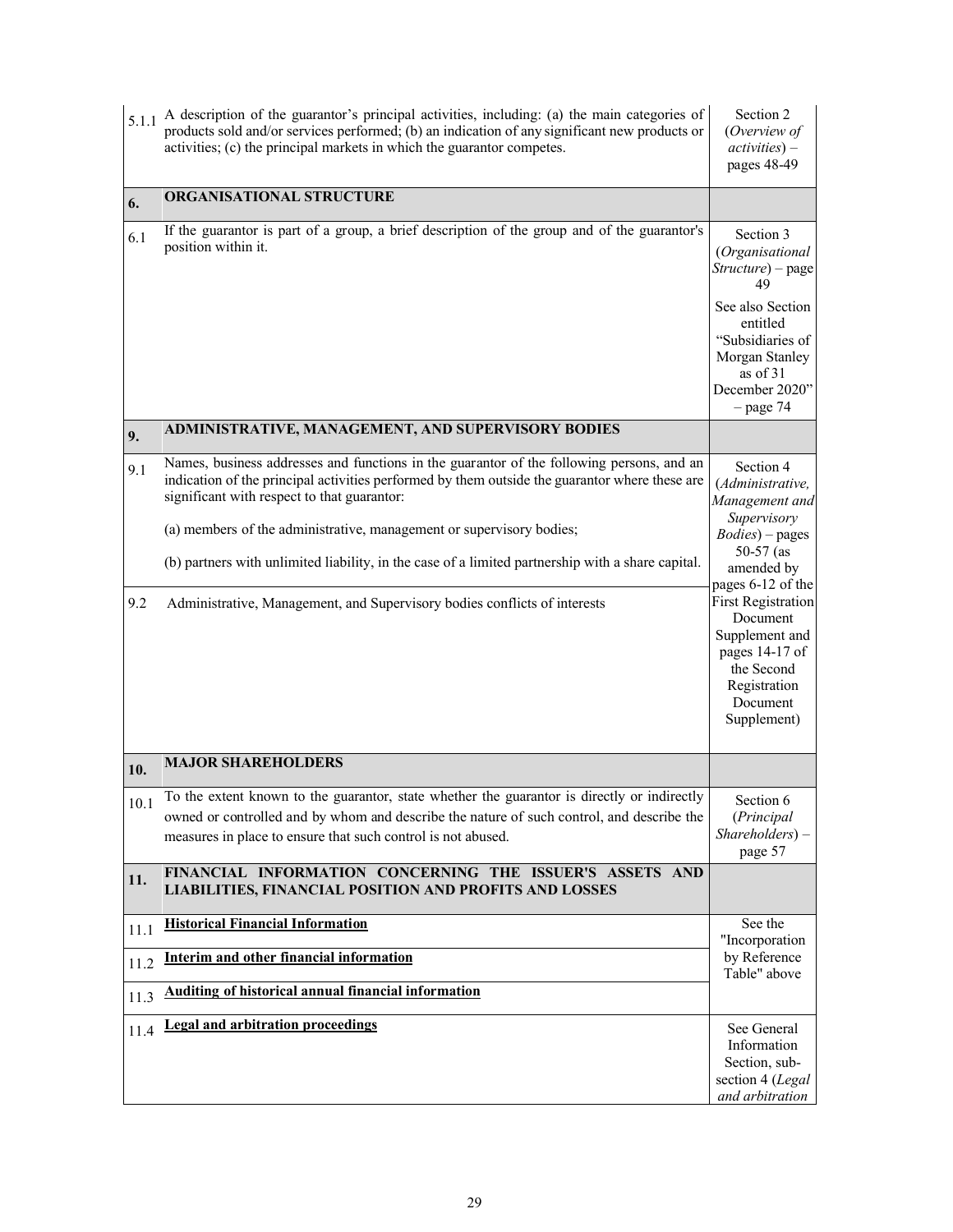|      |                                               | proceedings<br>below – page 54                                                                                                 |
|------|-----------------------------------------------|--------------------------------------------------------------------------------------------------------------------------------|
| 12.  | <b>ADDITIONAL INFORMATION</b>                 |                                                                                                                                |
| 12.1 | <b>Share Capital</b>                          | Section 8<br>(Additional                                                                                                       |
| 12.2 | <b>Memorandum and Articles of Association</b> | $Information$ ) –<br>page 59 as<br>amended by item<br>10 on page 18 of<br>the Second<br>Registration<br>Document<br>Supplement |

#### **Cross-reference table**

**relating to information incorporated by reference in accordance with selected items of Annex 14 - Securities Note for Retail Non-Equity Securities of Commission Delegated Regulation (EU) 2019/979**

|                         |                                                                                                                                                                                                                                                                                                                                                                                  | <b>Pages of the Base Prospectus</b>                                                                   |
|-------------------------|----------------------------------------------------------------------------------------------------------------------------------------------------------------------------------------------------------------------------------------------------------------------------------------------------------------------------------------------------------------------------------|-------------------------------------------------------------------------------------------------------|
| $\overline{2}$          | <b>RISK FACTORS</b>                                                                                                                                                                                                                                                                                                                                                              |                                                                                                       |
| 2.1                     | A description of the material risks that are specific to the securities being Section "Risk Factors Relating to<br>offered and/or admitted to trading in a limited number of categories, in a the Notes" (as further specified in<br>section headed 'Risk Factors'.                                                                                                              | the "Risk Factors" section of this                                                                    |
|                         | Risks to be disclosed shall include:                                                                                                                                                                                                                                                                                                                                             | $Proofus$ – Pages 23-71 (as<br>amended by page 7 of the Fifth                                         |
|                         | (a) those resulting from the level of subordination of a security and the<br>impact on the expected size or timing of payments to holders of the<br>securities under bankruptcy, or any other similar procedure, including,<br>where relevant, the insolvency of a credit institution or its resolution or<br>restructuring in accordance with Directive 2014/59/EU;             | Base Prospectus Supplement)                                                                           |
|                         | (b) in cases where the securities are guaranteed, the specific and material<br>risks related to the guarantor to the extent they are relevant to its ability<br>to fulfil its commitment under the guarantee.                                                                                                                                                                    |                                                                                                       |
|                         | In each category the most material risks, in the assessment of the issuer,<br>offeror or person asking for admission to trading on a regulated market, taking<br>into account the negative impact on the issuer and the securities and the<br>probability of their occurrence, shall be set out first. The risks shall be<br>corroborated by the content of the securities note. |                                                                                                       |
| $\overline{\mathbf{4}}$ | <b>CONCERNING THE</b><br><b>INFORMATION</b><br>BE<br><b>SECURITIES</b><br><b>TO</b><br><b>OFFERED TO THE PUBLIC/ADMITTED TO TRADING</b>                                                                                                                                                                                                                                          |                                                                                                       |
| 4.1                     | (a) A description of the type and the class of the securities being offered to Part 1: General Terms<br>the public and/or admitted to trading.                                                                                                                                                                                                                                   | and<br>Conditions $-$ pages 122-296                                                                   |
|                         |                                                                                                                                                                                                                                                                                                                                                                                  | Part 2: Additional Terms and<br>Conditions, section 1 (General) -<br>pages 298-300                    |
|                         |                                                                                                                                                                                                                                                                                                                                                                                  | Part 2: Additional Terms and<br>Conditions, section 7 (Value<br>Determination Terms) - page<br>385-86 |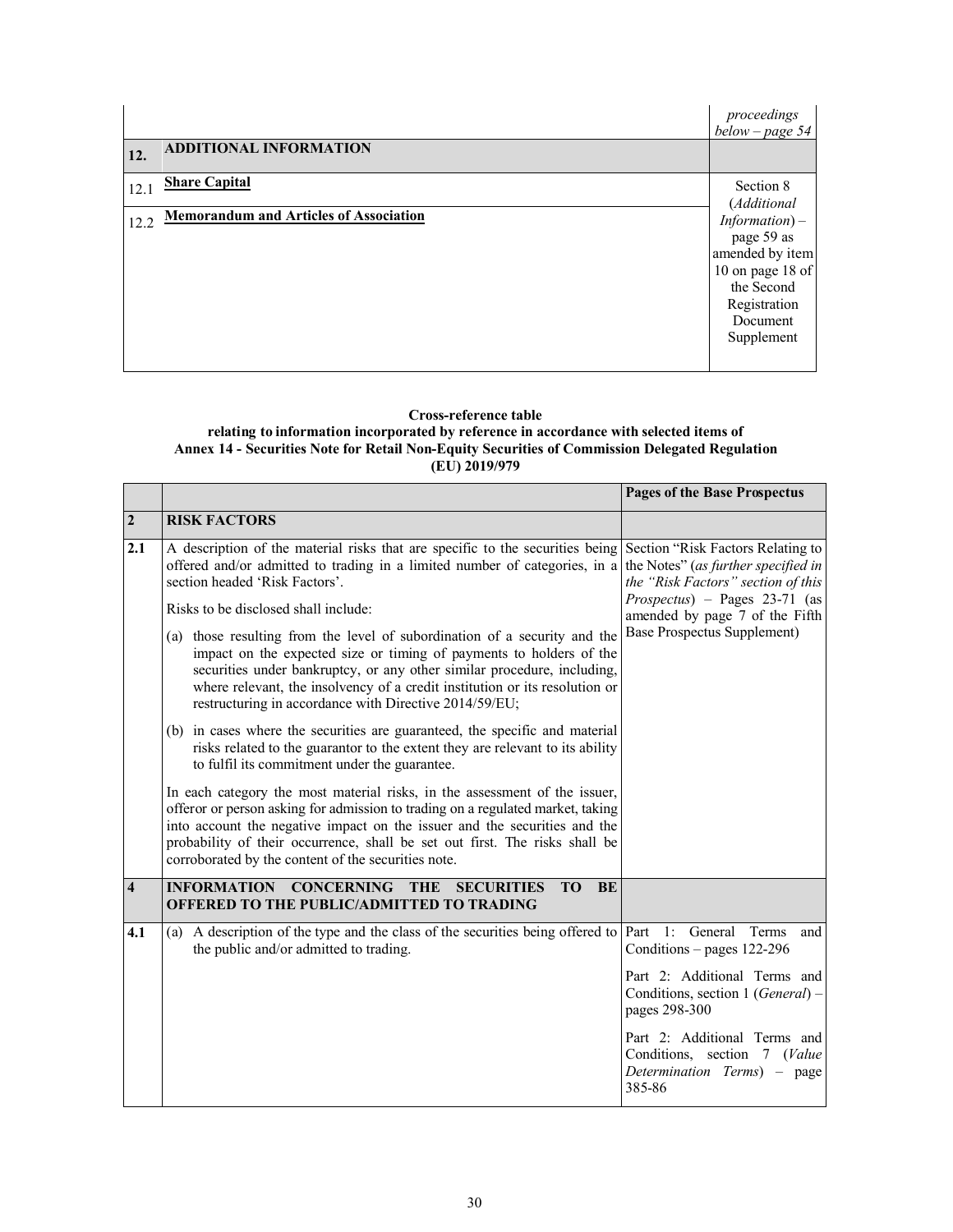| $\overline{4.2}$ | Legislation under which the securities have been created.                                                                                                                                                                                                                                                                                                                           | Condition 37 (Governing Law<br>and Jurisdiction) – page 296                                               |
|------------------|-------------------------------------------------------------------------------------------------------------------------------------------------------------------------------------------------------------------------------------------------------------------------------------------------------------------------------------------------------------------------------------|-----------------------------------------------------------------------------------------------------------|
| 4.6              | The relative seniority of the securities in the issuer's capital structure in the Condition 4.1 (Status of the<br>event of insolvency, including, where applicable, information on the level of $\vert$ <i>Notes</i> $\rangle$ – page 150<br>subordination of the securities and the potential impact on the investment in<br>the event of a resolution under Directive 2014/59/EU. |                                                                                                           |
| 4.7              | A description of the rights attached to the securities, including any limitations Part 1: General<br>of those rights, and procedure for the exercise of those rights.                                                                                                                                                                                                               | Terms<br>and<br>Conditions – pages $122-296$                                                              |
|                  |                                                                                                                                                                                                                                                                                                                                                                                     | Part 2: Additional Terms and<br>Conditions, section 7 (Value<br>Determination Terms) - page<br>385-86     |
|                  |                                                                                                                                                                                                                                                                                                                                                                                     | Section "Summary of Provisions<br>Relating to the Notes While in<br>Global Form" - pages 1120-21          |
| 4.9              | Details of the arrangements for the amortisation of the loan, including<br>(b)<br>the repayment procedures. Where advance amortisation is contemplated, on $Purchase$ – Pages 270-75<br>the initiative of the issuer or of the holder, it shall be described, stipulating the<br>amortisation terms and conditions.                                                                 | Condition 16 (Redemption and<br>Condition<br>17<br>( <i>Payments</i> )<br>Registered Notes) - page 275-77 |
| 4.11             | Representation of non-equity security holders including an identification of Condition<br>the organisation representing the investors and provisions applying to such <i>Noteholders and Modification</i> ) –<br>representation. Indication of the website where the public may have free page $285-86$<br>access to the contracts relating to these forms of representation.       | 26<br>( <i>Meetings</i><br>of                                                                             |
| 4.14             | A description of any restrictions on the transferability of the securities.                                                                                                                                                                                                                                                                                                         | Section "Subscription and Sale" -<br>pages 1204-12                                                        |
| 4.15             | A warning that the tax legislation of the investor's Member State and of the Section "Taxation" – pages 1147-<br>issuer's country of incorporation may have an impact on the income received 1203<br>from the securities.                                                                                                                                                           |                                                                                                           |
|                  | Information on the taxation treatment of the securities where the proposed<br>investment attracts a tax regime specific to that type of investment.                                                                                                                                                                                                                                 |                                                                                                           |

# **Cross-reference table**

**relating to information incorporated by reference in accordance with selected items of Annex 17 - Securities Giving Rise to Payment or Delivery Obligations Linked to an Underlying Asset of Commission Delegated Regulation (EU) 2019/979**

|     |                                                                                                                                                                                                                                                                                                                                                                                                                                                                                                                                                                                                                                                                                                                                                                                             | of<br>Pages<br><b>Base</b><br>the<br><b>Prospectus</b> |
|-----|---------------------------------------------------------------------------------------------------------------------------------------------------------------------------------------------------------------------------------------------------------------------------------------------------------------------------------------------------------------------------------------------------------------------------------------------------------------------------------------------------------------------------------------------------------------------------------------------------------------------------------------------------------------------------------------------------------------------------------------------------------------------------------------------|--------------------------------------------------------|
| ∣ 1 | <b>RISK FACTORS</b>                                                                                                                                                                                                                                                                                                                                                                                                                                                                                                                                                                                                                                                                                                                                                                         |                                                        |
| 1.1 | Prominent disclosure of risk factors that are material to the securities being offered Section "Risk"<br>and/or admitted to trading in order to assess the market risk associated with these Relating to the Notes" (as<br>securities in a section headed 'Risk Factors'. If applicable, this must include a risk <i>further</i> specified in the<br>warning to the effect that investors may lose the value of their entire investment or "Risk Factors" section of<br>part of it, as the case may be, and, if the investor's liability is not limited to the value <i>this Prospectus</i> ) – Pages 23-<br>of his investment, a statement of that fact, together with a description of the 71<br>circumstances in which such additional liability arises and the likely financial effect. | Factors                                                |
| 2   | <b>INFORMATION</b><br><b>CONCERNING</b><br><b>BE</b><br><b>THE</b><br><b>SECURITIES</b><br>TО<br><b>OFFERED/ADMITTED TO TRADING</b>                                                                                                                                                                                                                                                                                                                                                                                                                                                                                                                                                                                                                                                         |                                                        |
| 2.1 | Information concerning the securities                                                                                                                                                                                                                                                                                                                                                                                                                                                                                                                                                                                                                                                                                                                                                       |                                                        |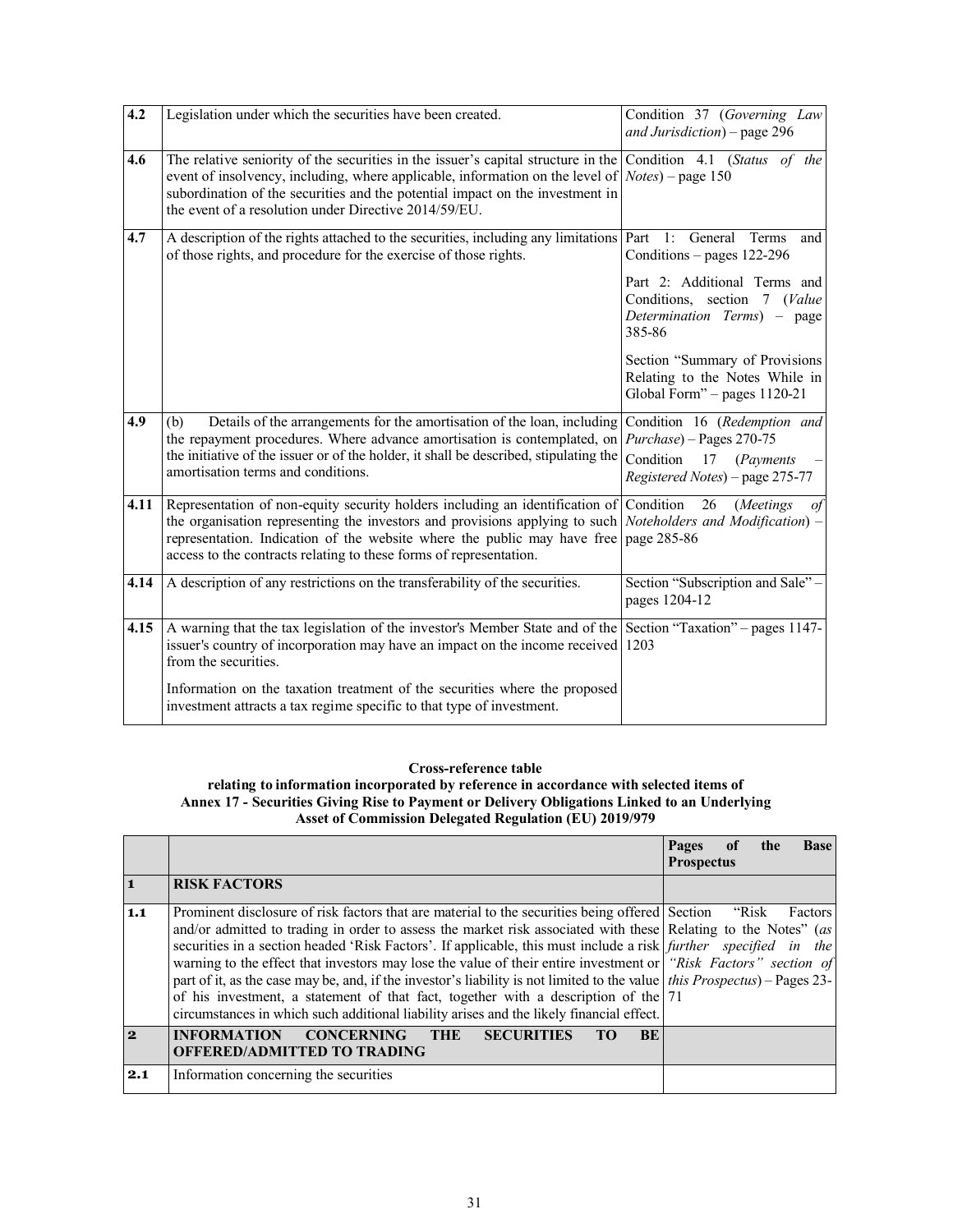| 2.1.3 | A description of the settlement procedure of the derivative securities.                                                              | and<br><b>Terms</b><br>General<br>Conditions 16 (Redemption<br>and Purchase) $-$ Pages 270-<br>75                       |
|-------|--------------------------------------------------------------------------------------------------------------------------------------|-------------------------------------------------------------------------------------------------------------------------|
|       |                                                                                                                                      | and<br><b>Terms</b><br>General<br>Conditions 17 ( <i>Payments –</i><br>Registered Notes) – page<br>275-77               |
| 2.2   | Information concerning the underlying                                                                                                |                                                                                                                         |
|       | <b>2.2.3</b> A description of any market disruption or settlement disruption or credit events that General<br>affect the underlying. | and<br>Terms<br>Conditions<br>9 ( <i>Provisions</i> )<br>relating to Equity-Linked<br>$Notes)$ – pages 187-216          |
|       | <b>2.2.4</b> Adjustment rules with relation to events concerning the underlying.                                                     | and<br>General<br>Terms<br>Conditions<br>9 ( <i>Provisions</i><br>relating to Equity-Linked<br>$Notes)$ – pages 187-216 |

## **Cross-reference table relating to information incorporated by reference in accordance with Annex 21 - Guarantees**

|                |                                                                                                                                                                                                                                                                                                                                                                                                                                                                                                                                                                                                                                                            | Pages of the Base Pages of the 2021<br><b>Prospectus</b>                                                                | Registration<br><b>Document</b>   |
|----------------|------------------------------------------------------------------------------------------------------------------------------------------------------------------------------------------------------------------------------------------------------------------------------------------------------------------------------------------------------------------------------------------------------------------------------------------------------------------------------------------------------------------------------------------------------------------------------------------------------------------------------------------------------------|-------------------------------------------------------------------------------------------------------------------------|-----------------------------------|
| $\mathbf{1}$   | <b>NATURE OF THE GUARANTEE</b>                                                                                                                                                                                                                                                                                                                                                                                                                                                                                                                                                                                                                             |                                                                                                                         |                                   |
|                | A description of any arrangement intended to ensure that any<br>obligation material to the issue will be duly serviced, whether<br>in the form of guarantee, surety, Keep well Agreement, Mono-<br>line Insurance policy or other equivalent commitment<br>("guarantees") and their provider ("guarantor").<br>Such arrangements encompass commitments, including those 1214-15<br>under conditions, to ensure that the obligations to repay non-<br>equity securities and/or the payment of interest are fulfilled and<br>their description shall set out how the arrangement is intended<br>to ensure that the guaranteed payments will be duly serviced | General<br>Terms<br>Conditions 4.2 (Status of<br>Guarantee) - page 150<br>Section<br>"Form<br>of<br>Guarantee"<br>pages | and Not applicable.               |
| $\overline{2}$ | <b>SCOPE OF THE GUARANTEE</b>                                                                                                                                                                                                                                                                                                                                                                                                                                                                                                                                                                                                                              |                                                                                                                         |                                   |
|                | Details shall be disclosed about the terms and conditions and Section<br>scope of the guarantee. These details should cover any Guarantee"<br>conditionality on the application of the guarantee in the event $ 1214-15$<br>of any default under the terms of the security and the material<br>terms of any Mono-line Insurance or Keep well Agreement<br>between the issuer and the guarantor. Details must also be<br>disclosed of any guarantor's power of veto in relation to<br>changes to the security holder's rights, such as is often found in<br>Mono-line Insurance.                                                                            | "Form<br>pages                                                                                                          | of Not applicable.                |
| 3              | INFORMATION TO BE DISCLOSED ABOUT THE<br><b>GUARANTOR</b>                                                                                                                                                                                                                                                                                                                                                                                                                                                                                                                                                                                                  |                                                                                                                         |                                   |
|                | The guarantor must disclose information about itself as if it Risk Factor $1$<br>were the issuer of that same type of security that is the subject <i>Factors relating to the</i> the Guarantor Annex 6<br>of the guarantee.                                                                                                                                                                                                                                                                                                                                                                                                                               | <i>Issuers and Guarantor</i> ) Table<br>$-$ pages 25-28                                                                 | $(Risk)$ The pages referred to in |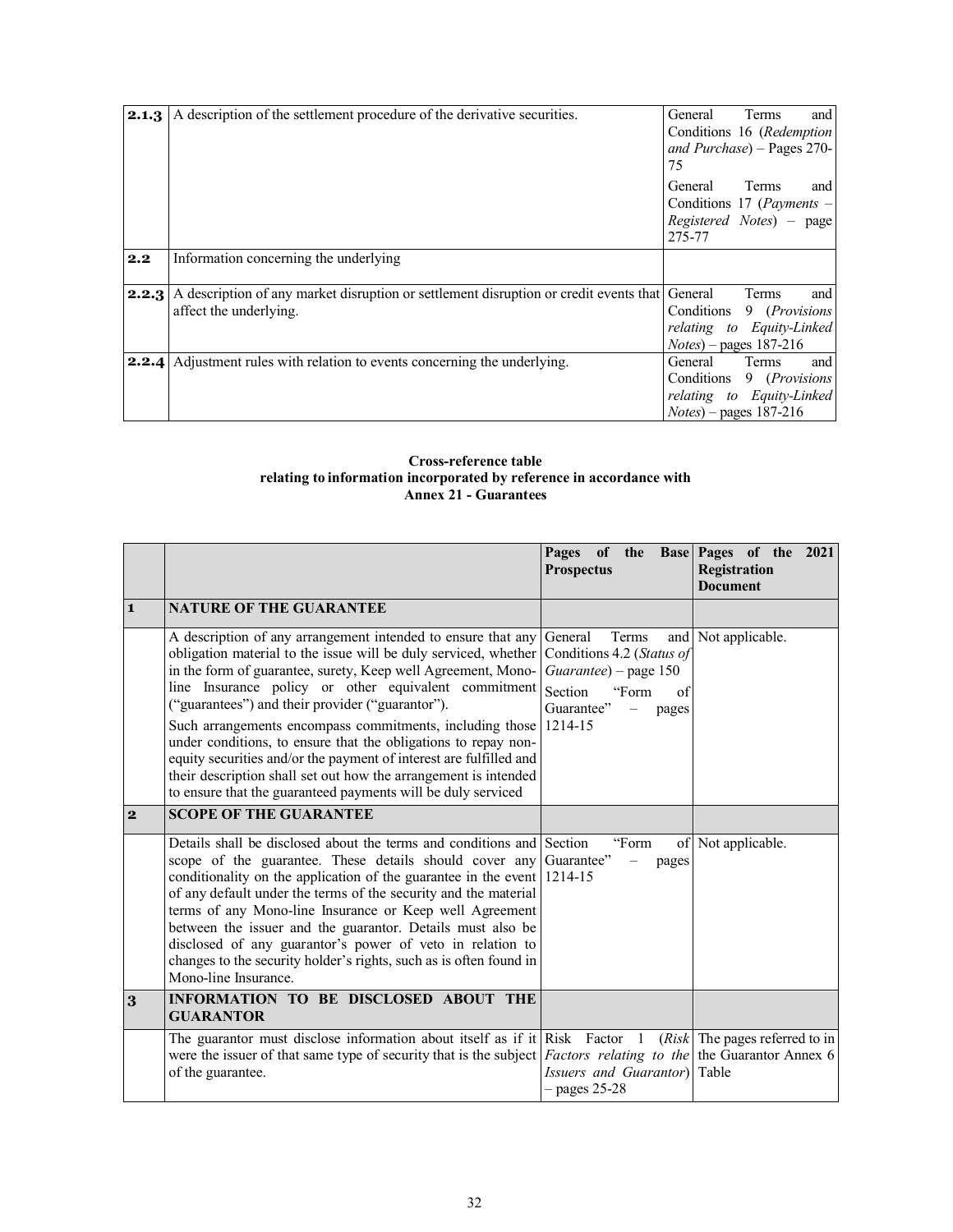|                                                                                                                                                                          | Section "Where"<br>the<br>investor can find more<br>information<br>about<br>Morgan Stanley" - page |                          |
|--------------------------------------------------------------------------------------------------------------------------------------------------------------------------|----------------------------------------------------------------------------------------------------|--------------------------|
|                                                                                                                                                                          | 86                                                                                                 |                          |
| <b>DOCUMENTS AVAILABLE</b>                                                                                                                                               |                                                                                                    |                          |
| Indication of the website where the public may have access to Section<br>the material contracts and other documents relating to the Information" $-$ pages<br>guarantee. | 1229-30 (as amended by<br>page 9 of the Fifth Base<br>Prospectus Supplement)                       | "General Not applicable. |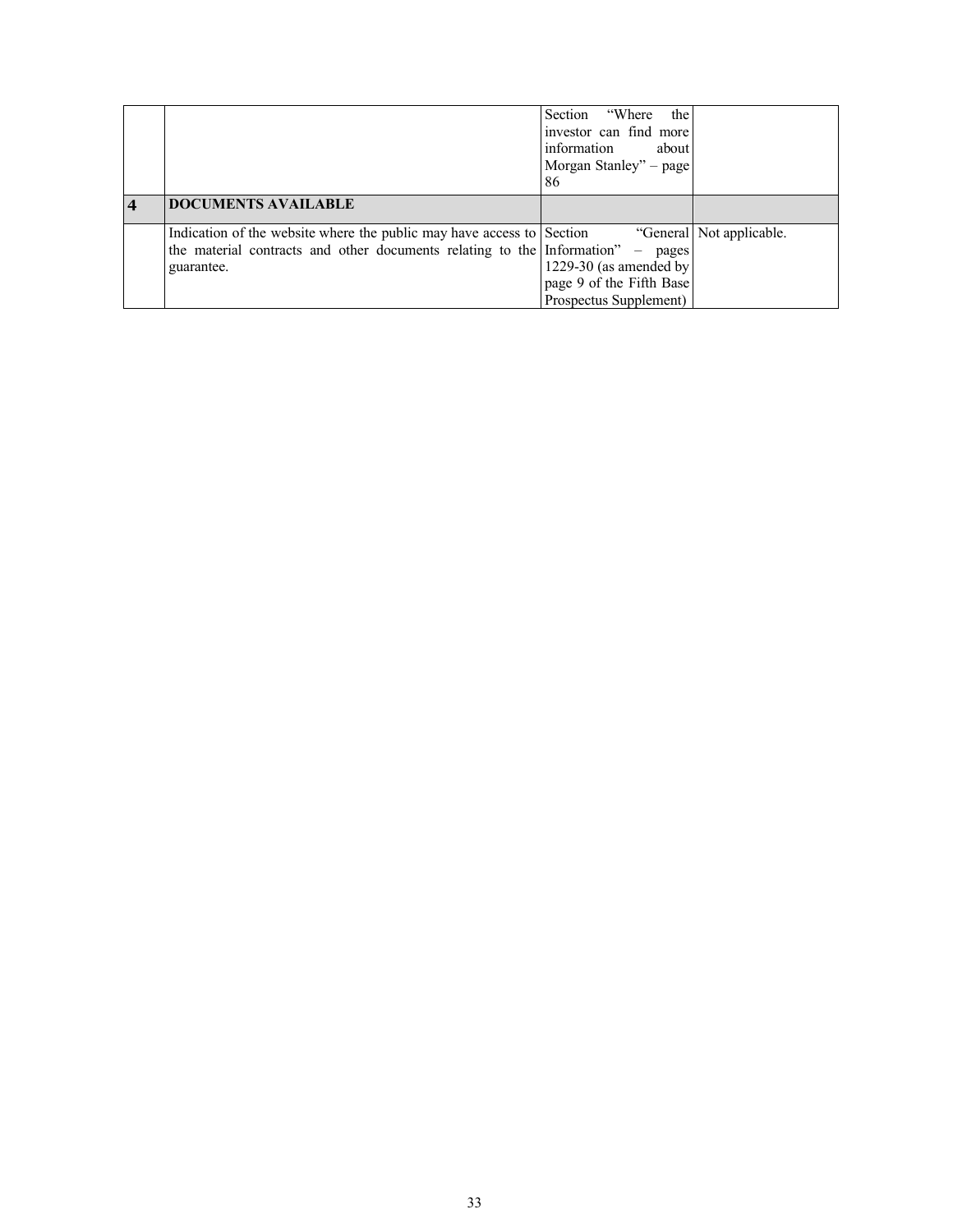# **DESCRIPTION OF THE ISSUER**

<span id="page-33-0"></span>See the section entitled "Description of Morgan Stanley B.V." on pages 67 to 70 of the 2021 Registration Document (as amended by page 13 of the First Registration Document Supplement in respect of sub-section 4 (*Management of MSBV*) on page 68 of the Registration Document), excluding sub-section 7 (*Legal Proceedings*) and the following items of sub-section 8: "*Auditors*", the second sentence of "Trend Information" and "Significant Change".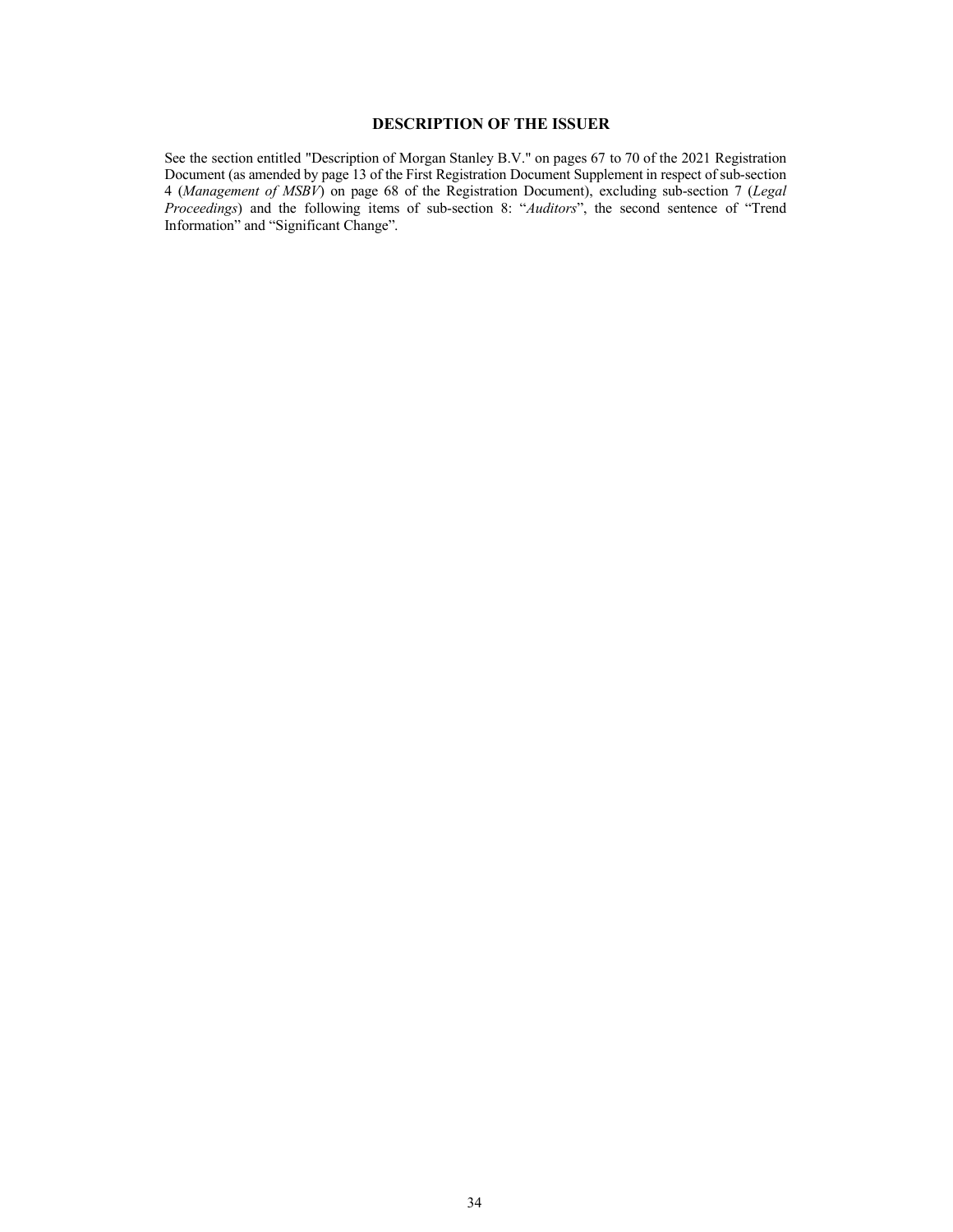## **DESCRIPTION OF THE GUARANTOR**

<span id="page-34-0"></span>See the section entitled "Description of Morgan Stanley" on pages 35 to 61 of the 2021 Registration Document (as amended by pages 8 to 12 of the First Registration Document Supplement in respect of subsection 5 (*Board Practices*) on pages 53 to 57 of the Registration Document), pages 8 to 18 of the Second Registration Document Supplement in respect of: (a) the final paragraph of the section headed "History and Development of Morgan Stanley" on page 36 of the Registration Document, (b) the section headed "Business Segments" on page 36 of the Registration Document, (c) the section headed "Competition" on pages 36-37 of the Registration Document, (d) the section headed "Supervision and Regulation" on pages 37-41, (e) the section headed "Board of Directors" on pages 50 to 52 of the Registration Document, and (f) the final paragraph under the heading "Share Capital" under the section headed "Additional Information" set out on page 59 of the Registration Document) and page 9 of the Fifth Registration Document Supplement in respect of the final row of the table under the sentence "*The meaning of the above credit ratings is as follows:*" set out on pages 35 to 36 of the Registration Document.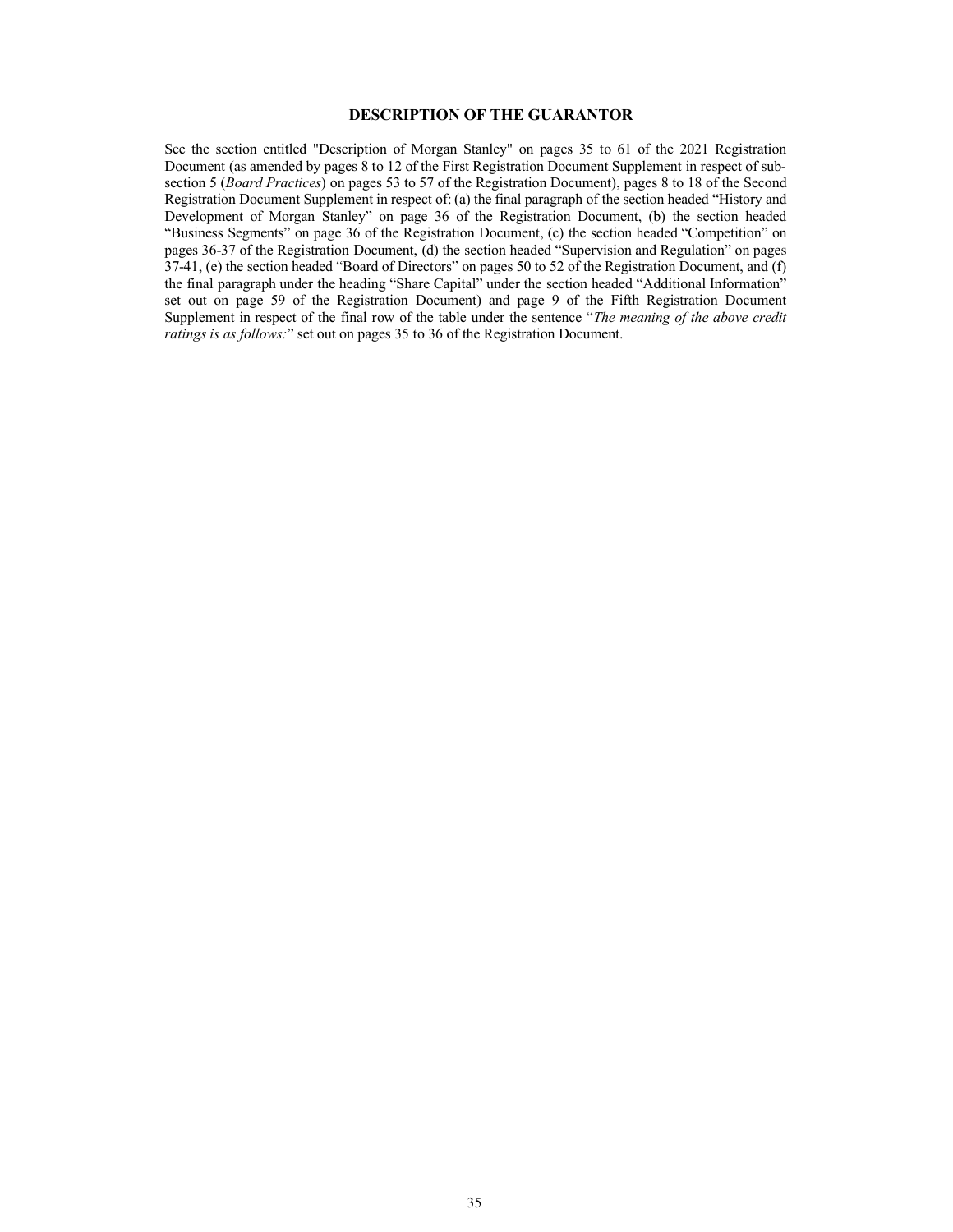# <span id="page-35-0"></span>**TERMS AND CONDITIONS OF THE NOTES**

See the section entitled "Part 1: General Terms and Conditions" on pages 122 to 296 of the Base Prospectus for the General Terms and Conditions.

See the section entitled "Section 1: General" on pages 298 to 300 of the Base Prospectus and the section entitled "Section 7: Value Determination Terms" on page 385 to 386 of the Base Prospectus for the Additional Terms and Conditions.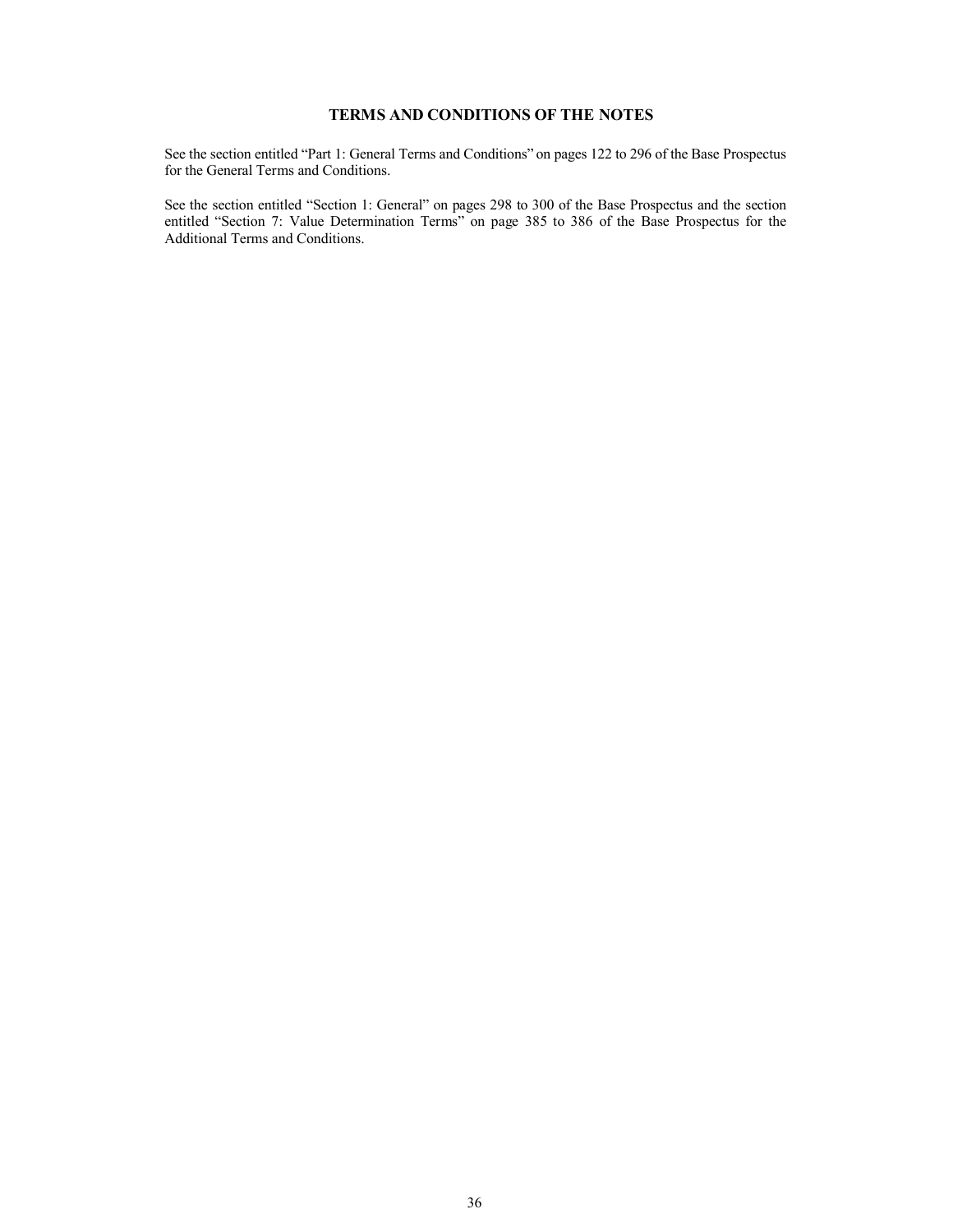## **CONTRACTUAL TERMS**

<span id="page-36-0"></span>The following "Contractual Terms" complete and, where applicable, amend the "General Terms and Conditions" and the "Additional Terms and Conditions" (each as defined in "*Incorporation by Reference*" above, and as set out in the Base Prospectus (as incorporated by reference herein)) to comprise the terms and conditions of the Notes ("**Terms and Conditions of the Notes**"). All references to "Final Terms" or "Issue Terms" in the General Terms and Conditions and Additional Terms and Conditions shall be deemed to be to these Contractual Terms.

Terms used herein shall be deemed to be defined as such for the purposes of the Terms and Conditions of the Notes.

| 1.  | (i)<br>Series Number:     |                                                                  | SA039                           |  |
|-----|---------------------------|------------------------------------------------------------------|---------------------------------|--|
|     | (ii)                      | Series Designation:                                              | Series A                        |  |
| 2.  | Specified<br>Currencies:  | Currency<br><b>or</b>                                            | Swedish Kroner ("SEK")          |  |
| 3.  |                           | Aggregate Nominal Amount<br>of the Notes:                        | Up to SEK 200,000,000           |  |
| 4.  | <b>Issue Price</b>        |                                                                  | 94.25 per cent. of par per Note |  |
| 5.  | (i)                       | Specified<br>Denominations<br>(Par):                             | <b>SEK 20,000</b>               |  |
|     | (ii)                      | <b>Calculation Amount:</b>                                       | <b>SEK 20,000</b>               |  |
| 6.  | (i)                       | Issue Date:                                                      | 28 July 2022                    |  |
|     | (ii)                      | Trade Date:                                                      | 14 July 2022                    |  |
|     | (iii)                     | Interest<br><b>Commencement Date</b>                             | Not Applicable                  |  |
|     | (iv)                      | Strike Date:                                                     | 15 July 2022                    |  |
|     | (v)                       | Determination Date:                                              | 15 July 2027                    |  |
| 7.  |                           | Maturity Date:                                                   | 29 July 2027                    |  |
| 8.  |                           | Specified Day(s):                                                | Applicable<br>10 Business Days  |  |
| 9.  | (i)                       | Supplementary<br>Provisions<br>for<br><b>Belgian Securities:</b> | Not Applicable                  |  |
|     | (ii)                      | Minimum<br>Redemption Amount:                                    | Not Applicable                  |  |
| 10. |                           | <b>Interest Basis:</b>                                           | Not Applicable                  |  |
| 11. | Redemption/Payment Basis: |                                                                  | Equity-Linked Redemption        |  |
|     |                           |                                                                  |                                 |  |

12. Put/Call Options: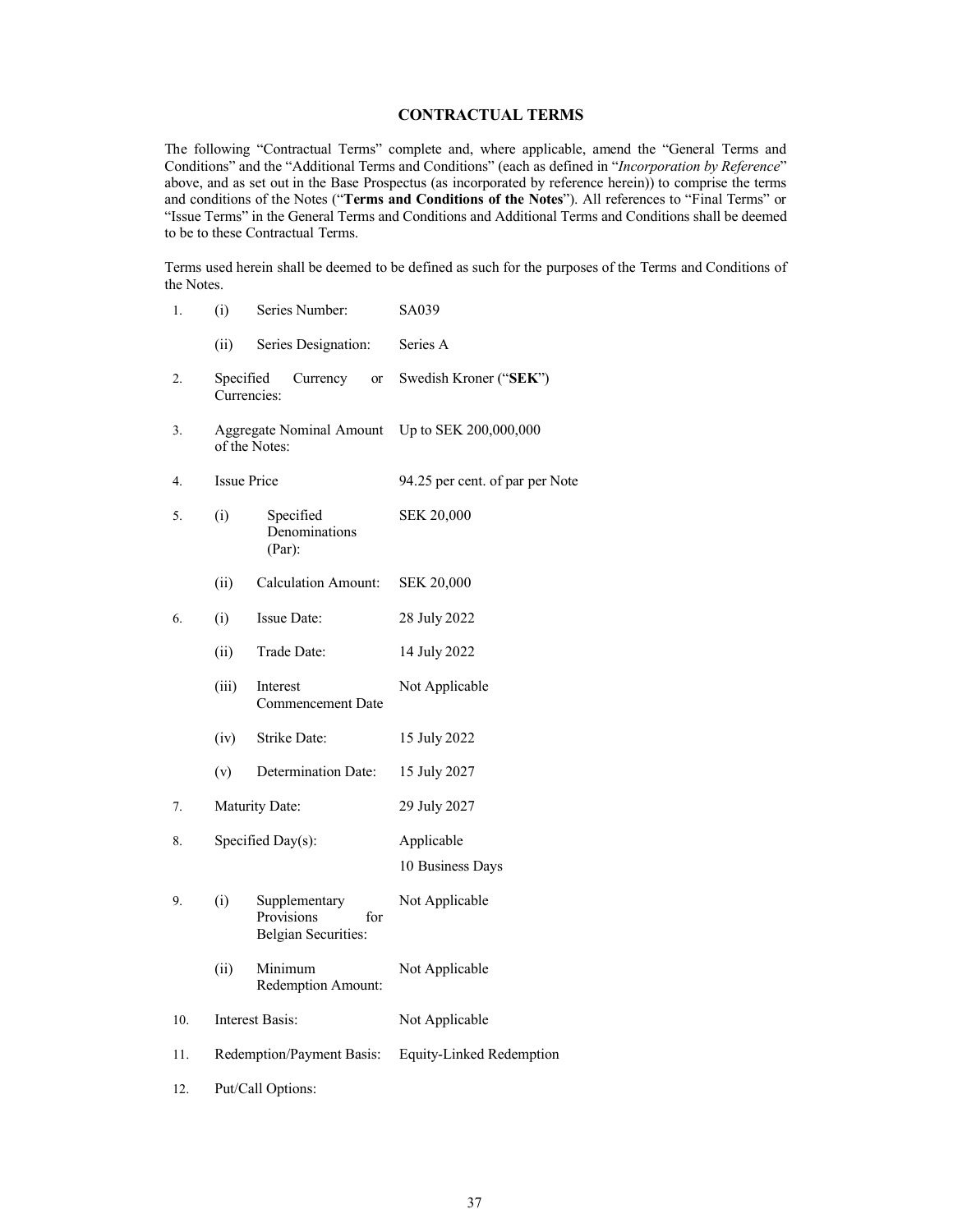(i) Redemption at the Not Applicable option of the Issuer:

> (General Terms and Conditions 16.5)

(ii) Redemption at the Not Applicable option of the Noteholders:

> (General Terms and Conditions 16.7)

13. Method of distribution: Non-syndicated

# **PROVISIONS RELATING TO INTEREST (IF ANY) PAYABLE**

14. **Linked Interest**  Not Applicable **Provisions: Relevant Underlying**

> (General Terms and Conditions 6.10 and 8)

- (A) **Equity-Linked Notes: Single Share-Linked Interest Notes, Share Basket-Linked Interest Notes:** Interest Not Applicable
- (B) **Equity-Linked Notes: Single Index-L**nterest **Notes/Index Basket-Linked Interest Notes:** Interest Not Applicable
- (C) **Equity-Linked Notes: Single ETF-Linked Notes, ETF Basket Linked Interest Notes:** Interest Not Applicable

(General Terms and Conditions 9)

(D) **Commodity-Interest Notes** Linked Not Applicable

> (General Terms and Conditions 10)

(E) **Currency Linked Interest**  Not Applicable **Notes**

> (General Terms and Conditions 11)

(F) **Inflation-Linked Interest**  Not Applicable**Notes**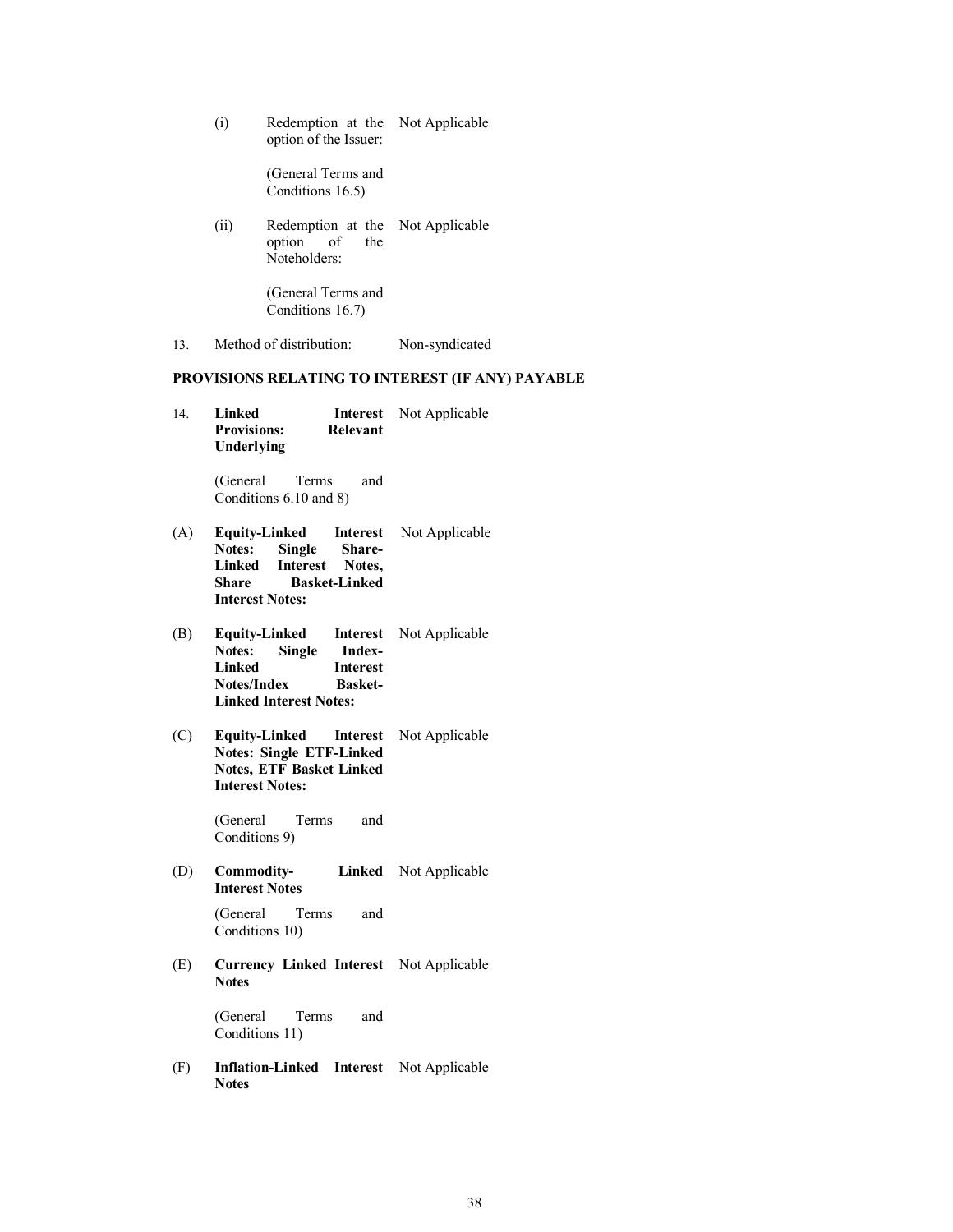(General Terms and Conditions 12)

(G) **Fund-Linked Notes** Interest Not Applicable

> (General Terms and Conditions 13)

(H) **Futures Contract-Linked**  Not Applicable **Interest Notes** 

> (General Terms and Conditions 15)

15. **Linked Interest**  Not Applicable **Provisions: Interest Terms**

> (General Terms and Conditions 6.10 and Section 5 of the Additional Terms and Conditions)

## **PROVISIONS RELATING TO REDEMPTION**

16. **Call Option** Not Applicable

(General Terms and Conditions 16.5)

17. **Put Option** Not Applicable

(General Terms and Conditions 16.7)

18. **Final Redemption Amount** 

**of each Note** Unless previously redeemed or cancelled, the Notes shall be redeemed on the Maturity Date at their Final Redemption Amount being (notwithstanding the definition thereof set out in the General Terms and Conditions) an amount per Calculation Amount:

CA − Final Downside Amount + Final Upside Amount

where:

"**CA**" means the Calculation Amount;

"**Final Downside Amount**" means an amount calculated as follows:

- (i) if on the Determination Date, the Final Reference Value is equal to or greater than the Geared Put Strike multiplied by the Initial Reference Value: 0; or
- (ii) if on the Determination Date, the Final Reference Value is less than the Geared Put Strike multiplied by the Initial Reference Value: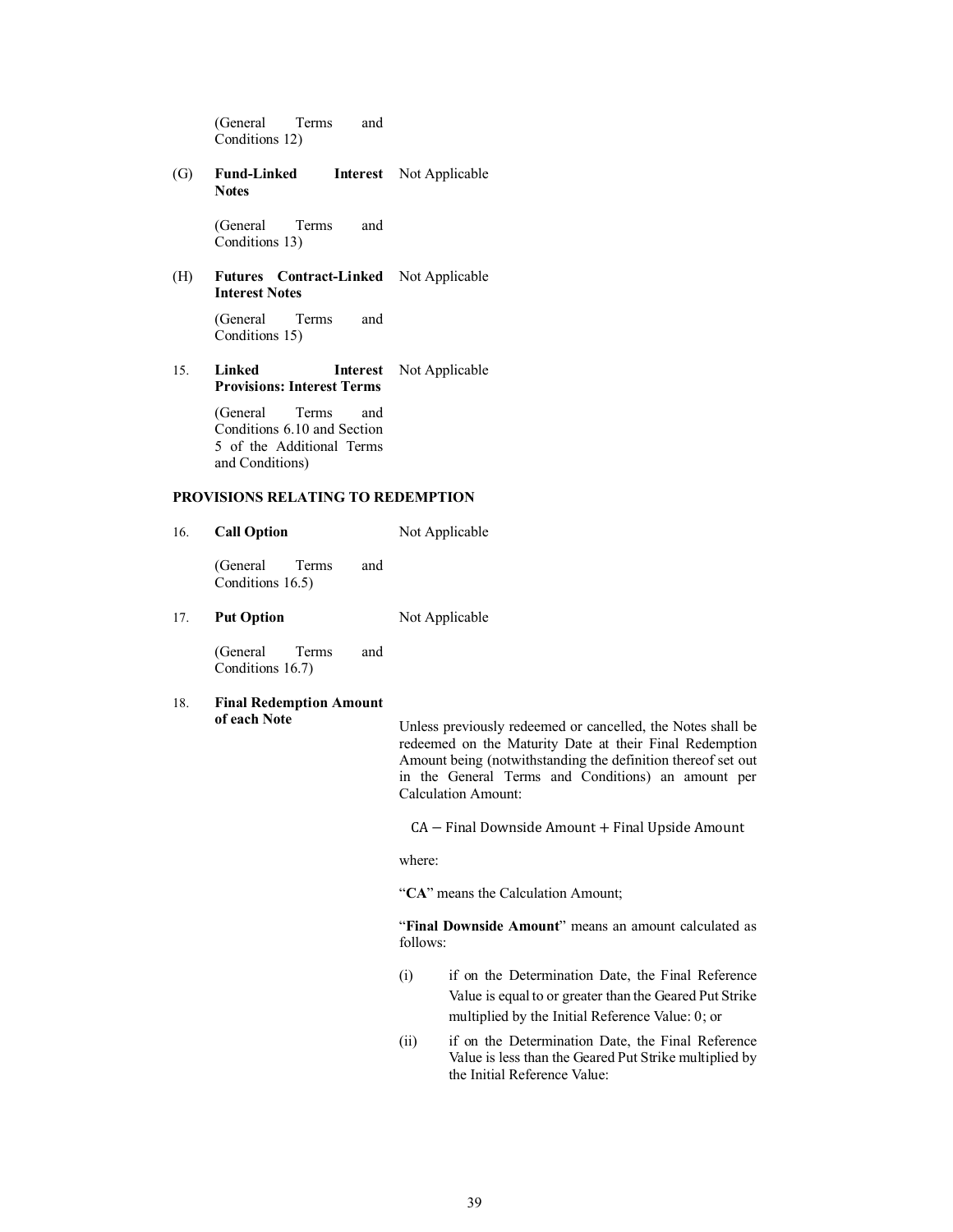$$
CA \times \left[1 - \frac{\left(\frac{\text{Final Reference Value}}{\text{Initial Reference Value}}\right)}{\text{Geared Put Strike}}\right]
$$

"**Final Reference Value**" means the Relevant Underlying Value as of the Determination Date;

"**Final Upside Amount**" means an amount calculated as follows:

 $CA \times$  Participation Rate  $\times$ Min  $[20\%, \text{Max } (0\%, \text{Performance})]$  +  $[CA \times$ Max  $[0\%$ , Performance – (Participation Rate × 20%)]]

"**Geared Put Strike**" means 75 per cent.;

;

"**Initial Reference Value**" means the Relevant Underlying Value as of the Strike Date;

"**Participation Rate**" means a [percentage rate to be](https://www.strivo.se/en)  determined by the Determination Agent before the Issue Date and notified to the Noteholders not more than 15 Business Days thereafter by publication on https://www.strivo.se/en, **provided that** such percentage rate shall be not less than 280 per cent.

"**Performance**" means an amount determined by the Determination Agent in accordance with the following formula:

#### Final Average Value − Initial Reference Value

## Initial Reference Value

"**Final Average Value**" means the arithmetic mean of the Closing Values (as defined in Section 7) of the Additional Terms and Conditions) of the Relevant Underlying on each of the Averaging Dates;

"**Averaging Date**" means each of the dates specified in paragraph 19 below, subject to the definition of such term in General Terms and Conditions 9.9 (*Definitions applicable to Equity-Linked Notes*) and for such purpose, "Individual Scheduled Trading Days and Individual Disrupted Days" shall be applicable;

"**Relevant Underlying Value**" means the value as determined by the Determination Agent in accordance with such provisions of Section 7 (*Value Determination Terms*) of the Additional Terms and Conditions as are specified as being applicable in these Contractual Terms; and

"**Strike Date**" means the date specified as such in paragraph 6(iv) above.

# 19. **Averaging Dates** in relation

to Determination Date: <sup>15</sup> July 2026, 17 August 2026, 15 September 2026, 15 October 2026, 16 November 2026, 15 December 2026, 15 January 2027, 15 February 2027, 15 March 2027, 15 April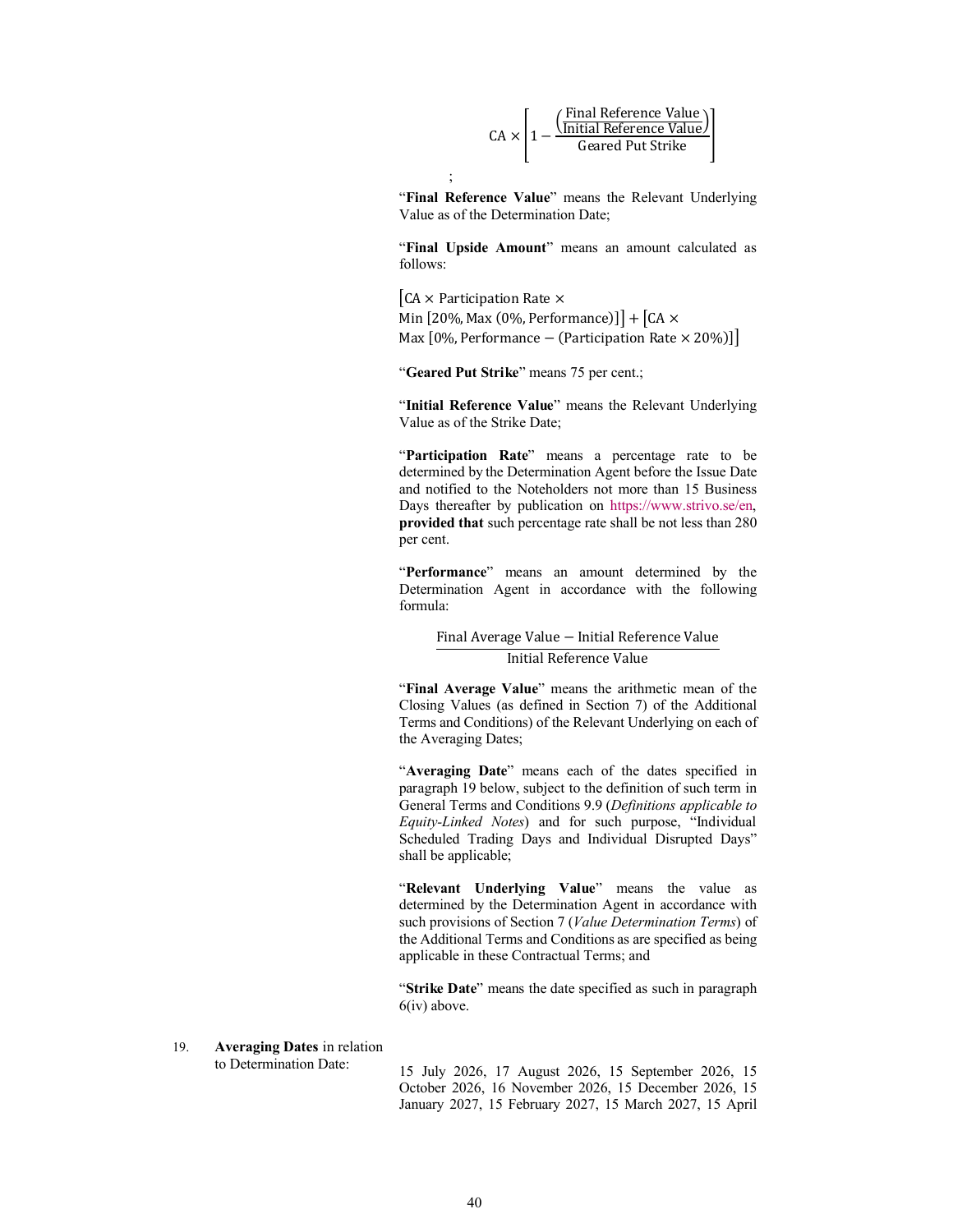2027, 17 May 2027, 15 June 2027 and 15 July 2027, subject to adjustment in accordance with the Conditions.

| 20. | <b>Averaging</b><br>Date<br><b>Disruption:</b>                                                                                                                | Modified Postponement                                                                                                                                                          |
|-----|---------------------------------------------------------------------------------------------------------------------------------------------------------------|--------------------------------------------------------------------------------------------------------------------------------------------------------------------------------|
| 21. | Linked<br>Redemption<br><b>Provisions:</b><br>Relevant<br>Underlying                                                                                          |                                                                                                                                                                                |
|     | (General<br>and<br>Terms<br>Conditions 9 and 16)                                                                                                              |                                                                                                                                                                                |
| (A) | <b>Equity-Linked</b><br><b>Redemption Notes: Single</b><br><b>Share-Linked Redemption</b><br>Notes/Share<br><b>Basket-</b><br><b>Linked Redemption Notes:</b> | Not Applicable                                                                                                                                                                 |
|     | (General<br>Terms<br>and<br>Conditions 9)                                                                                                                     |                                                                                                                                                                                |
| (B) | <b>Equity-Linked</b><br><b>Redemption Notes: Single</b><br><b>Index Notes/Index Basket</b><br>Notes:                                                          | Applicable                                                                                                                                                                     |
|     | and<br>(General)<br>Terms<br>Conditions 9)                                                                                                                    |                                                                                                                                                                                |
|     | Types of Notes:<br>(i)                                                                                                                                        | Single Index Notes                                                                                                                                                             |
|     | Index/Indices:<br>(ii)                                                                                                                                        | Morningstar Developed Europe Renewable Energy Select 30<br>Decrement 5% EUR (Bloomberg Code MSDER5DE Index)<br>(the "Relevant Underlying"), which is a Multi-Exchange<br>Index |
|     | Exchange(s):<br>(iii)                                                                                                                                         | As specified in General Terms and Conditions<br>9.9<br>(Definitions applicable to Equity-Linked Notes)                                                                         |
|     | (iv)<br>Related Exchange(s):                                                                                                                                  | All Exchanges                                                                                                                                                                  |
|     | Determination<br>(v)<br>Agent responsible<br>for<br>calculating<br>Final<br>Redemption<br>Amount:                                                             | Morgan Stanley & Co. International plc                                                                                                                                         |
|     | Determination Time:<br>(vi)                                                                                                                                   | As per General Terms and Conditions 9.9                                                                                                                                        |
|     | (vii)<br>Benchmark Trigger<br>Provisions:                                                                                                                     | Applicable                                                                                                                                                                     |
|     | (viii)<br>Alternative<br>Pre-<br>nominated Index:                                                                                                             | None                                                                                                                                                                           |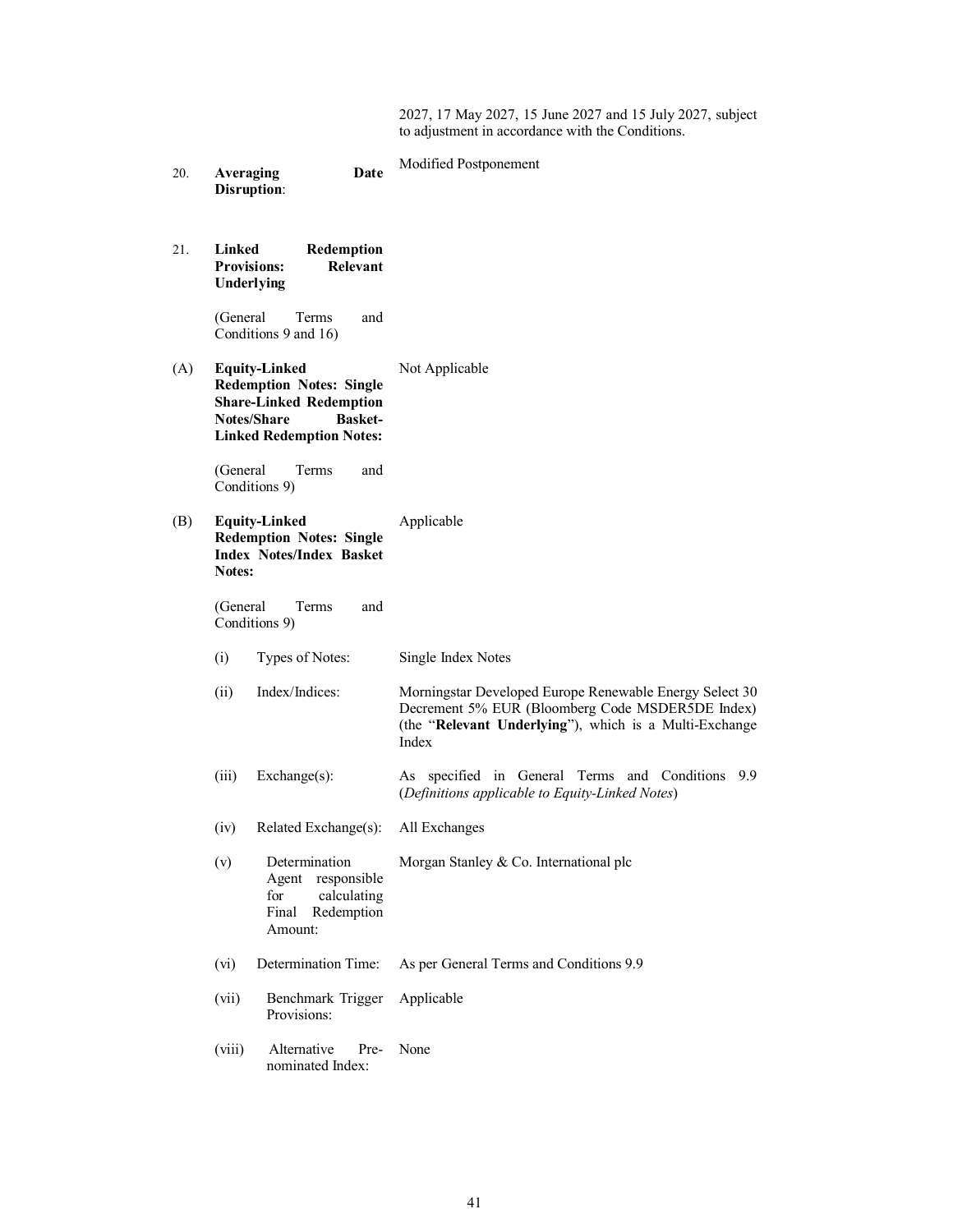|                   | (ix)                         | Additional<br>Disruption<br>Event $(s)$ :                                                                                                             | Change in Law, Hedging Disruption and Increased Cost of<br>Hedging                                    |
|-------------------|------------------------------|-------------------------------------------------------------------------------------------------------------------------------------------------------|-------------------------------------------------------------------------------------------------------|
|                   |                              | (General Terms and<br>Conditions 9.6)                                                                                                                 |                                                                                                       |
|                   | (x)                          | Correction Cut Off<br>Time:                                                                                                                           | Within one Settlement Cycle after the original publication and<br>prior to the relevant Maturity Date |
|                   |                              | (General Terms and<br>Conditions 9.2(f))                                                                                                              |                                                                                                       |
|                   | $(x_i)$                      | Weighting for each<br>Index:                                                                                                                          | Not Applicable                                                                                        |
| (C)               |                              | <b>Equity-Linked</b><br><b>Redemption Notes: Single</b><br><b>ETF-Linked Redemption</b><br><b>Notes/ETF Basket-Linked</b><br><b>Redemption Notes:</b> | Not Applicable                                                                                        |
|                   | (General<br>Conditions 9)    | Terms<br>and                                                                                                                                          |                                                                                                       |
| (D)               |                              | <b>Commodity-Linked</b><br><b>Redemption Notes</b>                                                                                                    | Not Applicable                                                                                        |
|                   | (General                     | Terms<br>and<br>Conditions 10)                                                                                                                        |                                                                                                       |
| (E)               |                              | <b>Currency-Linked</b><br><b>Redemption Notes</b>                                                                                                     | Not Applicable                                                                                        |
|                   | (General                     | and<br>Terms<br>Conditions 11)                                                                                                                        |                                                                                                       |
| (F)               |                              | <b>Inflation-Linked</b><br><b>Redemption Provisions</b>                                                                                               | Not Applicable                                                                                        |
|                   | (General                     | Terms<br>and<br>Conditions 12)                                                                                                                        |                                                                                                       |
| $\left( G\right)$ | <b>Provisions</b>            | Fund-Linked Redemption Not Applicable                                                                                                                 |                                                                                                       |
|                   | (General                     | and<br>Terms<br>Conditions 13)                                                                                                                        |                                                                                                       |
| (H)               | <b>Futures</b>               | <b>Contract-Linked</b><br><b>Redemption Provisions</b>                                                                                                | Not Applicable                                                                                        |
|                   | (General                     | Terms<br>and<br>Conditions 15)                                                                                                                        |                                                                                                       |
| 22.               | Linked<br><b>Provisions:</b> | Redemption<br>Value<br><b>Determination Terms</b>                                                                                                     |                                                                                                       |
|                   |                              | (Section 7 of the Additional<br>Terms and Conditions)                                                                                                 |                                                                                                       |
|                   |                              |                                                                                                                                                       |                                                                                                       |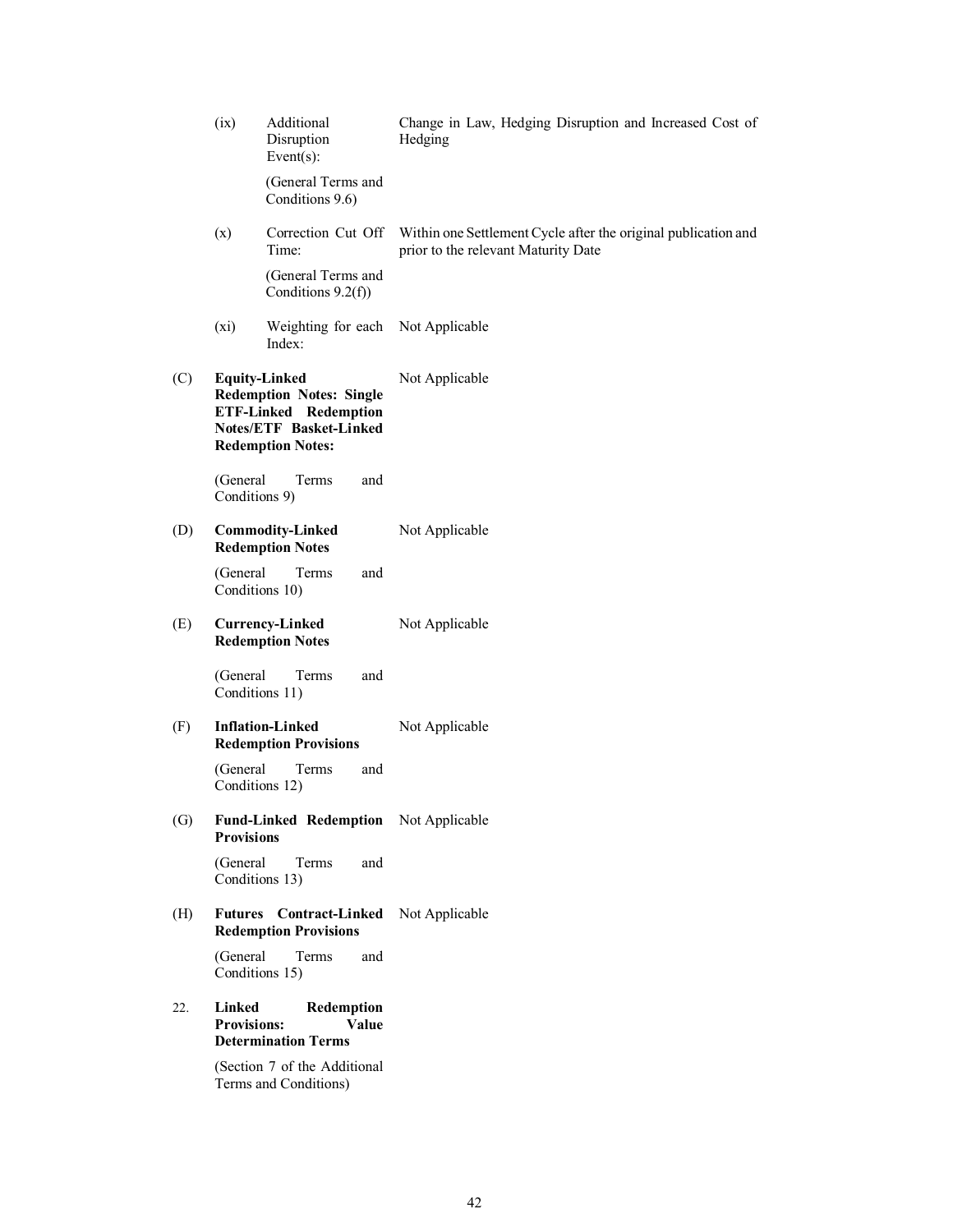- (A) **Value Determination**  Closing Value **Terms** for Initial Reference Value
- (B) **Value Determination**  Closing Value **Terms** for Final Reference Value as of the Determination Date:
- (C) **Value Determination**  Closing Value **Terms** for Relevant Underlying Value:

(Section 7 of the Additional Terms and Conditions)

23. (i) **Early Redemption Amount upon Event of Default** (General Terms and Conditions 21):

Qualified Financial Institution Determination. The Determination Agent will determine the amount a Qualified Financial Institution would charge to assume all of the Issuer's payment and other obligations with respect to such Notes as if no such Event of Default had occurred or to undertake obligations that would have the effect of preserving the economic equivalent of any payment by the Issuer to the Noteholder with respect to the Notes.

- (ii) **Early Redemption Amount (Tax) upon redemption pursuant to Condition 16.3 (***Tax Redemption – MSI plc and MSBV Notes***).** Early Redemption Amount (Tax) – Fair Market Value
- 24. **Inconvertibility Provisions:** Event Not Applicable

(General Terms and Conditions 33)

25. **Automatic Redemption Event:** Early Not Applicable

# **GENERAL PROVISIONS APPLICABLE TO THE NOTES**

| 26. | Form of Notes:                                                                              | Swedish Notes                 |  |
|-----|---------------------------------------------------------------------------------------------|-------------------------------|--|
|     | (General Terms<br>and<br>Conditions 3)                                                      |                               |  |
| 27. | Additional<br>Centre(s) or other special<br>provisions relating to<br><b>Payment Dates:</b> | Business London and Stockholm |  |

28. Record Date: As set out in the General Terms and Conditions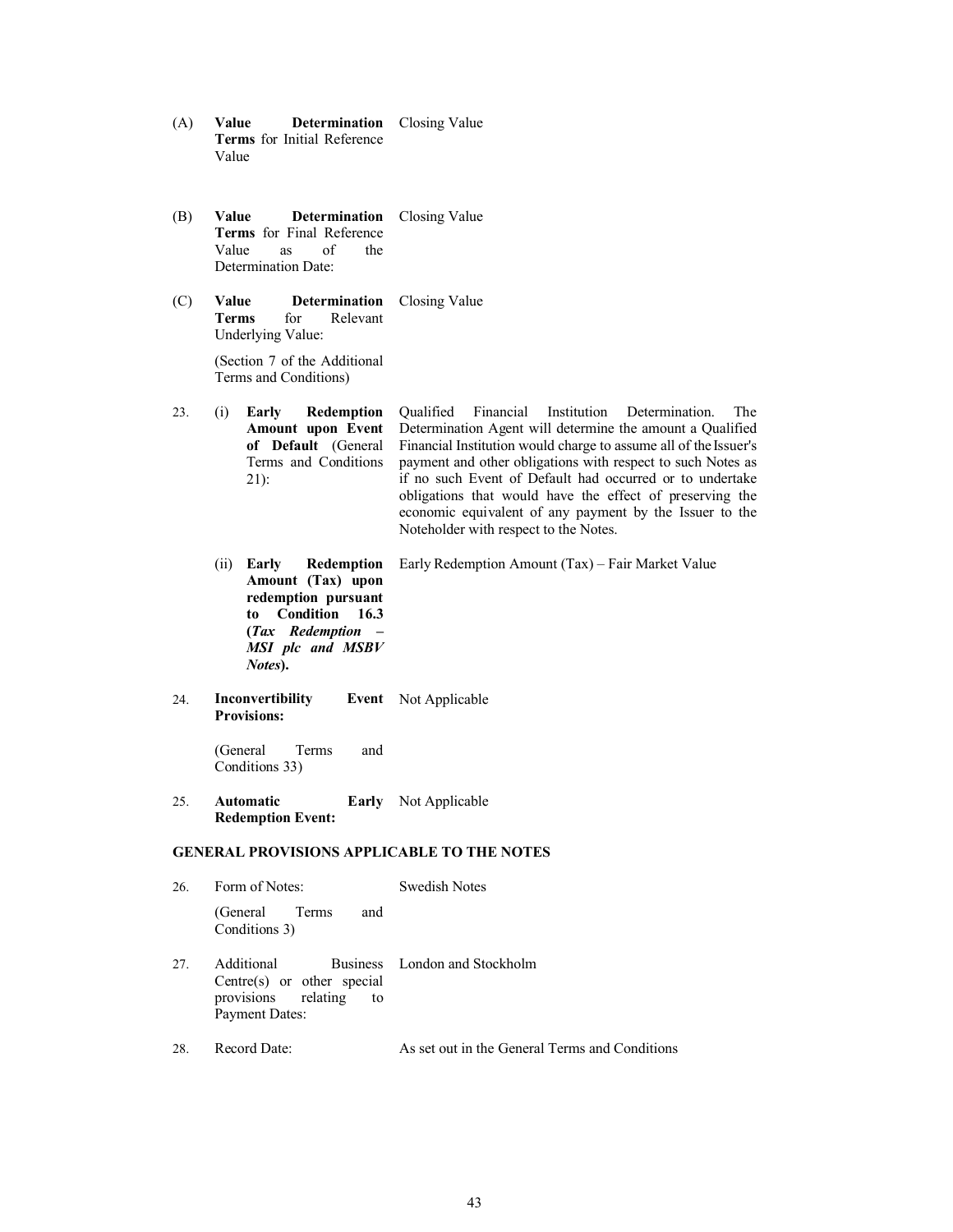| 29.                                                                             | Redenomination,<br>renominalisation<br>and<br>reconventioning provisions:                  |                                                                                          | Not Applicable                                                                       |  |
|---------------------------------------------------------------------------------|--------------------------------------------------------------------------------------------|------------------------------------------------------------------------------------------|--------------------------------------------------------------------------------------|--|
| 30.                                                                             | <b>Taxation:</b>                                                                           |                                                                                          |                                                                                      |  |
|                                                                                 | (i)                                                                                        | General Terms and<br>Conditions 20.1:                                                    | "Additional Amounts" is Not Applicable                                               |  |
|                                                                                 | (ii)                                                                                       | General Terms and<br>Conditions 20.3:                                                    | Implementation of Financial Transaction Tax Event is<br>Applicable                   |  |
| 31.                                                                             | <b>CNY Centre:</b>                                                                         |                                                                                          | Not Applicable                                                                       |  |
| 32.                                                                             | <b>Illegality and Regulatory</b><br>Event:                                                 |                                                                                          |                                                                                      |  |
|                                                                                 |                                                                                            | (General Terms and<br>Conditions 22)                                                     |                                                                                      |  |
|                                                                                 | (i)                                                                                        | <b>Illegality</b><br>and<br>Regulatory<br>Event<br>(General Terms and<br>Conditions 22): | Applicable                                                                           |  |
|                                                                                 | (ii)                                                                                       | Early Redemption<br>Amount (Illegality<br>Regulatory<br>and<br>Event):                   | Early Redemption Amount (Illegality and Regulatory Event)<br>- Fair Market Value     |  |
| <b>Index Cancellation or</b><br>33.<br>Administrator/<br><b>Benchmark Event</b> |                                                                                            |                                                                                          | Benchmark Trigger Provisions are applicable<br>Alternative Pre-nominated Index: None |  |
|                                                                                 |                                                                                            | (General Terms and<br>Conditions 9.2(b))                                                 |                                                                                      |  |
| 34.                                                                             |                                                                                            | <b>Redemption for Index</b><br><b>Adjustment Event:</b>                                  | Benchmark Trigger Provisions are applicable<br>Alternative Pre-nominated Index: None |  |
|                                                                                 | (General Terms and<br>Conditions 9.2(d))                                                   |                                                                                          | Early Redemption Amount (Index Cancellation) – Fair<br>Market Value                  |  |
| 35.                                                                             | Offer:                                                                                     | <b>Merger Event or Tender</b>                                                            | Not Applicable                                                                       |  |
|                                                                                 |                                                                                            | (General Terms and<br>Conditions 9.4(a))                                                 |                                                                                      |  |
| 36.                                                                             | Nationalisation,<br><b>Insolvency and Delisting:</b>                                       |                                                                                          | Not Applicable                                                                       |  |
|                                                                                 |                                                                                            | (General Terms and<br>Conditions 9.4(b))                                                 |                                                                                      |  |
| 37.                                                                             | <b>Extraordinary ETF</b><br><b>Events:</b><br>(General Terms and<br><b>Conditions 9.5)</b> |                                                                                          | Not Applicable                                                                       |  |
|                                                                                 |                                                                                            |                                                                                          |                                                                                      |  |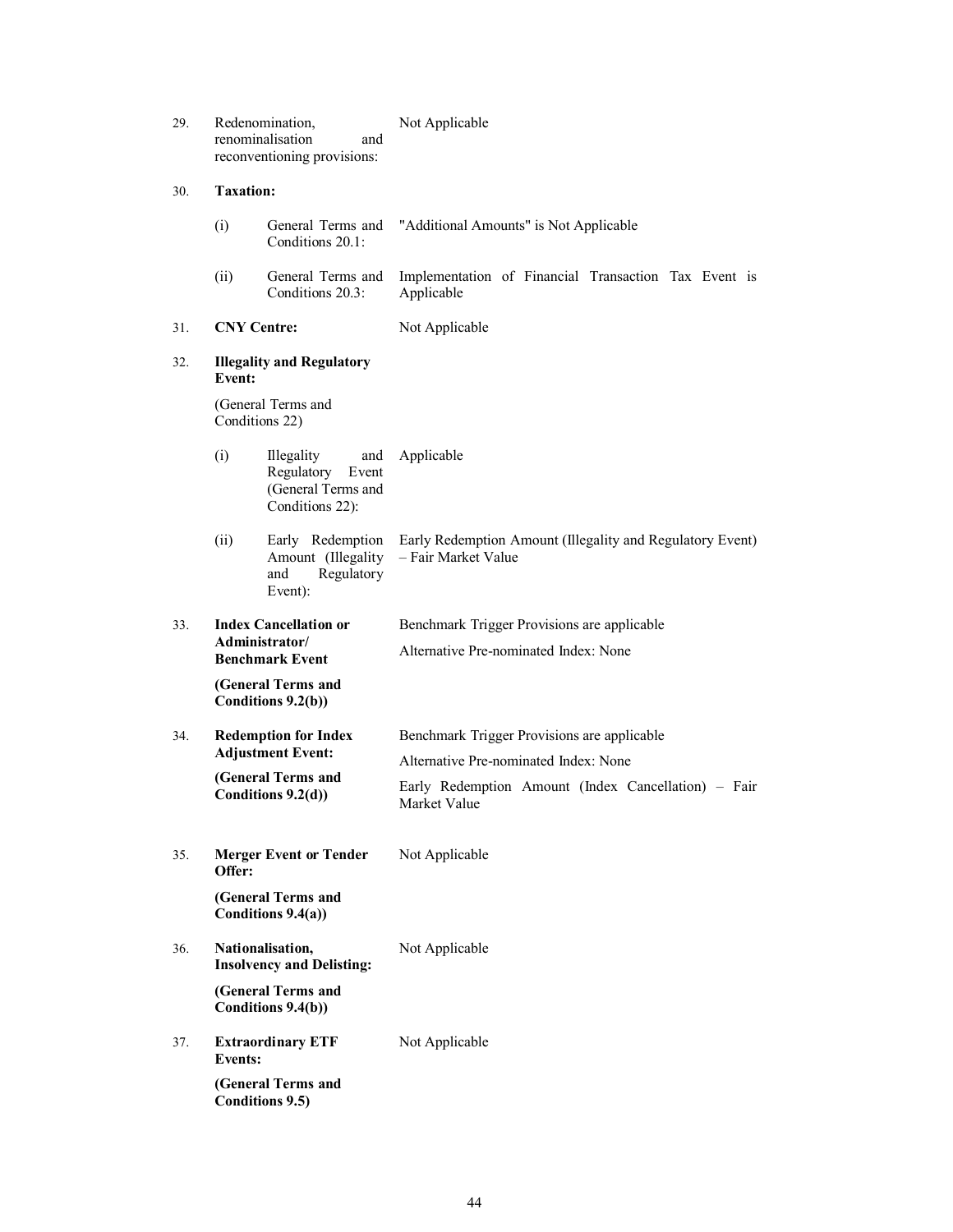| 38. | <b>Additional Disruption</b><br><b>Events:</b>                                                                                                             | Early Redemption Amount (Additional Disruption Event) -<br>Fair Market Value shall apply |
|-----|------------------------------------------------------------------------------------------------------------------------------------------------------------|------------------------------------------------------------------------------------------|
|     | (General Terms and<br><b>Conditions 9.6)</b>                                                                                                               |                                                                                          |
| 39. | <b>Partial Lookthrough</b><br><b>Depositary Receipt</b><br><b>Provisions:</b>                                                                              | Not Applicable                                                                           |
|     | (General Terms and<br><b>Conditions 9.7)</b>                                                                                                               |                                                                                          |
| 40. | <b>Full Lookthrough</b><br><b>Depositary Receipt</b><br><b>Provisions:</b>                                                                                 | Not Applicable                                                                           |
|     | (General Terms and<br><b>Conditions 9.8)</b>                                                                                                               |                                                                                          |
| 41. | Administrator/Benchmark<br><b>Events (General Terms</b><br>and Conditions 10.4)                                                                            | Benchmark Trigger Provisions are Not Applicable                                          |
| 42. | <b>Commodity Disruption</b><br><b>Events (General Terms</b><br>and Conditions 10.6)                                                                        | Not Applicable                                                                           |
| 43. | <b>Commodity Index</b><br><b>Cancellation or</b><br><b>Administrator/Benchmark</b><br><b>Event Date (General</b><br><b>Terms and Conditions</b><br>10.7(b) | Benchmark Trigger Provisions are Not Applicable<br>Alternative Pre-nominated Index: None |
| 44. | <b>Redemption for</b><br><b>Commodity Index</b><br><b>Adjustment Event</b><br>(General Terms and<br>Conditions 10.7(d))                                    | Benchmark Trigger Provisions are Not Applicable<br>Alternative Pre-nominated Index: None |
| 45. | <b>Additional Disruption</b><br>Events:                                                                                                                    | Not Applicable                                                                           |
|     | (General Terms and<br><b>Conditions 10.8)</b>                                                                                                              |                                                                                          |
| 46. | Administrator/Benchmark<br><b>Events (General Terms</b><br>and Conditions 11.5)                                                                            | Not Applicable                                                                           |
| 47. | <b>Additional Disruption</b><br><b>Events:</b>                                                                                                             | Not Applicable                                                                           |
|     | (General Terms and<br><b>Conditions 11.6)</b>                                                                                                              |                                                                                          |
|     | <b>Cessation of Publication</b><br>(General Terms and<br><b>Conditions 12.2)</b>                                                                           | Not Applicable                                                                           |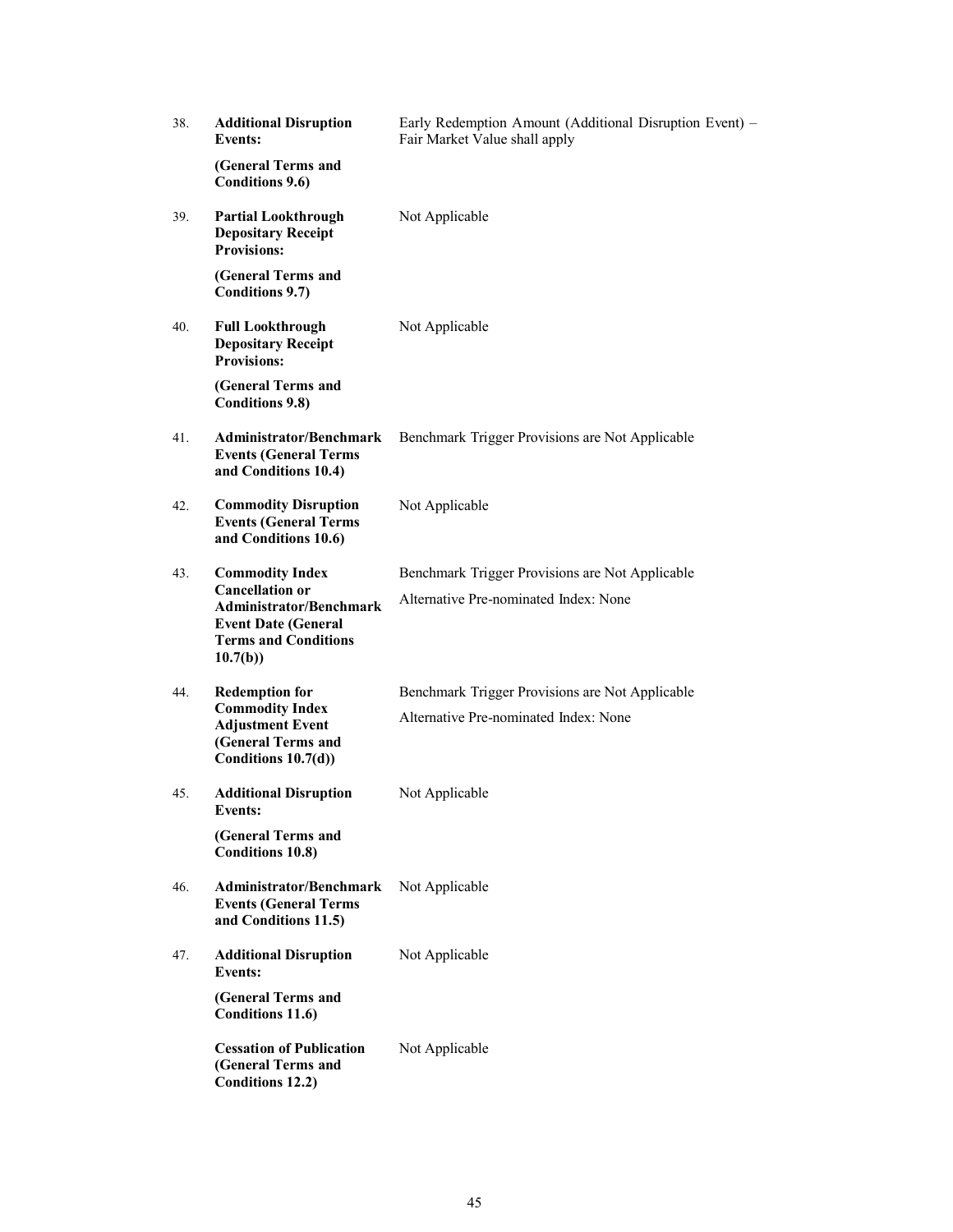| 48. | <b>Additional Disruption</b><br><b>Events:</b>                                                            | Not Applicable |
|-----|-----------------------------------------------------------------------------------------------------------|----------------|
|     | (General Terms and<br>Conditions 12.7)                                                                    |                |
| 49. | <b>CNY Disruption Events:</b>                                                                             | Not Applicable |
|     | (General Terms and<br><b>Conditions 34)</b>                                                               |                |
| 50. | <b>Substitution of Issuer or</b><br><b>Guarantor with non</b><br><b>Morgan Stanley Group</b><br>entities: | Applicable     |
|     | (General Terms and<br>Conditions 35.2)                                                                    |                |
| 51. | FX <sub>Final</sub> Determination<br>Date:                                                                | Not Applicable |
| 52. | <b>FX</b> Initial Determination<br>Date:                                                                  | Not Applicable |

# **DISTRIBUTION**

| 53. | (i)     | If<br>and<br>names<br>addresses<br>of<br>Managers<br>and<br>underwriting<br>commitments: and<br>and<br>names<br>addresses of the<br>entities agreeing to<br>the<br>place<br>issue<br>without<br>firm<br>a<br>commitment or on a<br>"best efforts" basis<br>if such entities are<br>not the same as the<br>Managers.) | syndicated, Not Applicable                                                                                                                                                                                                                                              |
|-----|---------|----------------------------------------------------------------------------------------------------------------------------------------------------------------------------------------------------------------------------------------------------------------------------------------------------------------------|-------------------------------------------------------------------------------------------------------------------------------------------------------------------------------------------------------------------------------------------------------------------------|
|     | (ii)    | Stabilising<br>(if<br>Manager(s)<br>any):                                                                                                                                                                                                                                                                            | Not Applicable                                                                                                                                                                                                                                                          |
| 54. |         | If non-syndicated, name and<br>address of dealer:                                                                                                                                                                                                                                                                    | Morgan Stanley & Co. International plc, 25 Cabot Square,<br>Canary Wharf, London E14 4QA, United Kingdom (the<br>"Distribution Agent")                                                                                                                                  |
| 55. | Period: | Non-exempt Offer and Offer                                                                                                                                                                                                                                                                                           | An offer of the Notes may be made by Strivo AB other than<br>pursuant to Article 1(4) of the Prospectus Regulation in<br>Sweden ("Public Offer Jurisdiction") during the period<br>from, and including, 30 May 2022 to, and including, 1 July<br>2022 ("Offer Period"). |
|     |         |                                                                                                                                                                                                                                                                                                                      | See further paragraph 7 of "Other Information" below.                                                                                                                                                                                                                   |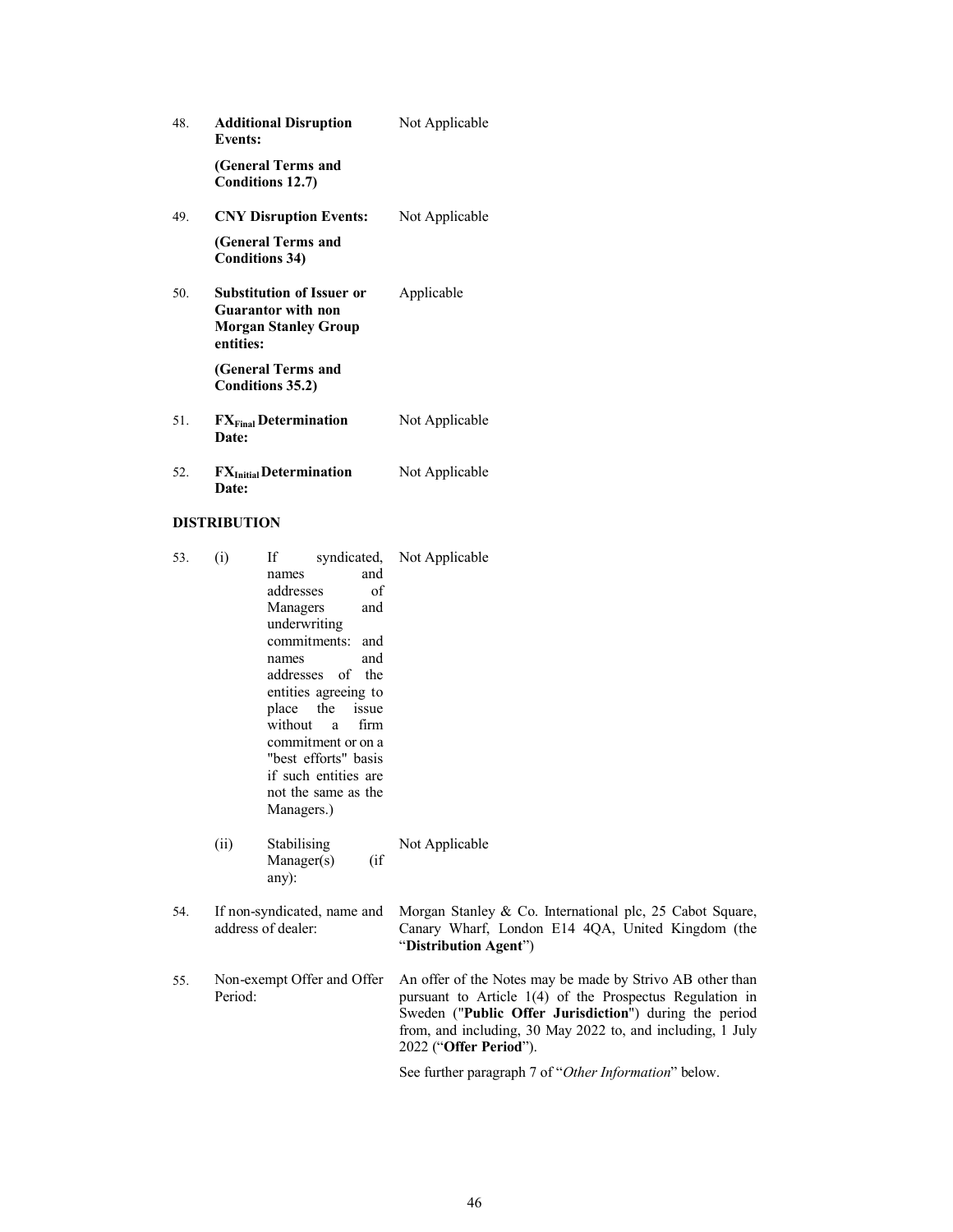56. Total commission concession:

No fees will be paid by the Issuer or Morgan Stanley & Co. International plc, directly or indirectly, in connection with any advised sale of Notes.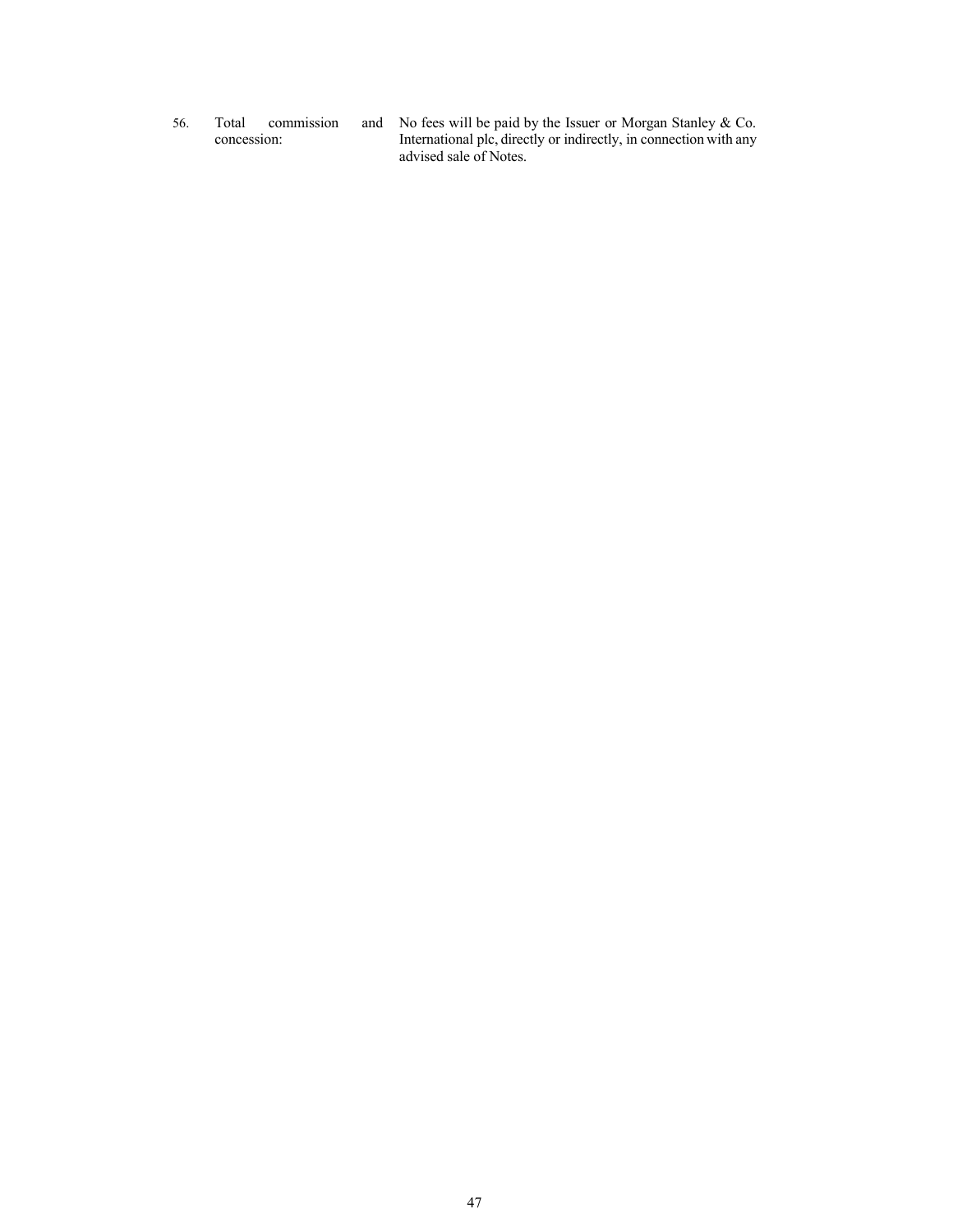## **OTHER INFORMATION**

## 1. **LISTING AND ADMISSION TO TRADING**

| Listing and admission to Trading: | Application will be made by the Issuer (or on its<br>behalf) for the Notes to be admitted to trading on the<br>Luxembourg Stock Exchange's Regulated Market and<br>to be listed on the official list of the Luxembourg Stock<br>Exchange with effect from the Issue Date. Application<br>will also be made by the Issuer (or on its behalf) for<br>the Notes to be admitted to listing and/or trading on the<br>Nasdaq Stockholm AB with effect from the Issue Date. |  |
|-----------------------------------|----------------------------------------------------------------------------------------------------------------------------------------------------------------------------------------------------------------------------------------------------------------------------------------------------------------------------------------------------------------------------------------------------------------------------------------------------------------------|--|
|                                   | No assurances can be given that such application for<br>listing and/or admission to trading will be granted (or,<br>if granted, will be granted by the Issue Date.                                                                                                                                                                                                                                                                                                   |  |
| Last day of Trading:              | 15 July 2027                                                                                                                                                                                                                                                                                                                                                                                                                                                         |  |

#### 2. **RATINGS**

Ratings: The Notes will not be rated.

# 3. **INTERESTS OF NATURAL AND LEGAL PERSONS INVOLVED IN THE ISSUE/OFFER**

So far as the Issuer is aware, no person involved in the offer of the Notes has an interest material to the offer.

#### 4. **REASONS FOR THE OFFER, ESTIMATED NET PROCEEDS AND TOTAL EXPENSES**

| (i) | Reasons for the offer: | The net proceeds from the sale of Notes will be used   |
|-----|------------------------|--------------------------------------------------------|
|     |                        | by the Issuer for general corporate purposes, in       |
|     |                        | connection with hedging the Issuer's obligations under |
|     |                        | the Notes, or both.                                    |
|     |                        |                                                        |

- (ii) Estimated net proceeds: Up to SEK 188,500,000
- (iii) Estimated expenses: EUR 2,000

### 5. **PERFORMANCE OF UNDERLYING/EXPLANATION OF EFFECT ON VALUE OF INVESTMENT AND ASSOCIATED RISKS AND OTHER INFORMATION CONCERNING THE UNDERLYING**

*The value of the Notes is linked to the positive or negative performance of the Morningstar Developed Europe Renewable Energy Select 30 Decrement 5% EUR. An increase in the level of the Index will have a positive effect on the value of the Notes, and a decrease in the level of the Index will have a negative effect on the value of the Notes.*

*The Final Redemption Amount payable on the Notes is dependent on the value or performance of the Index reaching a threshold or barrier and a small increase or decrease in the value or performance of the Relevant Underlying near to the threshold or barrier may lead to a significant increase or decrease in the return of the Notes*.

*The Final Redemption Amount payable on the Notes is linked to the value or performance of the Index as of one or more predefined dates and, irrespective of the level of the Index between these dates, the values or performance of the Index on these dates will affect the value of the Notes more than any other factor.*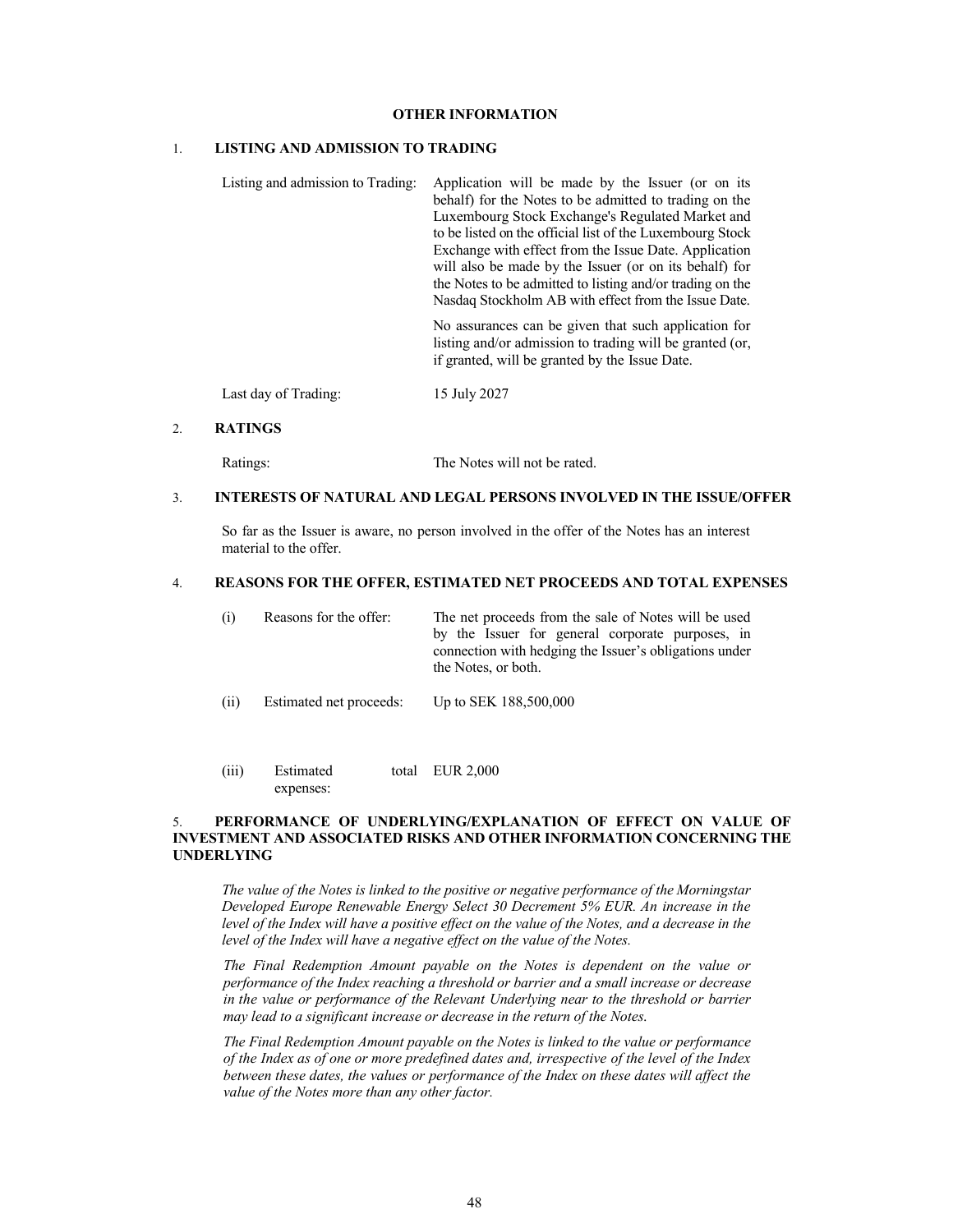*The Final Redemption Amount payable on the Notes is linked to the performance of the Index and Noteholders may not receive the amount initially invested, and may receive a significantly lesser amount*.

*[The market price or value of the Notes at any time is expected to be affected by changes](https://indexes.morningstar.com/our-indexes/details/morningstar-developed-europe-renewable-energy-select-30-FS0000H4V5?currency=EUR&variant=TR&tab=overview) in [the value of the Index to which the Notes are linked.](https://indexes.morningstar.com/our-indexes/details/morningstar-developed-europe-renewable-energy-select-30-FS0000H4V5?currency=EUR&variant=TR&tab=overview)*

*Information about the Index can be obtained free of charge from https://indexes.morningstar.com/our-indexes/details/morningstar-developed-europerenewable-energy-select-30-FS0000H4V5?currency=EUR&variant=TR&tab=overview. Information about the past and the further performance of the Index and its volatility can be obtained free of charge from Bloomberg Code: MSDER5DE Index.*

The Issuer does not intend to provide post-issuance information.

## 6. **OPERATIONAL INFORMATION**

| <b>ISIN</b> Code:                                                                                                                                               | SE0017937089                                                                                                            |  |
|-----------------------------------------------------------------------------------------------------------------------------------------------------------------|-------------------------------------------------------------------------------------------------------------------------|--|
| Common Code:                                                                                                                                                    | Not Applicable                                                                                                          |  |
| SEDOL:                                                                                                                                                          | Not Applicable                                                                                                          |  |
| CFI:                                                                                                                                                            | <b>DEMYRI</b>                                                                                                           |  |
| FISN:                                                                                                                                                           | MORGANSBV/ZERO DEBT 20270729                                                                                            |  |
| Any clearing system(s) other than<br>Euroclear Bank S.A./N.V. and<br>Clearstream Banking société<br>anonyme and<br>the<br>relevant<br>identification number(s): | Swedish Notes: Swedish CSD: Euroclear Sweden AB,<br>Klarabergsviadukten 63, Box 191, SE 101<br>23.<br>Stockholm, Sweden |  |
| Delivery:                                                                                                                                                       | Delivery against payment                                                                                                |  |
| Names and addresses of initial<br>Paying Agent(s):                                                                                                              | Skandinaviska Enskilda Banken AB ("SEB")<br>Kungstradgardsgatan 8<br>SE-106 40 Stockholm Sweden                         |  |
| addresses<br><b>Names</b><br>and<br>of<br>additional Paying Agent(s) (if<br>any):                                                                               | Not Applicable                                                                                                          |  |
| Intended to be held in a manner<br>which would allow Eurosystem<br>eligibility:                                                                                 | N <sub>0</sub>                                                                                                          |  |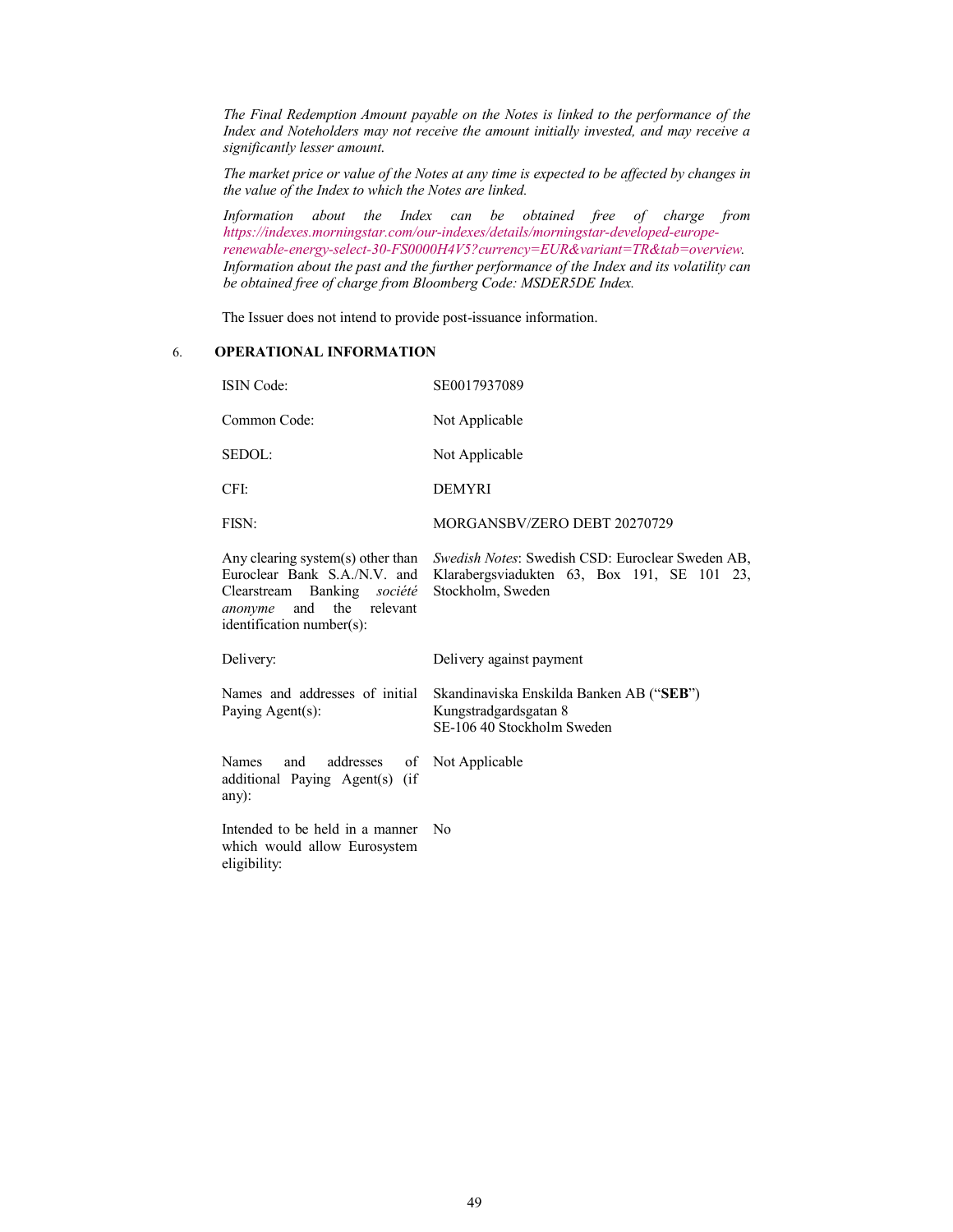Whilst the designation is specified as "**no**" at the date of this Prospectus, should the Eurosystem eligibility criteria be amended in the future such that the Notes are capable of meeting them the Notes may then be deposited with one of the ICSDs as common safekeeper , and registered in the name of a nominee of one of the ICSDs acting as common safekeeper. Note that this does not necessarily mean that the Notes will then be recognised as eligible collateral for Eurosystem monetary policy and intra day credit operations by the Eurosystem at any time during their life. Such recognition will depend upon the ECB being satisfied that Eurosystem eligibility criteria have been met.

## 7. **TERMS AND CONDITIONS OF THE OFFER**

|                                                                 | Offer Price:                                                                                                           | <b>Issue Price</b>                                                                                                                                                                                                                                                                                                                                                                                                                                                                                                                                                                                                                                                             |
|-----------------------------------------------------------------|------------------------------------------------------------------------------------------------------------------------|--------------------------------------------------------------------------------------------------------------------------------------------------------------------------------------------------------------------------------------------------------------------------------------------------------------------------------------------------------------------------------------------------------------------------------------------------------------------------------------------------------------------------------------------------------------------------------------------------------------------------------------------------------------------------------|
|                                                                 | Conditions to which the offer is<br>subject:                                                                           | Offer of the Notes are conditional upon their issue. The<br>Issuer has the right to withdraw the offering of the<br>Notes and cancel the issuance of the Notes prior to the<br>end of the subscription period for any reason. Reasons<br>for the cancellation of the offer include, in particular:<br>(i) adverse market conditions, as determined by the<br>Issuer in its reasonable discretion (such as,<br>for<br>example, increased equity market volatility and<br>increased currency exchange rate volatility) or (ii) that<br>the number of applications received at that time is<br>insufficient, in the Issuer's opinion, to make an<br>economically viable issuance. |
|                                                                 | Description of the application<br>process:                                                                             | The Notes are being offered to retail investors in<br>Sweden.                                                                                                                                                                                                                                                                                                                                                                                                                                                                                                                                                                                                                  |
|                                                                 |                                                                                                                        | A prospective investor should contact the Distributor<br>(as defined below) during the Offer Period. The<br>Distributor has the right to close the Offer Period early.<br>A prospective investor will acquire the Notes in<br>accordance with the arrangements existing between<br>the Distributor and its customers relating to the<br>subscription of securities generally and not directly<br>with the Issuer or the Dealer.                                                                                                                                                                                                                                                |
|                                                                 |                                                                                                                        | Persons interested in purchasing Notes should contact<br>their financial adviser. If an investor in any jurisdiction<br>other than Sweden wishes to purchase Notes, such<br>investor should (a) be aware that sales in the relevant<br>jurisdiction may not be permitted; and (b) contact its<br>financial adviser, bank or financial intermediary for<br>more information.                                                                                                                                                                                                                                                                                                    |
|                                                                 | Description of possibility to<br>reduce subscriptions and manner<br>for refunding excess amount paid<br>by applicants: | Not Applicable                                                                                                                                                                                                                                                                                                                                                                                                                                                                                                                                                                                                                                                                 |
| Details of the minimum and/or<br>maximum amount of application: |                                                                                                                        | Not Applicable                                                                                                                                                                                                                                                                                                                                                                                                                                                                                                                                                                                                                                                                 |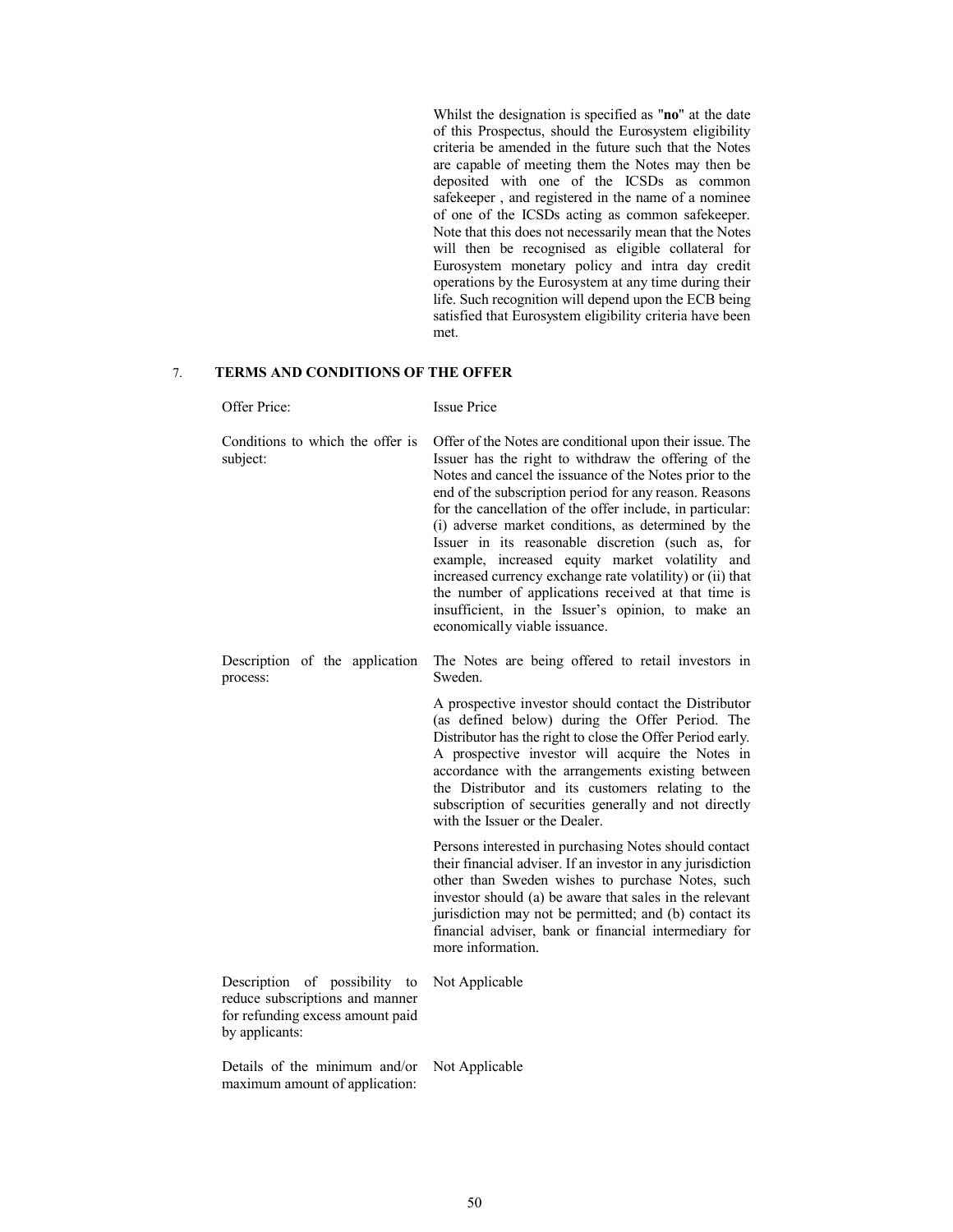| Details of the method and time<br>limited for paying<br>and<br>up<br>delivering the Notes:                                                                     | The Notes will be issued on the Issue Date against<br>payment to the Issuer of the net subscription moneys.                                                                 |
|----------------------------------------------------------------------------------------------------------------------------------------------------------------|-----------------------------------------------------------------------------------------------------------------------------------------------------------------------------|
| Manner in and date on which<br>results of the offer are to be made<br>public:                                                                                  | The Issuer will arrange for the results of the offer to be.<br>published on the website of the Luxembourg Stock<br>Exchange (www.bourse.lu) on or around the Issue<br>Date. |
| Procedure for exercise of any<br>of<br>pre-emption,<br>right<br>negotiability of subscription<br>rights and treatment of<br>subscription rights not exercised: | Not Applicable                                                                                                                                                              |
| for notification to<br><b>Process</b><br>applicants of the amount allotted<br>and the indication whether<br>dealing may begin before<br>notification is made:  | Not Applicable                                                                                                                                                              |
| Amount of any expenses and<br>taxes specifically charged to the<br>subscriber or purchaser:                                                                    | Not Applicable                                                                                                                                                              |
| Name $(s)$ and address $(es)$ , to the<br>extent known to the Issuer, of the<br>placers in the various countries<br>where the offer takes place.               | Distributor: Strivo AB<br>of Stora Badhusgatan 18-20, 411 21 Göteborg,<br>Sweden (the "Distributor") will be the sole placer of<br>the Notes.                               |

# 8. **PLACING AND UNDERWRITING**

| Name and address of the co- Not Applicable<br>ordinator(s) of the global offer<br>and of single parts of the offer<br>and, to the extent known to the<br>issuer or to the offeror, of the<br>placers in the various countries<br>where the offer takes place:                                            |            |
|----------------------------------------------------------------------------------------------------------------------------------------------------------------------------------------------------------------------------------------------------------------------------------------------------------|------------|
| Name and address of any paying<br>agents and depository agents in<br>each country:                                                                                                                                                                                                                       | <b>SEB</b> |
| Entities agreeing to underwrite The Distributor<br>the issue on a firm commitment<br>basis, and entities agreeing to<br>place the issue without a firm<br>commitment or under "best<br>efforts" agreements. Where not<br>all of the issue is underwritten, a<br>statement of the portion not<br>covered: |            |

# 9. **OTHER MARKETS**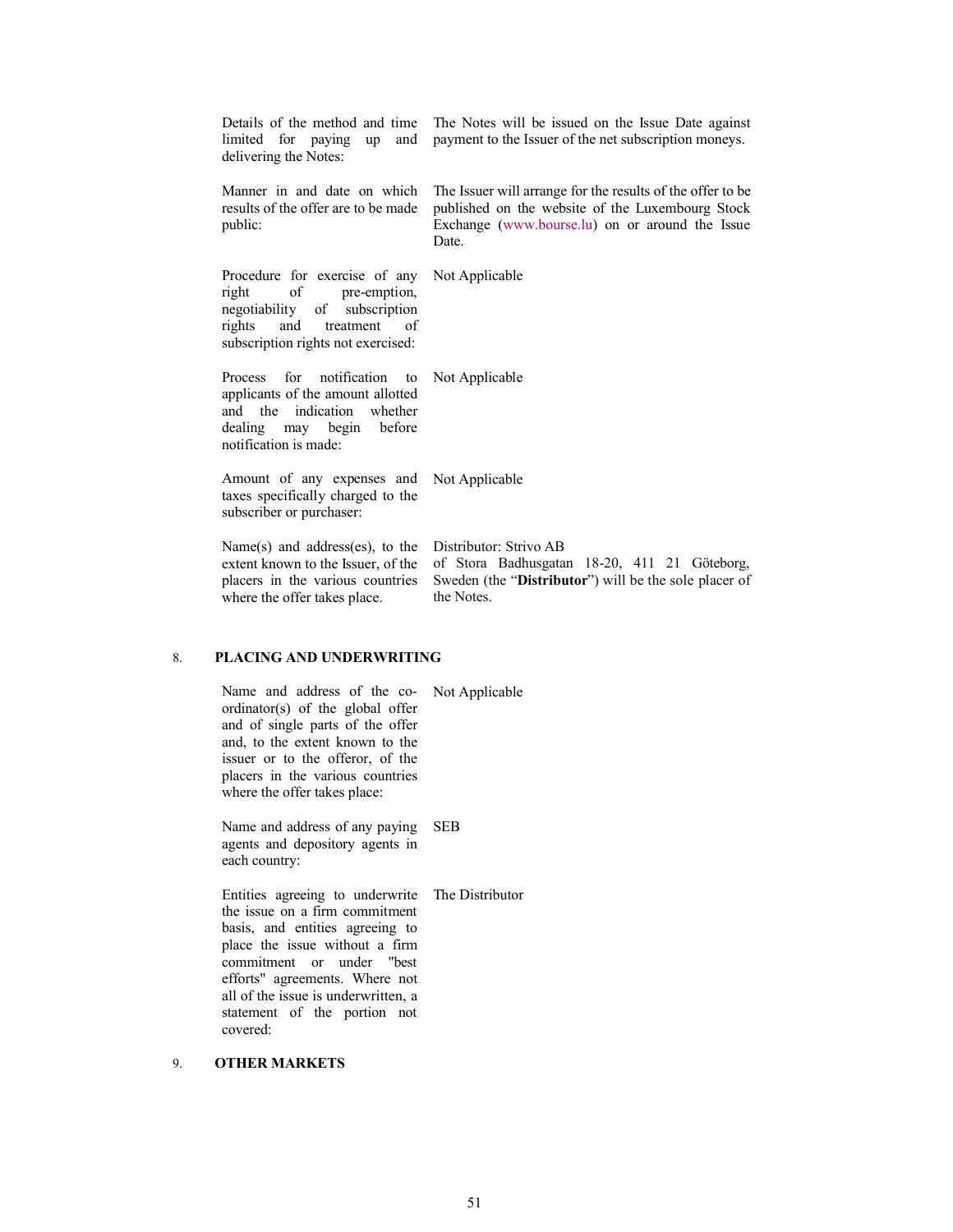All the regulated markets or None equivalent markets on which, to the knowledge of the issuer, securities of the same class of securities to be offered or admitted to trading are already admitted to trading:

10. **POTENTIAL SECTION 871(m) TRANSACTION**

The Issuer has determined that the Notes should not be subject to withholding under Section 871(m) of the Code, and hereby instructs its agents and withholding agents that no withholding is required, unless such agent or withholding agent knows or has reason to know otherwise.

- 11. **Prohibition of Sales to EEA**  Not Applicable **Retail Investors:**
- 12. **Prohibition of Sales to UK**  Not Applicable **Retail Investors:**
- 13. **Prohibition of Offer to Private Clients in Switzerland:** Applicable
- 14. **Swiss withdrawal rights pursuant to Article 63(5) of the Swiss Financial Services Ordinance:** Not Applicable
- 15. **Details of benchmarks administrators and registration under Benchmarks Regulation:**

#### Applicable

Morningstar Developed Europe Renewable Energy Select 30 Decrement 5% EUR is administered by Morningstar, Inc., who as at the Issue Date, does not appear on the register of administrators and benchmarks established and maintained by the European Securities and Markets Authority pursuant to Article 36 of the Benchmarks (Regulation (EU) 2016/2011) (the "**Benchmarks Regulation**"). As far as the Issuer is aware, the transitional provisions in Article 51 of the Benchmarks Regulation apply, such that Morningstar, Inc. is not currently required to obtain authorisation or registration (or if located outside the European Union, recognition, endorsement or equivalence).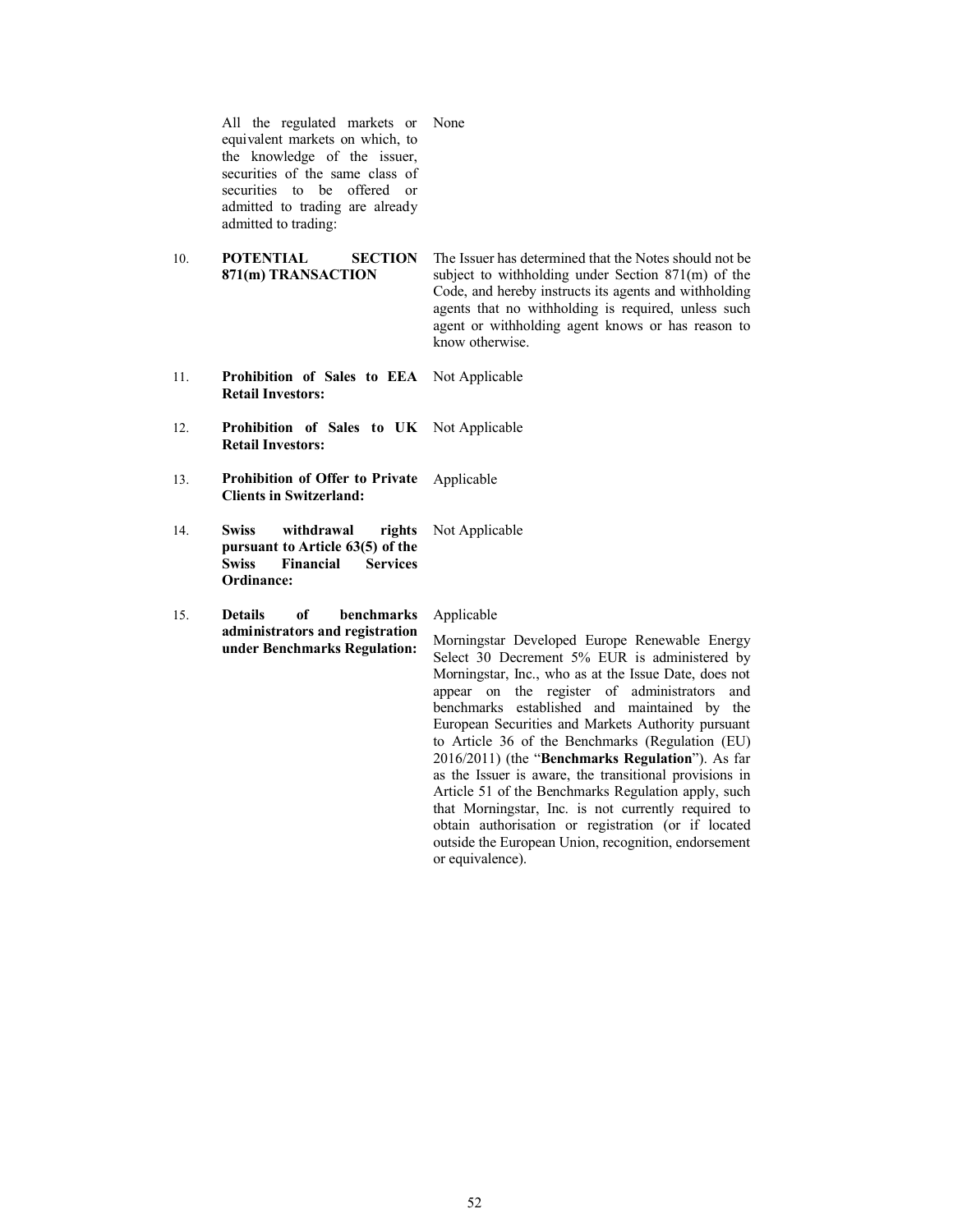## **GENERAL INFORMATION**

#### <span id="page-52-0"></span>1. **Authorisations**

The Program was authorised by Morgan Stanley pursuant to resolutions adopted at a meeting of the Board of Directors of Morgan Stanley held on 17 June 2003, as amended and updated pursuant to resolutions adopted at a meeting of the Board of Directors of Morgan Stanley held on 14 December 2004, 20 September 2005, 12 December 2006, 19 June 2007, 17 September 2007 and 16 June 2008.

The role of MSBV as issuer under the Program was authorised by resolutions of the management board of MSBV passed on 16 April 2004, 20 June 2007, 17 June 2008, 16 June 2009, 14 June 2010, 9 June 2011, 23 May 2012, 17 July 2013, 31 October 2013, 12 December 2014, 5 August 2016, 9 October 2017, 3 October 2018, 11 July 2019, 13 July 2020 and 12 July 2021.

# 2. **CSSF approval**

This Prospectus has been approved by the CSSF in Luxembourg in its capacity as competent authority pursuant to the Prospectus Regulation. The CSSF only approves this Prospectus as meeting the standards of completeness, comprehensibility and consistency imposed by the Prospectus Regulation. Such approval shall not be considered as an endorsement of the Issuer or of the quality of the Notes which are the subject of this Prospectus. Investors should make their own assessment as to the suitability of investing in the Notes.

This Prospectus will be valid for admission to trading during a period of twelve months following the approval by the CSSF (i.e. until 27 May 2023), provided that this Prospectus shall be completed until such date by any supplement, as required under Article 23 of the Prospectus Regulation, in the event of significant new factors, material mistakes or material inaccuracies relating to the information contained (including the information incorporated by reference) in the present Prospectus, which may affect the assessment of the Notes. The obligation to supplement this Prospectus in the event of a significant new factor, material mistake or material inaccuracy does not apply once the Notes are admitted to trading on the Luxembourg Stock Exchange's regulated market and on Nasdaq Stockholm AB*.*

#### 3. **Auditor**

Deloitte Accountants B.V., independent auditors and certified public accountants of Gustav Mahlerlaan 2970, 1081, LA Amsterdam, The Netherlands, a member of the Netherlands Institute of Chartered Accountants (*Nederlandse Beroepsorganisatie van Accountants*) have audited the financial statements of MSBV for the year ended 31 December 2020 and the year ended 31 December 2021 and unqualified opinions have been reported thereon.

This document does not contain any other information that has been audited by Deloitte Accountants B.V.

The financial information in respect of MSBV has been prepared in accordance with International Financial Reporting Standards as adopted by the European Union for the years ended 31 December 2020 and 31 December 2021.

The consolidated financial statements of Morgan Stanley and subsidiaries as of 31 December 2020 and 31 December 2021 have been audited by Deloitte & Touche LLP, an independent registered public accounting firm registered with the Public Company Accounting Oversight Board (United States of America), as stated in their report dated 24 February 2022 incorporated by reference (see item 1(a) of the Morgan Stanley Annual Report on Form 10-K for the year ended 31 December 2021 under "Incorporation by Reference" above.

This Prospectus does not contain any information given by third parties, experts' valuation or declaration of interests other than the reports of the auditors.

# 4. **No material adverse change in prospects and no significant change in the financial performance or financial position**

**MSBV**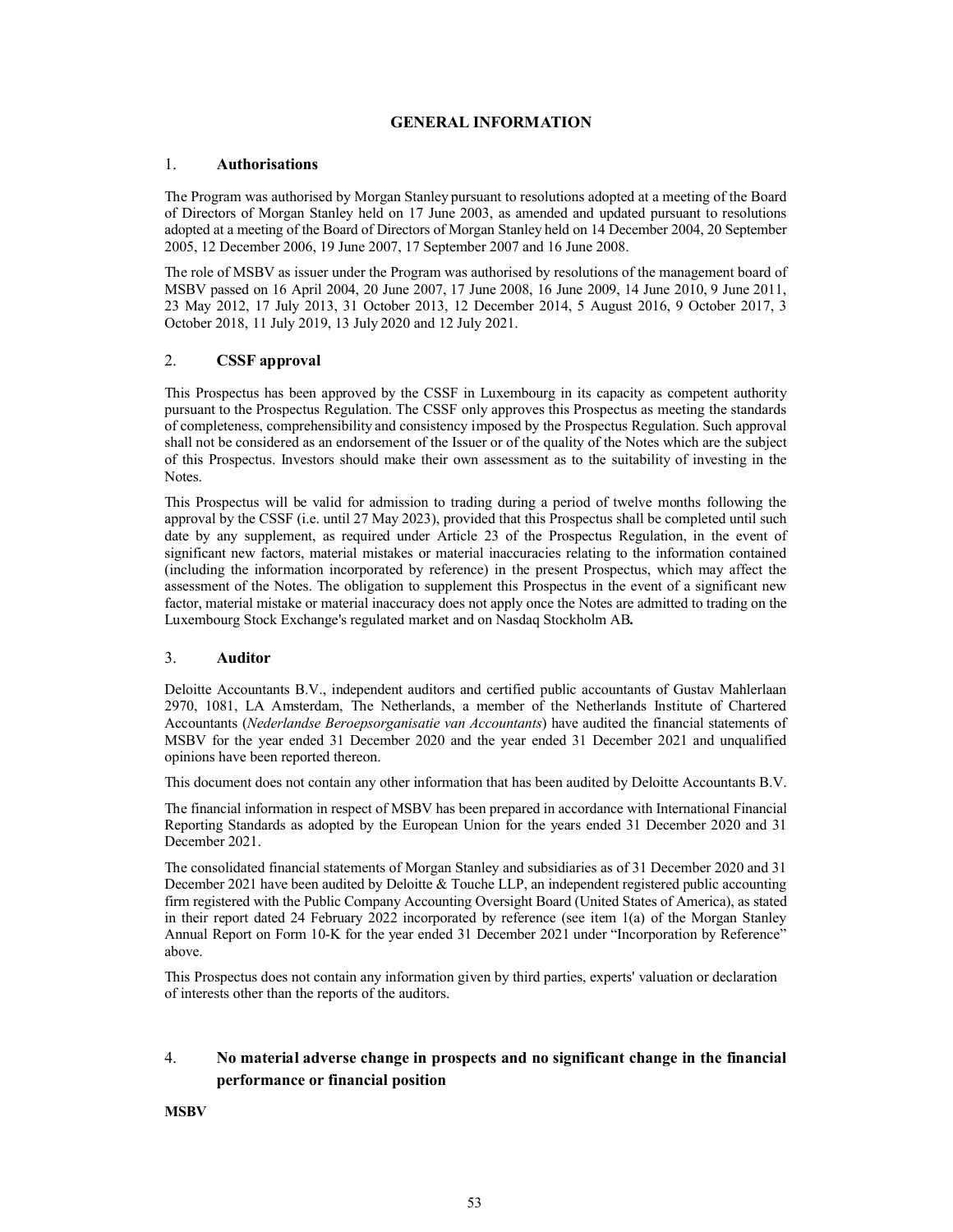There has been no material adverse change in the prospects of MSBV since 31 December 2021, the date of the last published annual audited accounts of MSBV.

There has been no significant change in the financial performance and financial position of MSBV since 31 December 2021, the date of the latest published annual audited accounts of MSBV.

#### **Morgan Stanley**

There has been no material adverse change in the prospects of Morgan Stanley since 31 December 2021, the date of the last published annual audited accounts of Morgan Stanley.

There has been no significant change in the financial performance and financial position of Morgan Stanley since 31 March 2022, the date of the latest interim (unaudited) financial statements of Morgan Stanley.

#### 5. **Legal and arbitration proceedings**

Save as disclosed in:

- (i) the paragraphs beginning with "Legal" under the heading "Contingencies" under the heading "Commitments, Guarantees and Contingencies" in "Notes to Consolidated Financial Statements" at pages 117-119 and the section entitled "Legal Proceedings" at pages 145-148 of Morgan Stanley's Annual Report on Form 10-K for the year ended 31 December 2021;
- (ii) the paragraphs beginning with "Legal" under the heading "Contingencies" under the heading "Commitments, Guarantees and Contingencies" in "Notes to Consolidated Financial Statements" on pages 54-55 and the section entitled "Legal Proceedings" on pages 66 of Morgan Stanley's Quarterly Report on Form 10-Q for the year ended 31 March 2022;
- (iii) the section entitled "Legal Proceedings and Contingencies" at Part 7 of the section entitled "Description of Morgan Stanley" at pages 57-58 of the 2021 Registration Document (as supplemented from time to time); and
- (iv) the section entitled "Legal Proceedings" at Part 7 of the section entitled "Description of Morgan Stanley B.V." at page 69 of the 2021 Registration Document (as supplemented from time to time),

there are no, nor have there been, any governmental, legal or arbitration proceedings involving Morgan Stanley and/or MSBV (including any such proceedings which are pending or threatened of which Morgan Stanley and/or MSBV is aware) during the 12-month period before the date of this Prospectus which may have, or have had in the recent past, a significant effect on the financial position or profitability of Morgan Stanley and/or MSBV.

#### 6. **Documents available for inspection**

For so long as this Prospectus remains in effect or the Notes remain outstanding, the following documents will be available from the date hereof in physical or electronic form, during usual business hours on any weekday, for inspection at The Bank of New York Mellon, One Canada Square, London E14 5AL and also at the prin[cipal executive offices of Morgan Stanley and the](https://sp.morganstanley.com/EU/documents) registered office of MSBV and on the free to access website: https://sp.morganstanley.com/EU/documents (subject as mentioned below):

- (a) copies of the Distribution Agreement, the Issue and Paying Agency Agreement, the Euroclear Agreement, the accession agreement dated as of 16 April 2004 relating to MSBV, the Deeds of Covenant, the MSBV Deed of Covenant, the Guarantee, all of MSBV's future published financial statements and all of Morgan Stanley's future Annual, Quarterly and Current Reports;
- (b) copies of the SEB Issuing and Paying Agent Agreement (these shall only be available at the principal executive offices of Morgan Stanley and the registered office of MSBV);
- (c) the Certificate of Incorporation and Amended and Restated By-laws of Morgan Stanley;
- (d) the Deed of Incorporation of MSBV;
- (e) all reports, letters and other documents, historical financial information, valuations and statements by any expert any part of which is included or referred to herein;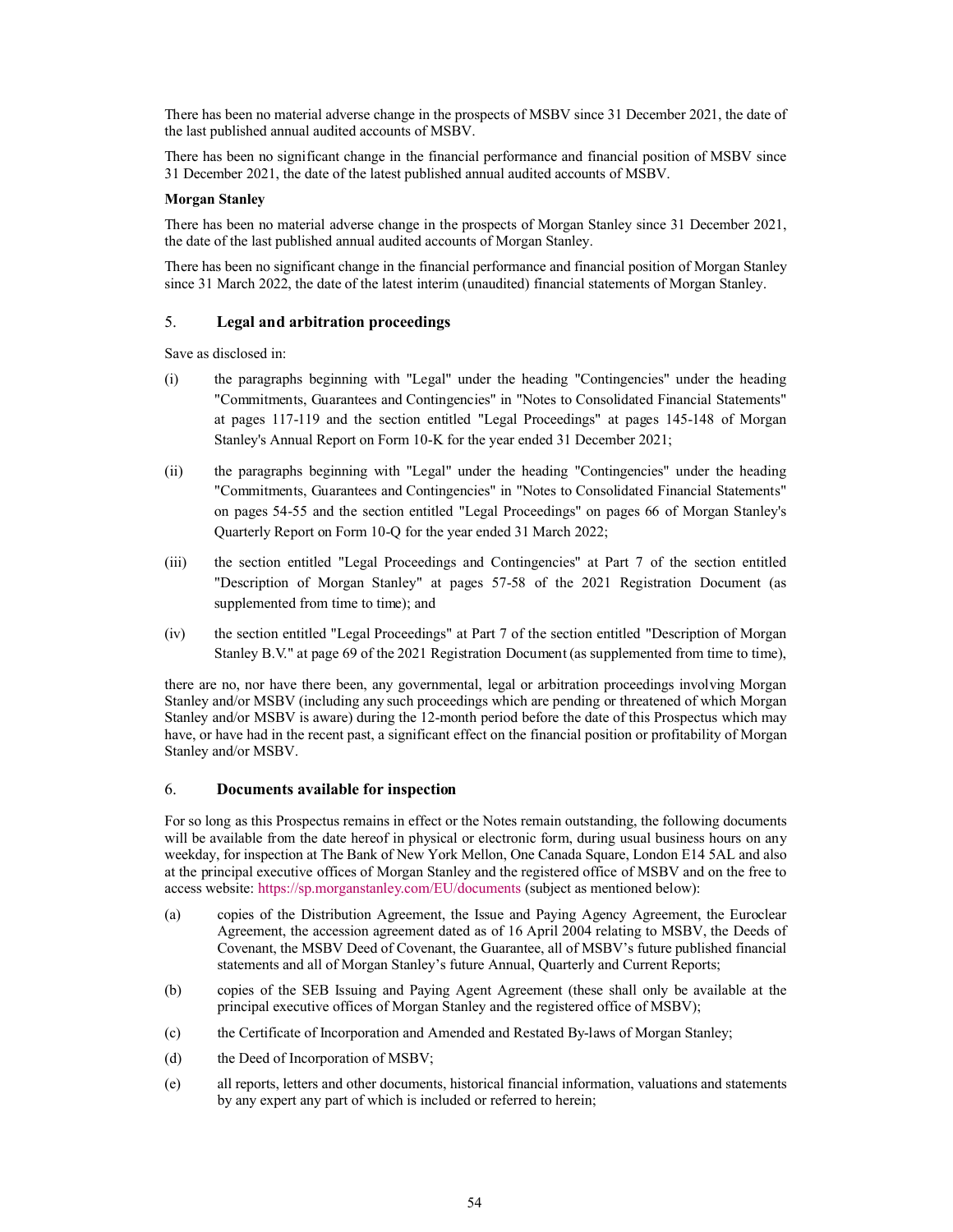- (f) Morgan Stanley's Quarterly Report on Form 10-Q for the quarterly period ended 31 March 2022, Morgan Stanley's Annual Report on Form 10-K for the year ended 31 December 2021 and Morgan Stanley's Proxy Statement dated 8 April 2022;
- (g) Report and Financial Statements of MSBV for the financial years ended 31 December 2020 and 31 December 2021;
- (h) a copy of this Prospectus and any document incorporated by reference herein;
- (i) any supplement to the Base Prospectus
- (j) any supplement to the 2021 Registration Document; and
- (k) the Contractual Terms.

# 7. **Responsibility statement**

MSBV accepts responsibility for information contained in this Prospectus. To the best of the knowledge and belief of MSBV, the information for which it accepts responsibility as aforesaid is in accordance with the facts and does not omit anything likely to affect the import of such information.

# 8. **Websites**

Any websites included in this Prospectus are for information purposes only, have not been scrutinised or approved by the CSSF and the information in such websites does not form any part of this Prospectus unless that information is incorporated by reference into this Prospectus.

# 9. **Ratings**

The Notes are not rated.

As of the date of this Prospectus, Morgan Stanley's short-term and long-term debt has been respectively rated (i) R-1 (middle) and A (high), with a stable outlook, by Dominion Bond Rating Service Limited ("**DBRS**"), (ii) F1 and A, with a positive outlook, by Fitch Ratings, Inc. ("**Fitch**"), (iii) P-1 and A1, with a stable outlook, by Moody's Investors Service, Inc. ("**Moody's**"), (iv) a-1 and A, with a stable outlook, by Ratings and Investment Information, Inc. ("**R&I**") and (v) A-2 and A- with a stable outlook, by Standard & Poor's Financial Services LLC through its business unit Standard & Poor's Ratings Services ("**S&P**").

DBRS is not established in the European Economic Area ("**EEA**") but the ratings it has assigned to Morgan Stanley may be endorsed by DBRS Ratings Limited, which is established in the EEA and registered under Regulation 1060/2009 of the European Parliament and of the Council of 16 September 2009 on credit rating agencies as amended from time to time (the "**CRA Regulation**") by the relevant competent authority.

Fitch is not established in the EEA but the rating it has assigned to Morgan Stanley is endorsed by Fitch Ratings Limited, a rating agency established in the EEA and registered under the CRA Regulation by the relevant competent authority.

Moody's is not established in the EEA but the rating it has assigned to Morgan Stanley is endorsed by Moody's Investors Service Limited, which is established in the EEA and registered under the CRA Regulation by the relevant competent authority.

R&I is not incorporated in the EEA and is not registered under the CRA Regulation in the EU.

S&P is not established in the EEA but the rating it has assigned to Morgan Stanley is, with effect from 9 April 2012, endorsed by Standard and Poor's Credit Market Services Europe Limited, a rating agency established in the EEA and registered under the CRA Regulation by the relevant competent authority.

MSBV is not rated.

# 10. **Consent to the use of the Prospectus in connection with Non-exempt Offers**

In addition, in the context of any Non-exempt Offer of Notes, the Issuer accepts responsibility in the the Public Offer Jurisdiction, for the content of this Prospectus in relation to any person (an "**Investor**") who purchases any Notes in a Non-exempt Offer made by the Authorised Offeror (as defined below), where that offer is made during the Offer Period.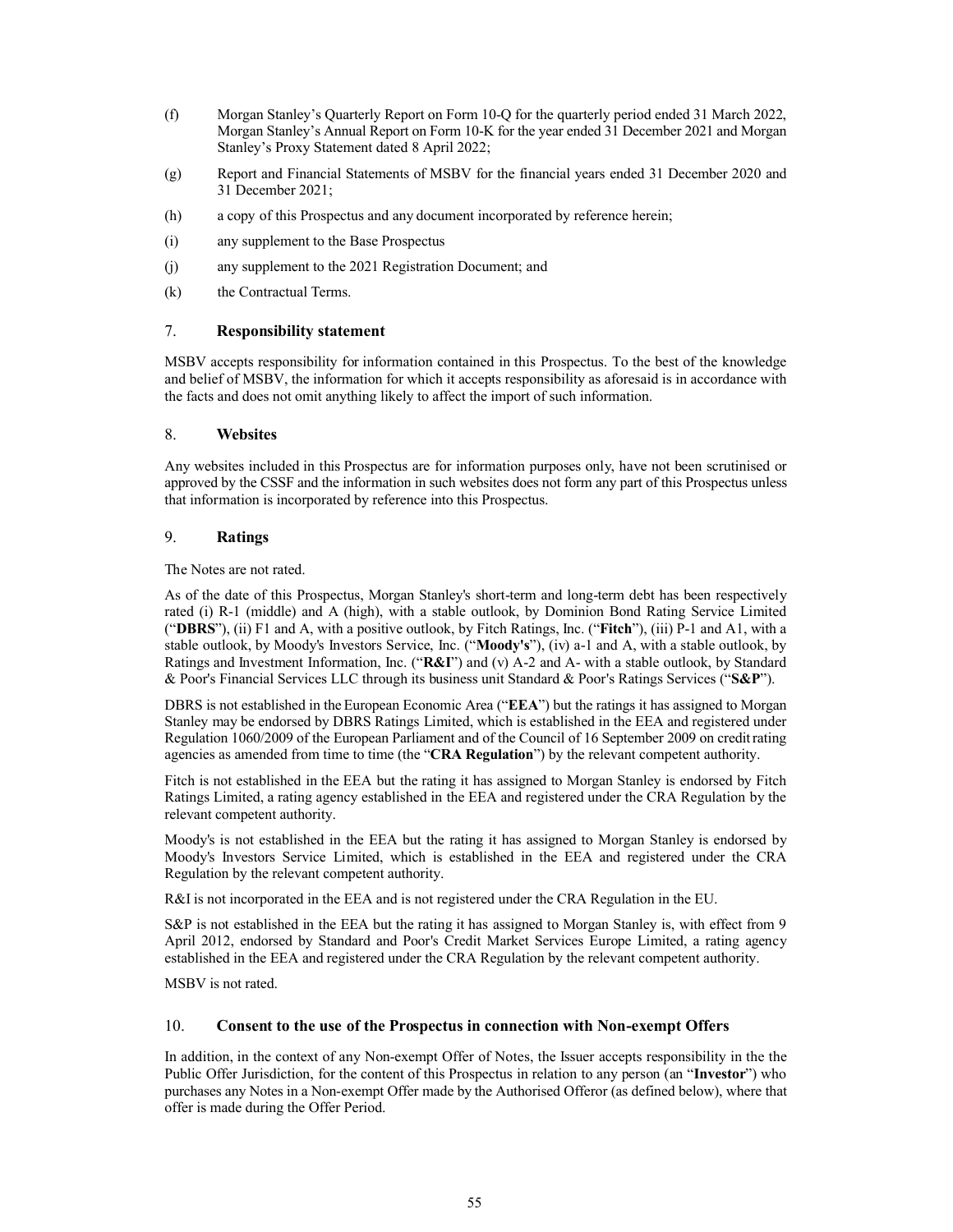Except in the circumstances described below, the Issuer has not authorised the making of any offer by any offeror and the Issuer has not consented to the use of this Prospectus by any other person in connection with any offer of the Notes in any jurisdiction. Any offer made without the consent of the Issuer is unauthorised and none of the Issuer, the Guarantor nor, for the avoidance of doubt Morgan Stanley & Co. International plc ("**MSI plc**") accepts any responsibility or liability in relation to such offer or for the actions of the persons making any such unauthorised offer.

If, in the context of a Non-exempt Offer, an Investor is offered Notes by a person which is not the Authorised Offeror, the Investor should check with such person whether anyone is responsible for this Prospectus for the purpose of the relevant Non-exempt Offer and, if so, who that person is. If an Investor is in any doubt about whether it can rely on this Prospectus and/or who is responsible for its contents, the Investor should take legal advice.

The Issuer consents to the use of this Prospectus in connection with any Non-exempt Offer of Notes in the Public Offer Jurisdiction during the Offer Period by Strivo AB (an "**Authorised Offeror**") for so long as they are authorised to make such offers under MiFID II and in the Public Offer Jurisdiction.

The Issuer may after the date of this Pr[ospectus appoint](http://www.bourse.lu/) further financial intermediaries as Authorised Offerors in respect of the Non-exempt Offer which is the subject of this Prospectus. In such cases, the name of any such further financial intermediary appointed as an Authorised Offeror will be published on the website of the Luxembourg Stock Exchange (www.bourse.lu) by way of an announcement identifying such financial intermediary as an Authorised Offeror.

# 11. **Arrangements between an Investor and the Authorised Offeror who will distribute the Notes**

None of the Issuer, the Guarantor nor, for the avoidance of doubt, MSI plc has any responsibility for any of the actions of an Authorised Offeror, including compliance by an Authorised Offeror with applicable conduct of business rules or other local regulatory requirements or other securities law requirements in relation to such offer.

**AN INVESTOR INTENDING TO ACQUIRE OR ACQUIRING ANY NOTES FROM AN AUTHORISED OFFEROR WILL DO SO, AND OFFERS AND SALES OF THE NOTES TO SUCH INVESTOR BY AN AUTHORISED OFFEROR WILL BE MADE, IN ACCORDANCE WITH ANY TERMS AND OTHER ARRANGEMENTS IN PLACE BETWEEN THAT AUTHORISED OFFEROR AND SUCH INVESTOR INCLUDING AS TO PRICE, ALLOCATIONS AND SETTLEMENT ARRANGEMENTS (THE "TERMS AND CONDITIONS OF THE NON-EXEMPT OFFER"). THE ISSUER WILL NOT BE A PARTY TO ANY SUCH ARRANGEMENTS WITH SUCH INVESTOR AND, ACCORDINGLY, THIS PROSPECTUS DOES NOT CONTAIN SUCH INFORMATION. THE TERMS AND CONDITIONS OF THE NON-EXEMPT OFFER SHALL BE PROVIDED TO SUCH INVESTOR BY THE RELEVANT AUTHORISED OFFEROR AT THE TIME THE OFFER IS MADE. NEITHER THE ISSUER NOR THE DISTRIBUTION AGENT HAS ANY RESPONSIBILITY OR LIABILITY FOR SUCH INFORMATION.**

**ANY AUTHORISED OFFEROR USING THIS PROSPECTUS WILL STATE ON ITS WEBSITE THAT IT HAS USED THIS PROSPECTUS IN ACCORDANCE WITH THE TERMS OF THE CONSENT GRANTED TO IT BY THE ISSUER.**